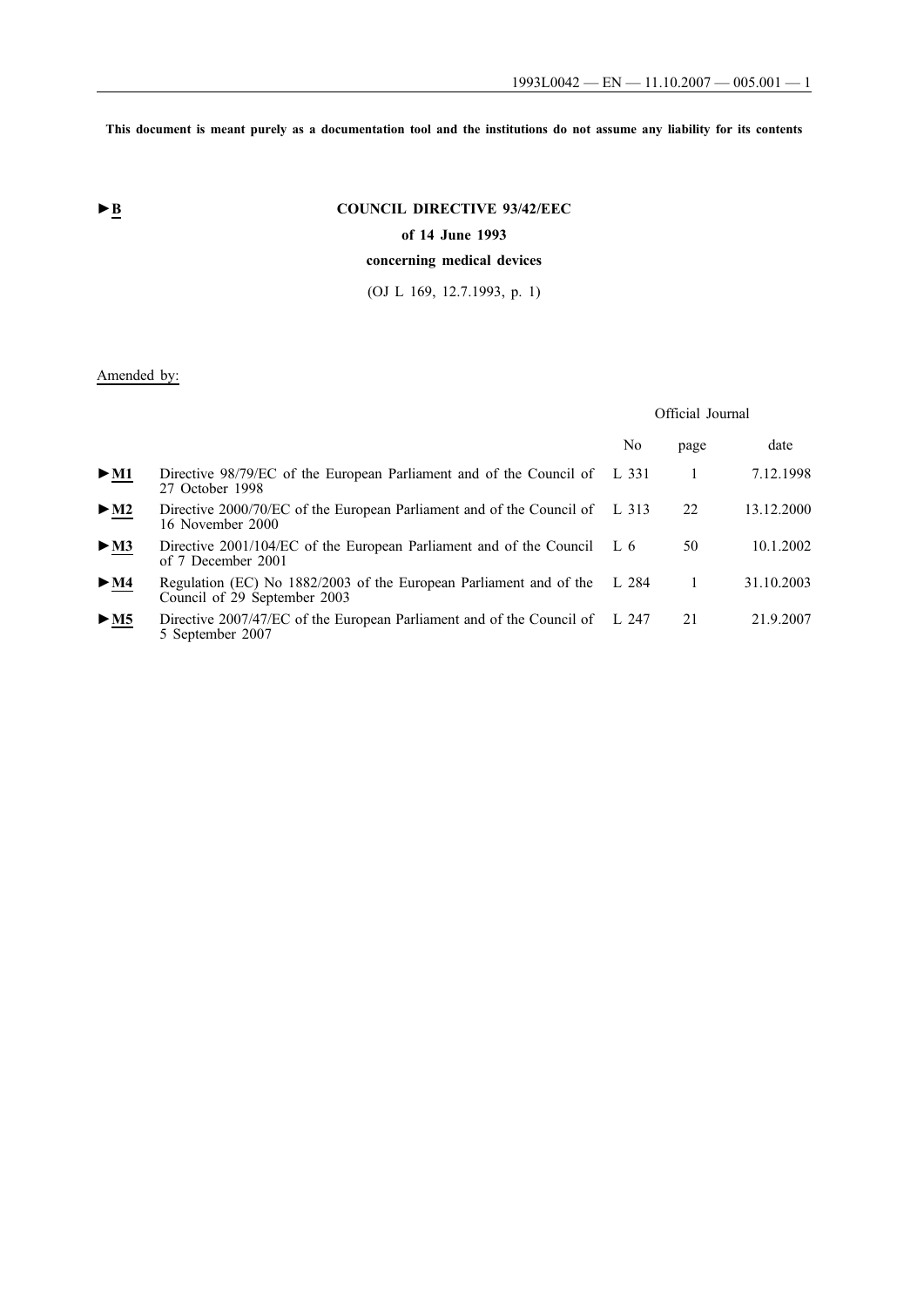### **COUNCIL DIRECTIVE 93/42/EEC**

### **of 14 June 1993**

### **concerning medical devices**

THE COUNCIL OF THE EUROPEAN COMMUNITIES,

Having regard to the Treaty establishing the European Economic Community, and in particular Article 100a thereof,

Having regard to the proposal from the Commission  $(1)$ ,

In cooperation with the European Parliament  $(2)$ ,

Having regard to the opinion of the Economic and Social Committee  $(3)$ ,

Whereas measures should be adopted in the context of the internal market; whereas the internal market is an area without internal frontiers in which the free movement of goods, persons, services and capital is ensured;

Whereas the content and scope of the laws, regulations and administrative provisions in force in the Member States with regard to the safety, health protection and performance characteristics of medical devices are different; whereas the certification and inspection procedures for such devices differ from one Member State to another; whereas such disparities constitute barriers to trade within the Community;

Whereas the national provisions for the safety and health protection of patients, users and, where appropriate, other persons, with regard to the use of medical devices should be harmonized in order to guarantee the free movement of such devices within the internal market;

Whereas the harmonized provisions must be distinguished from the measures adopted by the Member States to manage the funding of public health and sickness insurance schemes relating directly or indirectly to such devices; whereas, therefore, the provisions do not affect the ability of the Member States to implement the abovementioned measures provided Community law is complied with;

Whereas medical devices should provide patients, users and third parties with a high level of protection and attain the performance levels attributed to them by the manufacturer; whereas, therefore, the maintenance or improvement of the level of protection attained in the Member States is one of the essential objectives of this Directive;

Whereas certain medical devices are intended to administer medicinal products within the meaning of Council Directive 65/65/EEC of 26 January 1965 on the approximation of provisions laid down by law, regulation or administrative action relating to proprietary medicinal products (4); whereas, in such cases, the placing on the market of the medical device as a general rule is governed by the present Directive and the placing on the market of the medicinal product is governed by Directive 65/65/EEC; whereas if, however, such a device is placed on the market in such a way that the device and the medicinal product form a single integral unit which is intended exclusively for use in the given combination and which is not reusable, that single-unit product shall be governed by Directive 65/65/EEC; whereas a distinction must be drawn between the abovementioned devices and medical devices incorporating, *inter alia*, substances which, if used separately, may be considered to be a medicinal substance within the meaning of Directive 65/65/EEC; whereas in such cases, if the substances incorporated in the medical devices are liable to act upon the body with action ancillary to that of the device, the placing of the devices on the market is governed by

<sup>(1)</sup> OJ No C 237, 12.9.1991 and OJ No C 251, 28.9.1992, p. 40.

<sup>(2)</sup> OJ No C 150, 31.5.1993 and OJ No C 176, 28.6.1993.

<sup>(3)</sup> OJ No C 79, 30.3.1992, p. 1.

<sup>(4)</sup> OJ No 22, 9.6.1965, p. 369/65. Directive as last amended by Directive 92/27/ EEC (OJ No L 113, 30.4.1992, p. 8).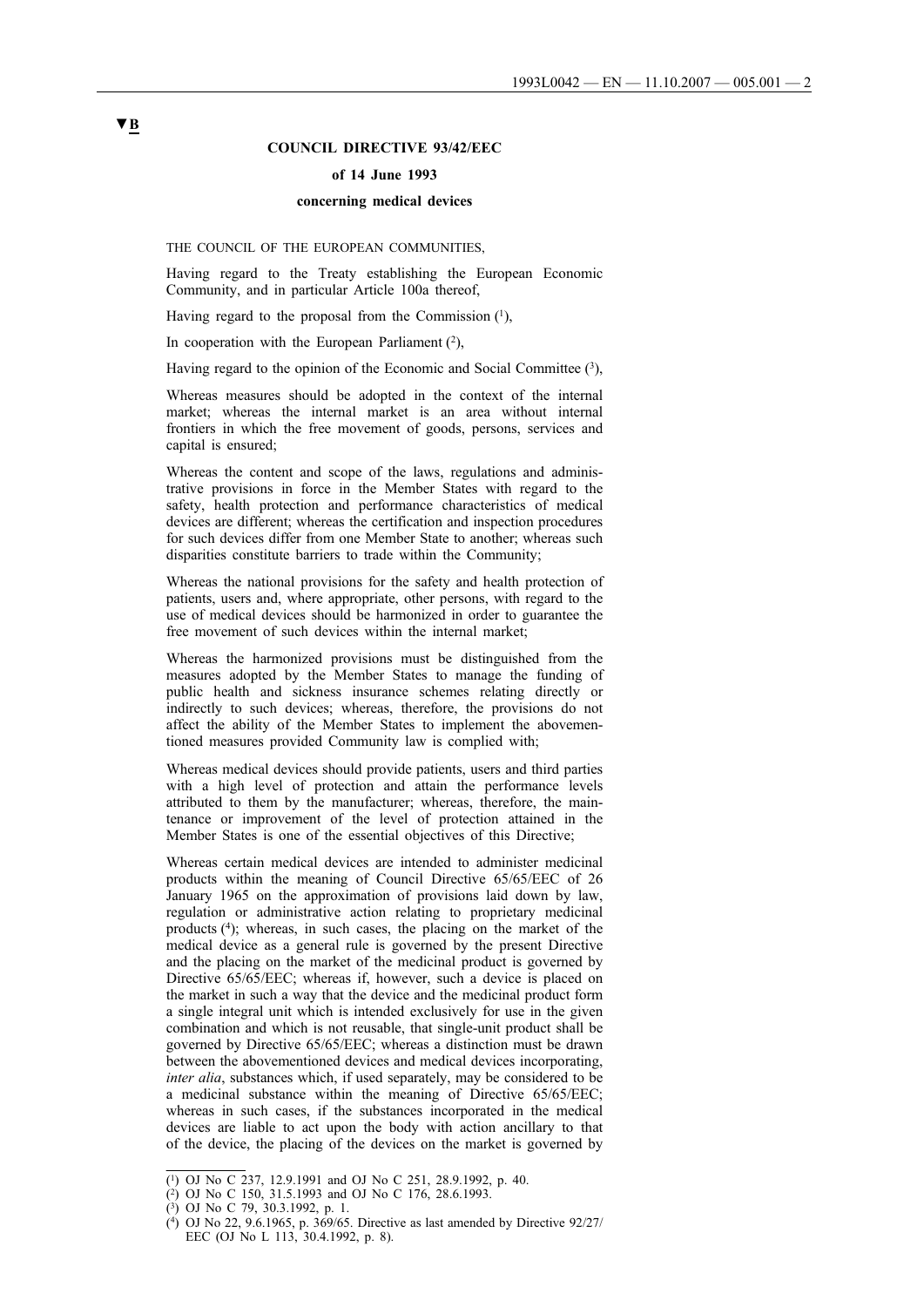this Directive; whereas, in this context, the safety, quality and usefulness of the substances must be verified by analogy with the appropriate methods specified in Council Directive 75/318/EEC of 20 May 1975 on the approximation of the laws of the Member States relating to analytical, pharmaco-toxicological and clinical standards and protocols in respect of the testing of proprietary medicinal products  $(1)$ ;

Whereas the essential requirements and other requirements set out in the Annexes to this Directive, including any reference to 'minimizing' or 'reducing' risk must be interpreted and applied in such a way as to take account of technology and practice existing at the time of design and of technical and economical considerations compatible with a high level of protection of health and safety;

Whereas, in accordance with the principles set out in the Council resolution of 7 May 1985 concerning a new approach to technical harmonization and standardization  $(2)$ , rules regarding the design and manufacture of medical devices must be confined to the provisions required to meet the essential requirements; whereas, because they are essential, such requirements should replace the corresponding national provisions; whereas the essential requirements should be applied with discretion to take account of the technological level existing at the time of design and of technical and economic considerations compatible with a high level of protection of health and safety;

Whereas Council Directive 90/385/EEC of 20 June 1990 on the approximation of the laws of the Member States relating to active implantable medical devices  $(3)$  is the first case of application of the new approach to the field of medical devices; whereas in the interest of uniform Community rules applicable to all medical devices, this Directive is based largely on the provisions of Directive 90/385/EEC; whereas for the same reasons Directive 90/385/EEC must be amended to insert the general provisions laid down in this Directive;

Whereas the electromagnetic compatibility aspects form an integral part of the safety of medical devices; whereas this Directive should contain specific rules on this subject with regard to Council Directive 89/336/ EEC of 3 May 1989 on the approximation of the laws of the Member States relating to electromagnetic compatibility  $(4)$ ;

Whereas this Directive should include requirements regarding the design and manufacture of devices emitting ionizing radiation; whereas this Directive does not affect the authorization required by Council Directive 80/836/Euratom of 15 July 1980 amending the Directives laying down the basic safety standards for the health protection of the general public and workers against the dangers of ionizing radiation  $(5)$ , nor application of Council Directive 84/466/Euratom of 3 September 1984 laying down basic measures for the radiation protection of persons undergoing medical examination or treatment  $(6)$ ; whereas Council Directive 89/391/EEC of 12 June 1989 on the introduction of measures to encourage improvements in the safety and health of workers at work  $(7)$  and the specific directives on the same subject should continue to apply;

Whereas, in order to demonstrate conformity with the essential requirements and to enable conformity to be verified, it is desirable to have harmonized European standards to protect against the risks associated with the design, manufacture and packaging of medical devices;

<sup>(</sup> $^{1}$ ) OJ No L 147, 9.6.1975, p. 1. Directive as last amended by Directive 91/507/ EEC (OJ No L 270, 26.9.1991, p. 32).

<sup>(2)</sup> OJ No C 136, 4.6.1985, p. 1.

<sup>(3)</sup> OJ No L 189, 20.7.1990, p. 17.

 $(4)$  OJ No L 139, 23.5.1989, p. 19. Directive as last amended by Directive 92/31/ EEC (OJ No L 126, 12.5.1992, p. 11).

<sup>(</sup> $5$ ) OJ No L 246, 17.9.1980, p. 1. Directive as last amended by Directive 84/467/ Euratom (OJ No L 265, 5.10.1984, p. 4).

<sup>(6)</sup> OJ No L 265, 5.10.1984, p. 1.

<sup>(7)</sup> OJ No L 183, 29.6.1989, p. 1.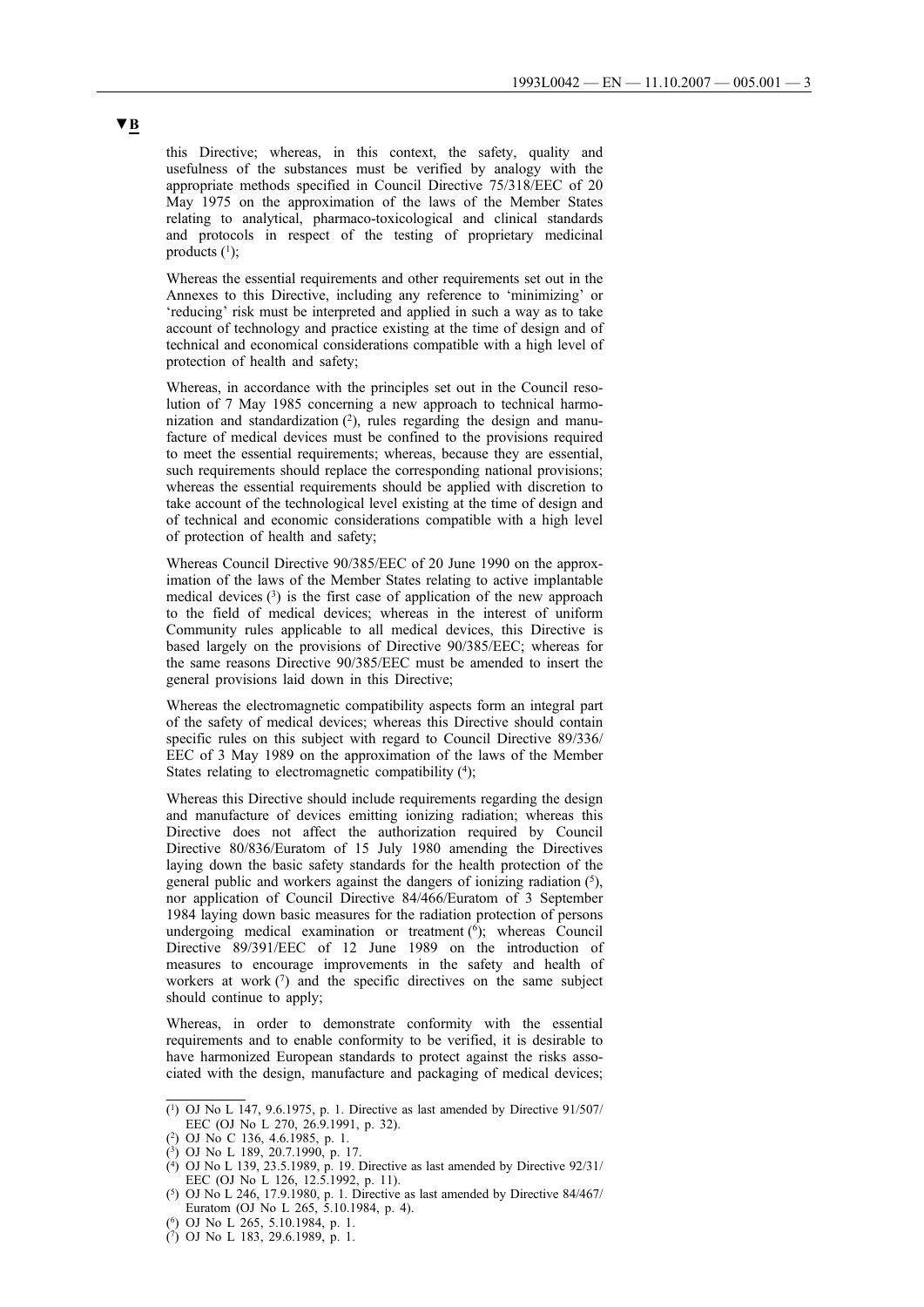whereas such harmonized European standards are drawn up by privatelaw bodies and should retain their status as non-mandatory texts; whereas, to this end, the European Committee for Standardization (CEN) and the European Committee for Electrotechnical Standardization (Cenelec) are recognized as the competent bodies for the adoption of harmonized standards in accordance with the general guidelines on cooperation between the Commission and these two bodies signed on 13 November 1984;

Whereas, for the purpose of this Directive, a harmonized standard is a technical specification (European standard or harmonization document) adopted, on a mandate from the Commission, by either or both of these bodies in accordance with Council Directive 83/189/EEC of 28 March 1983 laying down a procedure for the provision of information in the field of technical standards and regulations  $(1)$ , and pursuant to the abovementioned general guidelines; whereas with regard to possible amendment of the harmonized standards, the Commission should be assisted by the Committee set up pursuant to Directive 83/189/EEC; whereas the measures to be taken must be defined in line with procedure I, as laid down in Council Decision 87/373/EEC (2); whereas, for specific fields, what already exists in the form of European *Pharmacopoeia* monographs should be incorporated within the framework of this Directive; whereas, therefore, several European *Pharmacopoeia* monographs may be considered equal to the abovementioned harmonized standards;

Whereas, in Decision 90/683/EEC of 13 December 1990 concerning the modules for the various phases of the conformity assessment procedures which are intended to be used in the technical harmonization directives  $(3)$ , the Council has laid down harmonized conformity assessment procedures; whereas the application of these modules to medical devices enables the responsibility of manufacturers and notified bodies to be determined during conformity assessment procedures on the basis of the type of devices concerned; whereas the details added to these modules are justified by the nature of the verification required for medical devices;

Whereas it is necessary, essentially for the purpose of the conformity assessment procedures, to group the devices into four product classes; whereas the classification rules are based on the vulnerability of the human body taking account of the potential risks associated with the technical design and manufacture of the devices; whereas the conformity assessment procedures for Class I devices can be carried out, as a general rule, under the sole responsibility of the manufacturers in view of the low level of vulnerability associated with these products; whereas, for Class IIa devices, the intervention of a notified body should be compulsory at the production stage; whereas, for devices falling within Classes IIb and III which constitute a high risk potential, inspection by a notified body is required with regard to the design and manufacture of the devices; whereas Class III is set aside for the most critical devices for which explicit prior authorization with regard to conformity is required for them to be placed on the market;

Whereas in cases where the conformity of the devices can be assessed under the responsibility of the manufacturer the competent authorities must be able, particularly in emergencies, to contact a person responsible for placing the device on the market and established in the Community, whether the manufacturer or another person established in the Community and designated by the manufacturer for the purpose;

Whereas medical devices should, as a general rule, bear the CE mark to indicate their conformity with the provisions of this Directive to enable

 $(1)$  OJ No L 109, 26.4.1983, p. 8. Directive as last amended by Commission Decision 92/400/EEC (OJ No L 221, 6.8.1992, p. 55).

<sup>(2)</sup> OJ No L 197, 18.7.1987, p. 33.

<sup>(3)</sup> OJ No L 147, 9.6.1975, p. 1. Directive as last amended by Directive 91/507/ EEC (OJ No L 270, 26.9.1991, p. 32).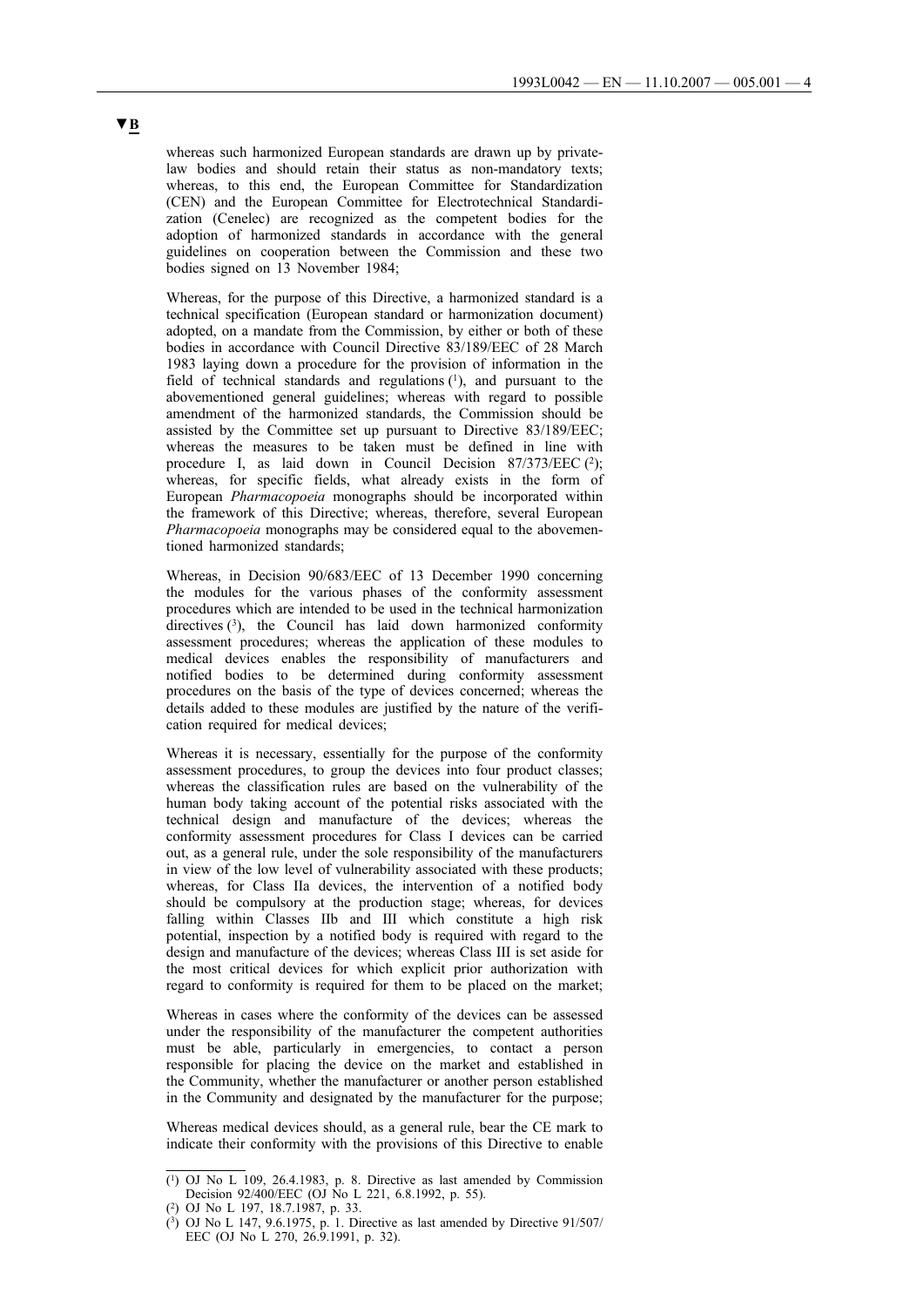them to move freely within the Community and to be put into service in accordance with their intended purpose;

Whereas, in the fight against AIDS and in the light of the conclusions of the Council adopted on 16 May 1989 regarding future activities on AIDS prevention and control at Community level  $(1)$ , medical devices used for protection against the HIV virus must afford a high level of protection; whereas the design and manufacture of such products should be verified by a notified body;

Whereas the classification rules generally enable medical devices to be appropriately classified; whereas, in view of the diverse nature of the devices and technological progress in this field, steps must be taken to include amongst the implementing powers conferred on the Commission the decisions to be taken with regard to the proper classification or reclassification of the devices or, where appropriate, the adjustment of the classification rules themselves; whereas since these issues are closely connected with the protection of health, it is appropriate that these decisions should come under procedure IIIa, as provided for in Directive 87/373/EEC;

Whereas the confirmation of complicance with the essential requirements may mean that clinical investigations have to be carried out under the responsibility of the manufacturer; whereas, for the purpose of carrying out the clinical investigations, appropriate means have to be specified for the protection of public health and public order;

Whereas the protection of health and the associated controls may be made more effective by means of medical device vigilance systems which are integrated at Community level;

Whereas this Directive covers the medical devices referred to in Council Directive 76/764/EEC of 27 July 1976 on the approximation of the laws of the Member States on clinical mercury-in-glass, maximum reading thermometers  $(2)$ ; whereas the abovementioned Directive must therefore be repealed; whereas for the same reasons Council Directive 84/539/ EEC on 17 September 1984 on the approximation of the laws of the Member States relating to electro-medical equipment used in human or veterinary medicine  $(3)$  must be amended,

HAS ADOPTED THIS DIRECTIVE:

### *Article 1*

## **Definitions, scope**

1. This Directive shall apply to medical devices and their accessories. For the purposes of this Directive, accessories shall be treated as medical devices in their own right. Both medical devices and accessories shall hereinafter be termed devices.

2. For the purposes of this Directive, the following definitions shall apply:

- (a) **►M5** 'medical device' means any instrument, apparatus, appliance, software, material or other article, whether used alone or in combination, including the software intended by its manufacturer to be used specifically for diagnostic and/or therapeutic purposes and necessary for its proper application, intended by the manufacturer to be used for human beings for the purpose of: ◄
	- diagnosis, prevention, monitoring, treatment or alleviation of disease,

<sup>(1)</sup> OJ No C 185, 22.7.1989, p. 8.

<sup>(2)</sup> OJ No L 262, 27.9.1976, p. 139. Directive as last amended by Directive 84/414/EEC (OJ No L 228, 25.8.1984, p. 25).

<sup>(3)</sup> OJ No L 300, 19.11.1984, p. 179. Directive as amended by the Act of Accession of Spain and Portugal.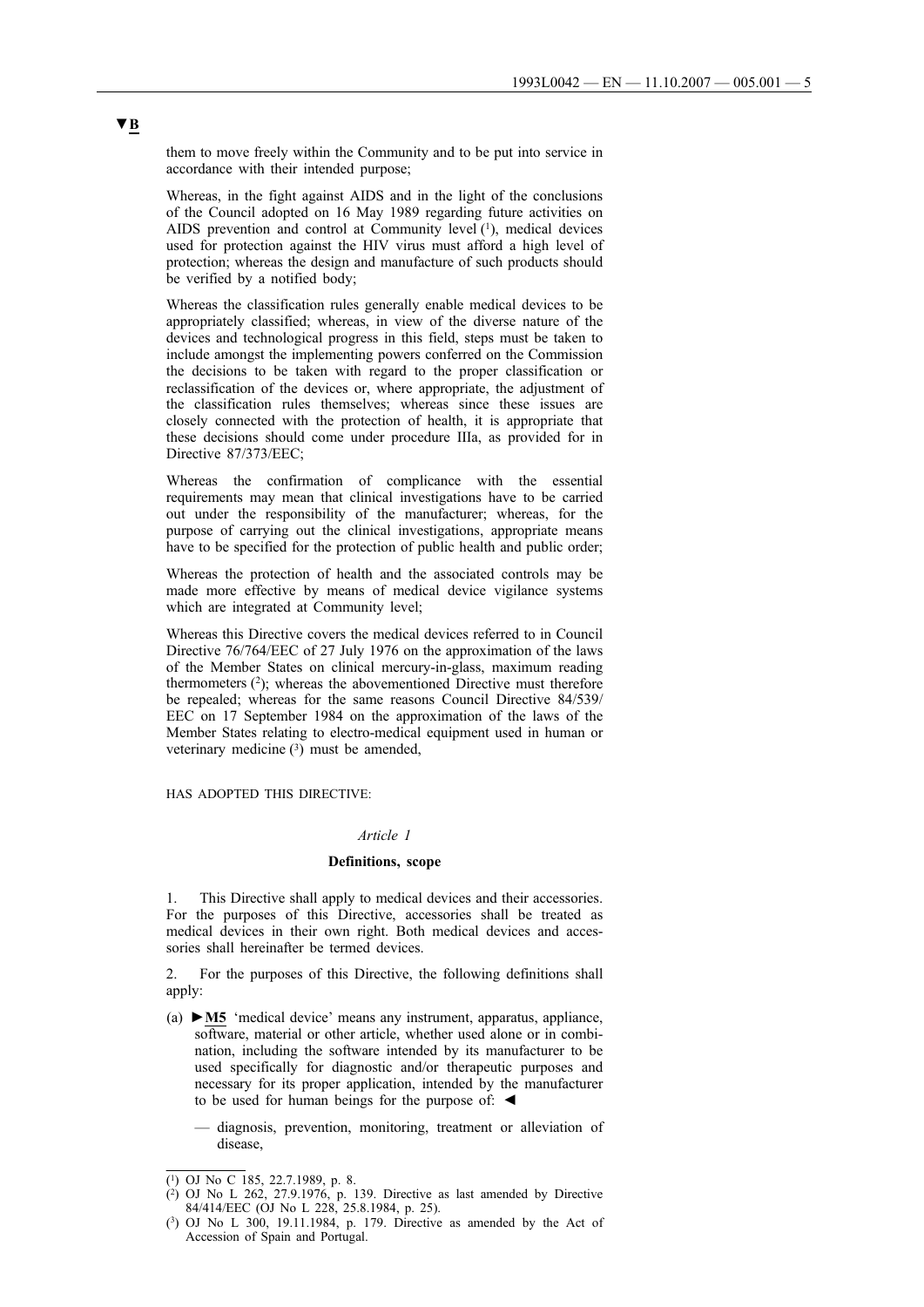- diagnosis, monitoring, treatment, alleviation of or compensation for an injury or handicap,
- investigation, replacement or modification of the anatomy or of a physiological process,
- control of conception,

and which does not achieve its principal intended action in or on the human body by pharmacological, immunological or metabolic means, but which may be assisted in its function by such means;

- (b) 'accessory' means an article which whilst not being a device is intended specifically by its manufacturer to be used together with a device to enable it to be used in accordance with the use of the device intended by the manufacturer of the device;
- **▼M1**
- (c) '*in vitro* diagnostic medical device' means any medical device which is a reagent, reagent product, calibrator, control material, kit, instrument, apparatus, equipment or system, whether used alone or in combination, intended by the manufacturer to be used *in vitro* for the examination of specimens, including blood and tissue donations,

derived from the human body, solely or principally for the purpose of providing information:

- concerning a physiological or pathological state, or
- concerning a congenital abnormality, or
- to determine the safety and compatibility with potential recipients, or
- to monitor therapeutic measures.

Specimen receptacles are considered to be *in vitro* diagnostic medical devices. 'Specimen receptacles' are those devices, whether vacuum-type or not, specifically intended by their manufacturers for the primary containment and preservation of specimens derived from the human body for the purpose of *in vitro* diagnostic examination.

Products for general laboratory use are not *in vitro* diagnostic medical devices unless such products, in view of their characteristics, are specifically intended by their manufacturer to be used for *in vitro* diagnostic examination;

# **▼B**

(d) 'custom-made device' means any device specifically made in accordance with a duly qualified medical practitioner's written prescription which gives, under his responsibility, specific design characteristics and is intended for the sole use of a particular patient.

The abovementioned prescription may also be made out by any other person authorized by virtue of his professional qualifications to do so.

Mass-produced devices which need to be adapted to meet the specific requirements of the medical practitioner or any other professional user **►M5** shall not be ◄ considered to be custommade devices;

(e) 'device intended for clinical investigation' means any device intended for use by a duly qualified medical practitioner when conducting investigations as referred to in Section 2.1 of Annex X in an adequate human clinical environment.

For the purpose of conducting clinical investigation, any other person who, by virtue of his professional qualifications, is authorized to carry out such investigation shall be accepted as equivalent to a duly qualified medical practitioner;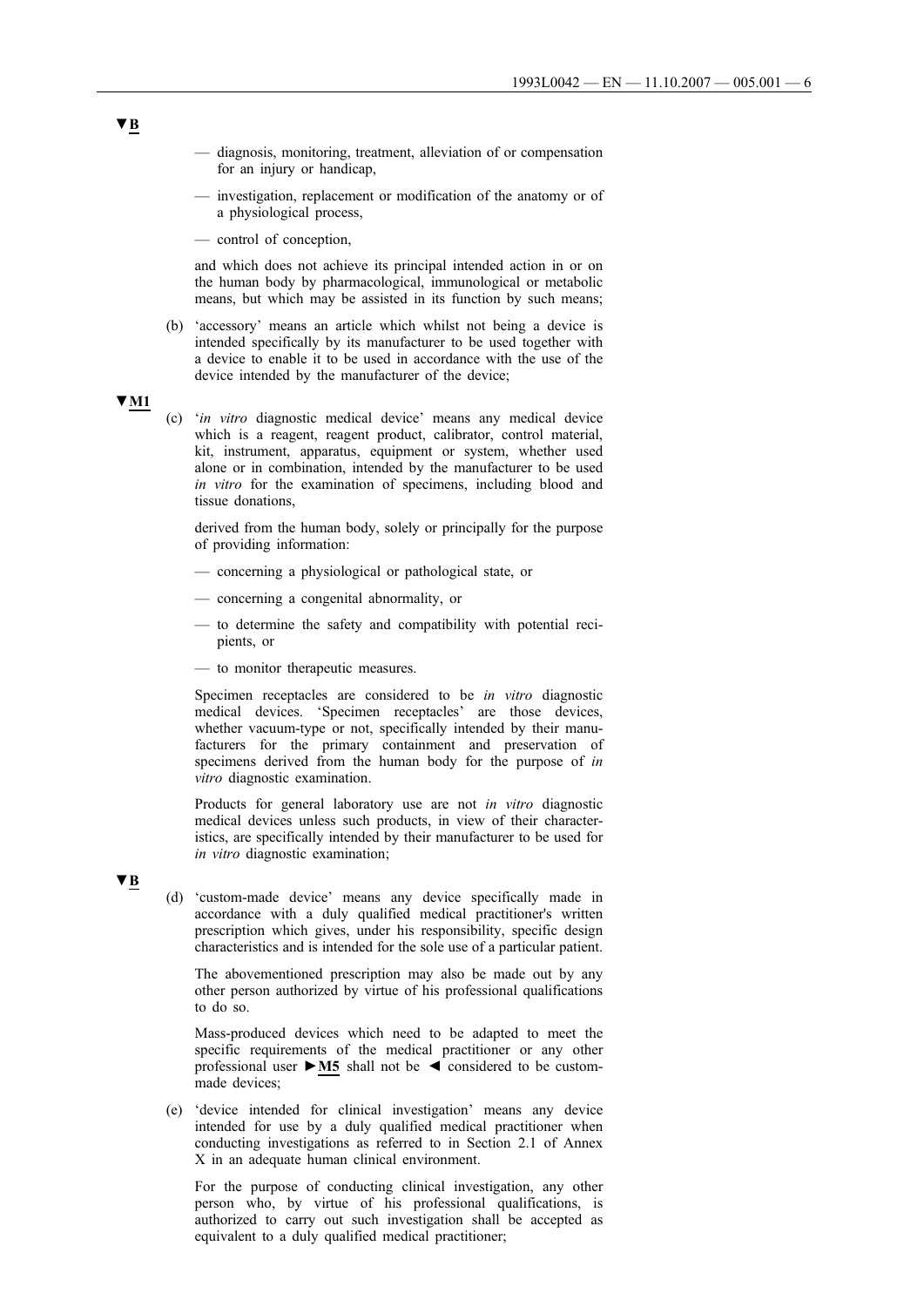(f) 'manufacturer' means the natural or legal person with responsibility for the design, manufacture, packaging and labelling of a device before it is placed on the market under his own name, regardless of whether these operations are carried out by that person himself or on his behalf by a third party.

The obligations of this Directive to be met by manufacturers also apply to the natural or legal person who assembles, packages, processes, fully refurbishes and/or labels one or more ready-made products and/or assigns to them their intended purpose as a device with a view to their being placed on the market under his own name. This subparagraph does not apply to the person who, while not a manufacturer within the meaning of the first subparagraph, assembles or adapts devices already on the market to their intended purpose for an individual patient;

- (g) 'intended purpose' means the use for which the device is intended according to the data supplied by the manufacturer on the labelling, in the instructions and/or in promotional materials;
- (h) 'placing on the market' means the first making available in return for payment or free of charge of a device other than a device intended for clinical investigation, with a view to distribution and/or use on the Community market, regardless of whether it is new or fully refurbished;

## **▼M1**

- (i) 'putting into service' means the stage at which a device has been made available to the final user as being ready for use on the Community market for the first time for its intended purpose;
- (j) 'authorised representative' means any natural or legal person established in the Community who, explicitly designated by the manufacturer, acts and may be addressed by authorities and bodies in the Community instead of the manufacturer with regard to the latter's obligations under this Directive;

# **▼M5**

- (k) 'clinical data' means the safety and/or performance information that is generated from the use of a device. Clinical data are sourced from:
	- clinical investigation(s) of the device concerned; or
	- clinical investigation(s) or other studies reported in the scientific literature, of a similar device for which equivalence to the device in question can be demonstrated; or
	- published and/or unpublished reports on other clinical experience of either the device in question or a similar device for which equivalence to the device in question can be demonstrated;
- (l) 'device subcategory' means a set of devices having common areas of intended use or common technology;
- (m) 'generic device group' means a set of devices having the same or similar intended uses or commonality of technology allowing them to be classified in a generic manner not reflecting specific characteristics;
- (n) 'single use device' means a device intended to be used once only for a single patient.

3. Where a device is intended to administer a medicinal product within the meaning of Article 1 of Directive  $2001/83/EC$  (1), that

<sup>(1)</sup> Directive 2001/83/EC of the European Parliament and of the Council of 6 November 2001 on the Community code relating to medicinal products for human use (OJ L 311, 28.11.2001, p. 67). Directive as last amended by Regulation (EC) No 1901/2006 (OJ L 378, 27.12.2006, p. 1).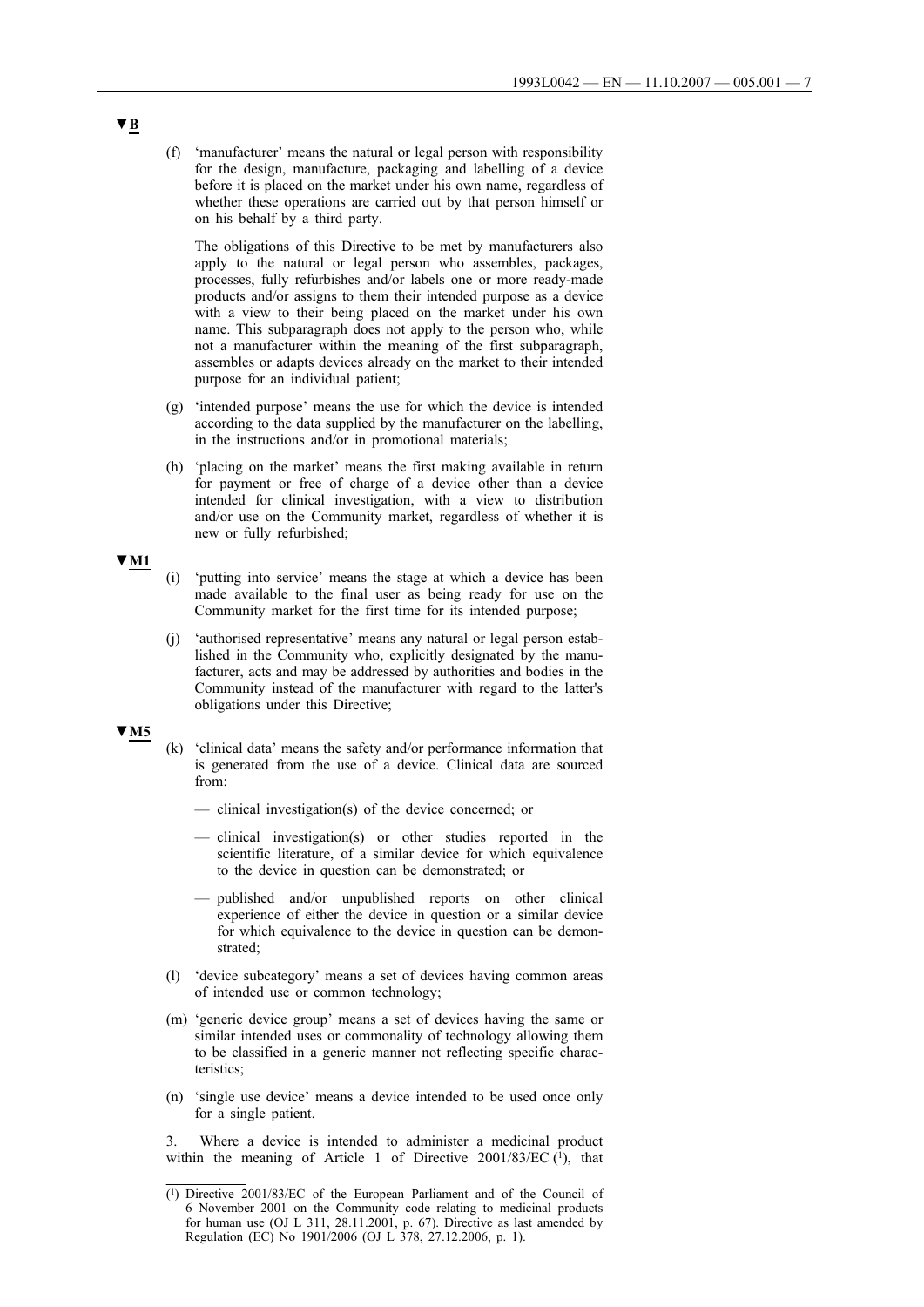device shall be governed by this Directive, without prejudice to the provisions of Directive 2001/83/EC with regard to the medicinal product.

If, however, such a device is placed on the market in such a way that the device and the medicinal product form a single integral product which is intended exclusively for use in the given combination and which is not reusable, that single product shall be governed by Directive 2001/83/EC. The relevant essential requirements of Annex I to this Directive shall apply as far as safety and performance-related device features are concerned.

## **▼B**

4. Where a device incorporates, as an integral part, a substance which, if used separately, may be considered to be a medicinal product within the meaning of Article 1 of Directive **►M5** 2001/83/  $EC \triangleleft$  and which is liable to act upon the body with action ancillary to that of the device, **►M5** that device shall ◄ be assessed and authorized in accordance with this Directive.

# **▼M2**

4 a. Where a device incorporates, as an integral part, a substance which, if used separately, may be considered to be a medicinal product constituent or a medicinal product derived from human blood or human plasma within the meaning of Article 1 of Directive  $\blacktriangleright$  **M5** 2001/83/EC  $\blacktriangleleft$  (<sup>1</sup>) and which is liable to act upon the human body with action ancillary to that of the device, hereinafter referred to as a 'human blood derivative', **►M5** that device shall ◄ be assessed and authorised in accordance with this Directive.

# **▼B**

- 5. **►M5** This Directive shall not apply to: ◄
- (a) *in vitro* diagnostic devices;
- (b) active implantable devices covered by Directive 90/385/EEC;

# **▼M5**

(c) medicinal products covered by Directive 2001/83/EC. In deciding whether a product falls under that Directive or this Directive, particular account shall be taken of the principal mode of action of the product;

## **▼B**

## **▼M3**

(e) human blood, blood products, plasma or blood cells of human origin or to devices which incorporate at the time of placing on the market such blood products, plasma or cells, with the exception of devices referred to in paragraph 4a;

# **▼M5**

(f) transplants or tissues or cells of human origin nor to products incorporating or derived from tissues or cells of human origin, with the exception of devices referred to in paragraph 4a;

# **▼B**

(g) transplants or tissues or cells of animal origin, unless a device is manufactured utilizing animal tissue which is rendered non-viable or non-viable products derived from animal tissue.

# **▼M5**

<sup>(</sup>d) cosmetic products covered by Directive  $76/768/EEC$  (2);

<sup>(1)</sup> Council Directive **►M5** 2001/83/EC ◄ of 14 June 1989 extending the scope of Directives  $\frac{65}{65}$ /EEC and 75/319/EEC on the approximation of provisions laid down by law, regulation or administrative action relating to proprietary medicinal products and laying down special provisions for medicinal products derived from human blood or human plasma (OJ L 181, 28.6.1989, p. 44).

<sup>(2)</sup> OJ No L 262, 27.9.1976, p. 169. Directive as last amended by Commission Directive 92/86/EEC (OJ No L 325, 11.11.1992, p. 18).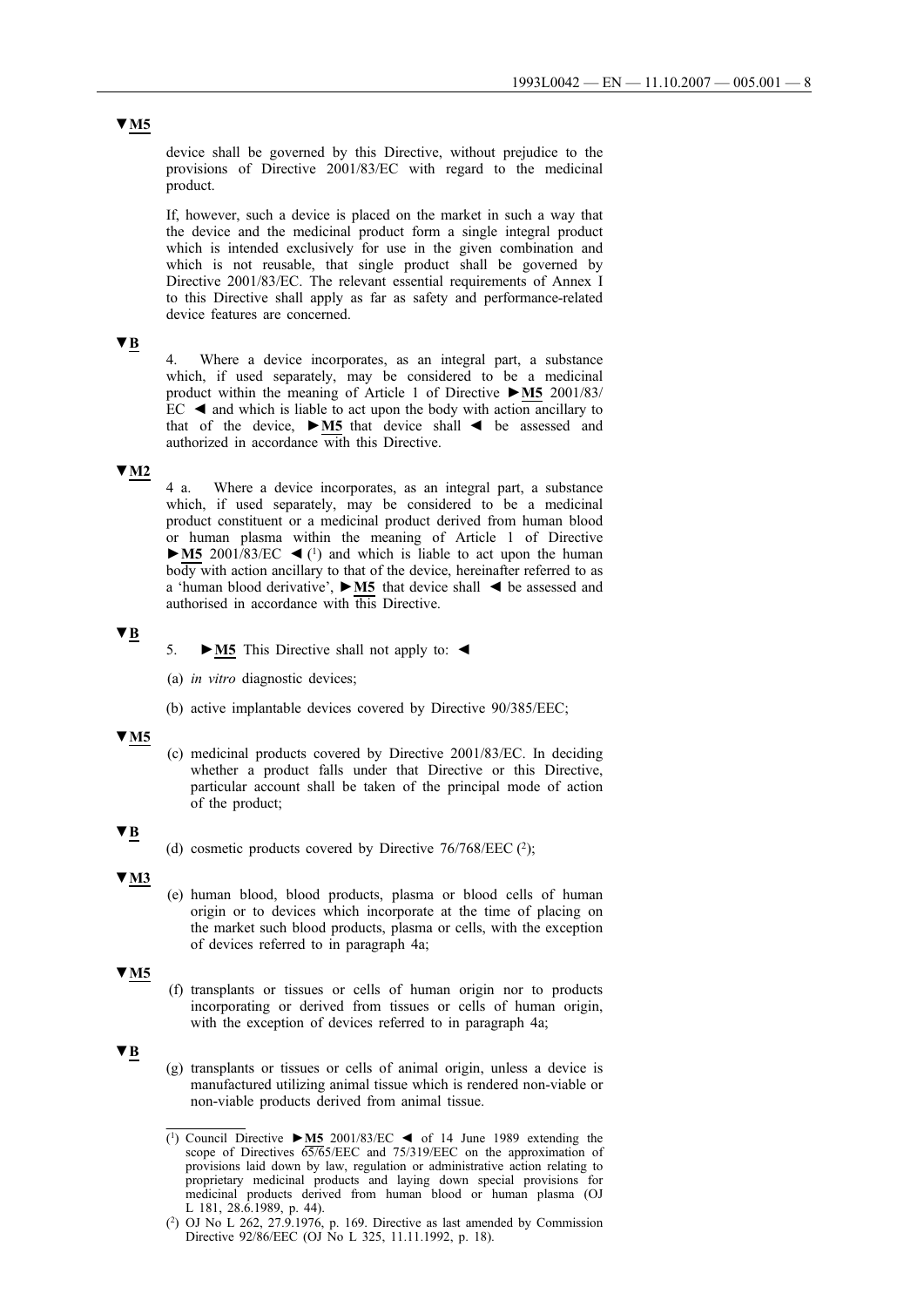# **▼M5**

6. Where a device is intended by the manufacturer to be used in accordance with both the provisions on personal protective equipment in Council Directive 89/686/EEC (1) and this Directive, the relevant basic health and safety requirements of Directive 89/686/EEC shall also be fulfilled.

7. This Directive is a specific Directive within the meaning of Article 1(4) of Directive 2004/108/EC of the European Parliament and of the Council (2).

8. This Directive shall not affect the application of Council Directive 96/29/Euratom of 13 May 1996 laying down basic safety standards for the protection of the health of workers and the general public against the dangers arising from ionising radiation (3), nor of Council Directive 97/43/Euratom of 30 June 1997 on health protection of individuals against the dangers of ionising radiation in relation to medical exposure  $(4)$ .

# **▼M1**

#### *Article 2*

## **Placing on the market and putting into service**

Member States shall take all necessary steps to ensure that devices may be placed on the market and/or put into service only if they comply with the requirements laid down in this Directive when duly supplied and properly installed, maintained and used in accordance with their intended purpose.

## **▼B**

#### *Article 3*

### **Essential requirements**

The devices must meet the essential requirements set out in Annex I which apply to them, taking account of the intended purpose of the devices concerned.

### **▼M5**

Where a relevant hazard exists, devices which are also machinery within the meaning of Article 2(a) of Directive 2006/42/EC of the European Parliament and of the Council of 17 May 2006 on machinery (5) shall also meet the essential health and safety requirements set out in Annex I to that Directive to the extent to which those essential health and safety requirements are more specific than the essential requirements set out in Annex I to this Directive.

# **▼B**

### *Article 4*

### **Free movement, devices intended for special purposes**

1. Member States shall not create any obstacle to the placing on the market or the putting into service within their territory of devices bearing the CE marking provided for in Article 17 which indicate

<sup>(1)</sup> Council Directive 89/686/EEC of 21 December 1989 on the approximation of the laws of the Member States relating to personal protective equipment (OJ L 399, 30.12.1989, p. 18). Directive as last amended by Regulation (EC) No 1882/2003 of the European Parliament and of the Council (OJ L 284, 31.10.2003, p. 1).

<sup>(2)</sup> Directive 2004/108/EC of the European Parliament and of the Council of 15 December 2004 on the approximation of the laws of the Member States relating to electromagnetic compatibility (OJ L 390, 31.12.2004, p. 24).

<sup>(3)</sup> OJ L 159, 29.6.1996, p. 1.

<sup>(4)</sup> OJ L 180, 9.7.1997, p. 22.

<sup>(5)</sup> OJ L 157, 9.6.2006, p. 24.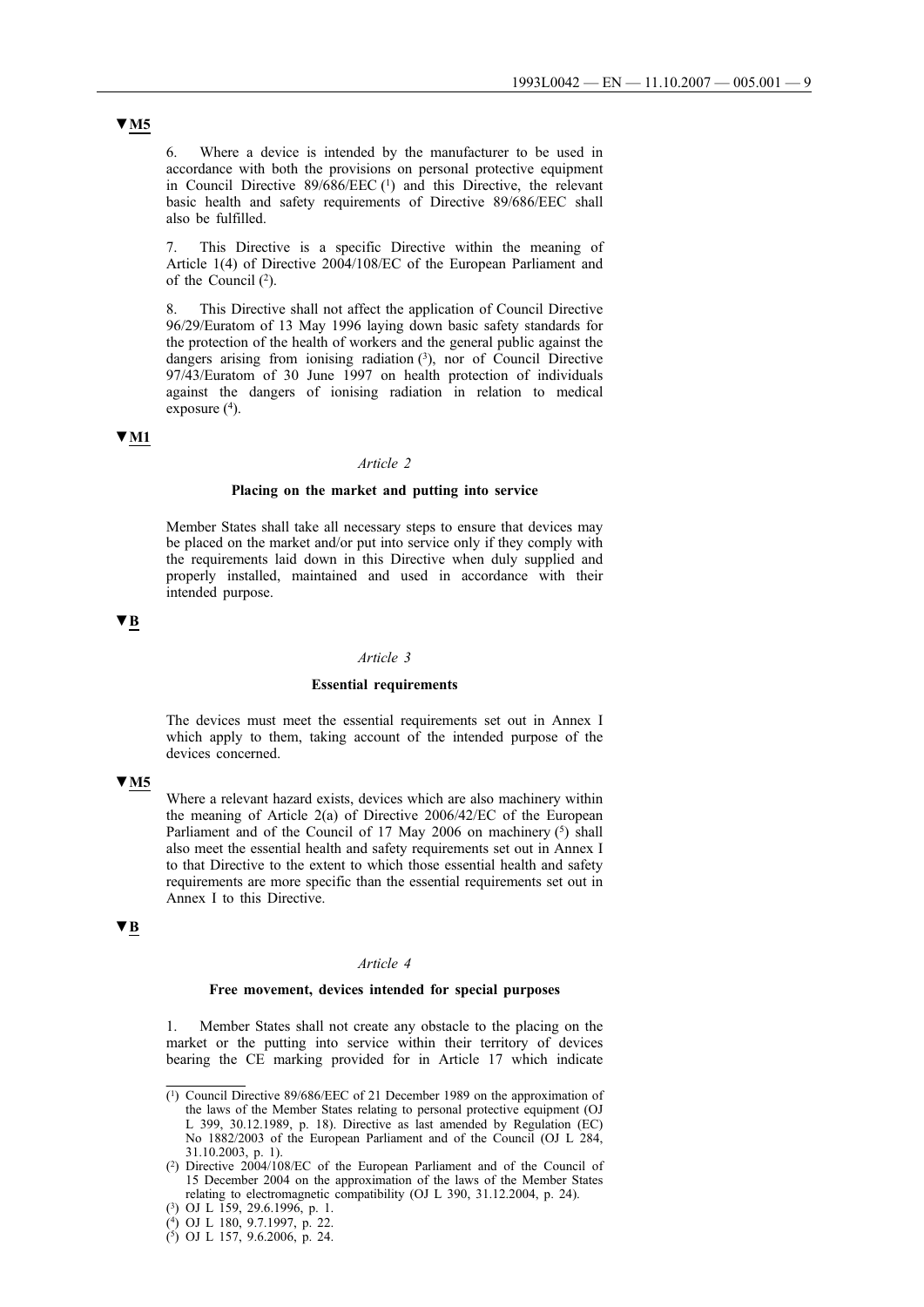that they have been the subject of an assessment of their conformity in accordance with the provisions of Article 11.

- 2. Member States shall not create any obstacle to:
- devices intended for clinical investigation being made available to medical practitioners or authorized persons for that purpose if they meet the conditions laid down in Article 15 and in Annex VIII,

# **▼M5**

— custom-made devices being placed on the market and put into service if they meet the conditions laid down in Article 11 in combination with Annex VIII; Class IIa, IIb and III devices shall be accompanied by the statement referred to in Annex VIII, which shall be available to the particular patient identified by name, an acronym or a numerical code.

# **▼B**

These devices shall not bear the CE marking.

3. At trade fairs, exhibitions, demonstrations, etc. Member States shall not create any obstacle to the showing of devices which do not conform to this Directive, provided that a visible sign clearly indicates that such devices cannot be marketed or put into service until they have been made to comply.

4. Member States may require the information, which must be made available to the user and the patient in accordance with Annex I, point 13, to be in their national language(s) or in another Community language, when a device reaches the final user, regardless of whether it is for professional or other use.

5. Where the devices are subject to other Directives concerning other aspects and which also provide for the affixing of the CE marking, the latter shall indicate that the devices also fulfil the provisions of the other Directives.

However, should one or more of these directives allow the manufacturer, during a transitional period, to choose which arrangements to apply, the CE marking shall indicate that the devices fulfil the provisions only of those directives applied by the manufacturer. In this case, the particulars of these directives, as published in the *Official Journal of the European Communities*, must be given in the documents, notices or instructions required by the directives and accompanying such devices.

#### *Article 5*

### **Reference to standards**

1. Member States shall presume compliance with the essential requirements referred to in Article 3 in respect of devices which are in conformity with the relevant national standards adopted pursuant to the harmonized standards the references of which have been publishes in the *Official Journal of the European Communities*; Member States shall publish the references of such national standards.

2. For the purposes of this Directive, reference to harmonized standards also includes the monographs of the European *Pharmacopoeia* notably on surgical sutures and on interaction between medicinal products and materials used in devices containing such medicinal products, the references of which have been published in the *Official Journal of the European Communities*.

3. If a Member State or the Commission considers that the harmonized standards do not entirely meet the essential requirements referred to in Article 3, the measures to be taken by the Member States with regard to these standards and the publication referred to in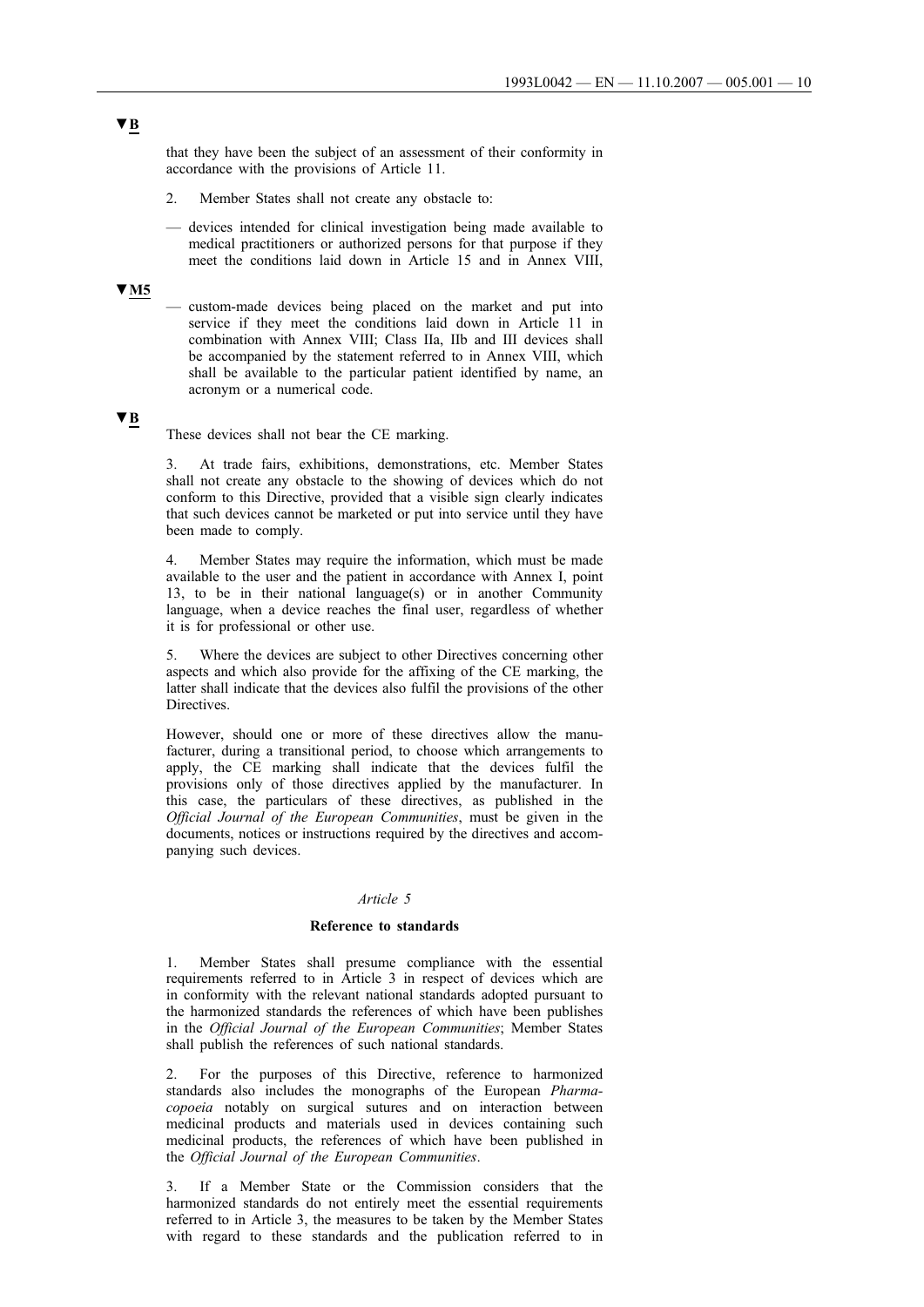paragraph 1 of this Article shall be adopted by the procedure defined in Article 6 (2).

# **▼M4**

#### *Article 6*

## **Committee on Standards and Technical Regulations**

1. The Commission shall be assisted by the Committee set up by Article 5 of Directive **►M5** 98/34/EC (1) ◄, hereinafter referred to as 'the Committee'.

2. Where reference is made to this Article, Articles 3 and 7 of Decision 1999/468/EC (2) shall apply, having regard to the provisions of Article 8 thereof.

3. The Committee shall adopt its rules of procedure.

## **▼M5**

## *Article 7*

1. The Commission shall be assisted by the Committee set up by Article 6(2) of Directive 90/385/EEC, hereinafter referred to as 'the Committee'.

Where reference is made to this paragraph, Articles 5 and 7 of Decision 1999/468/EC shall apply, having regard to the provisions of Article 8 thereof.

The period laid down in Article 5(6) of Decision 1999/468/EC shall be set at three months.

Where reference is made to this paragraph, Article  $5a(1)$  to (4) and Article 7 of Decision 1999/468/EC shall apply, having regard to the provisions of Article 8 thereof.

4. Where reference is made to this paragraph, Article 5a(1), (2), (4) and (6) and Article 7 of Decision 1999/468/EC shall apply, having regard to the provisions of Article 8 thereof.

## **▼B**

#### *Article 8*

### **Safeguard clause**

1. Where a Member State ascertains that the devices referred to in Article 4 (1) and (2) second indent, when correctly installed, maintained and used for their intended purpose, may compromise the health and/or safety of patients, users or, where applicable, other persons, it shall take all appropriate interim measures to withdraw such devices from the market or prohibit or restrict their being placed on the market or put into service. The Member State shall immediately inform the Commission of any such measures, indicating the reasons for its decision and, in particular, whether non-compliance with this Directive is due to:

- (a) failure to meet the essential requirements referred to in Article 3;
- (b) incorrect application of the standards referred to in Article 5, in so far as it is claimed that the standards have been applied;

<sup>(1)</sup> Directive 98/34/EC of the European Parliament and of the Council of 22 June 1998 laying down a procedure for the provision of information in the field of technical standards and regulations and of rules on Information Society services (OJ L 204, 21.7.1998, p. 37). Directive as last amended by the 2003 Act of Accession.

<sup>(2)</sup> Council Decision 1999/468/EC of 28 June 1999 laying down the procedures for the exercise of implementing powers conferred on the Commission (OJ L 184, 17.7.1999, p. 23).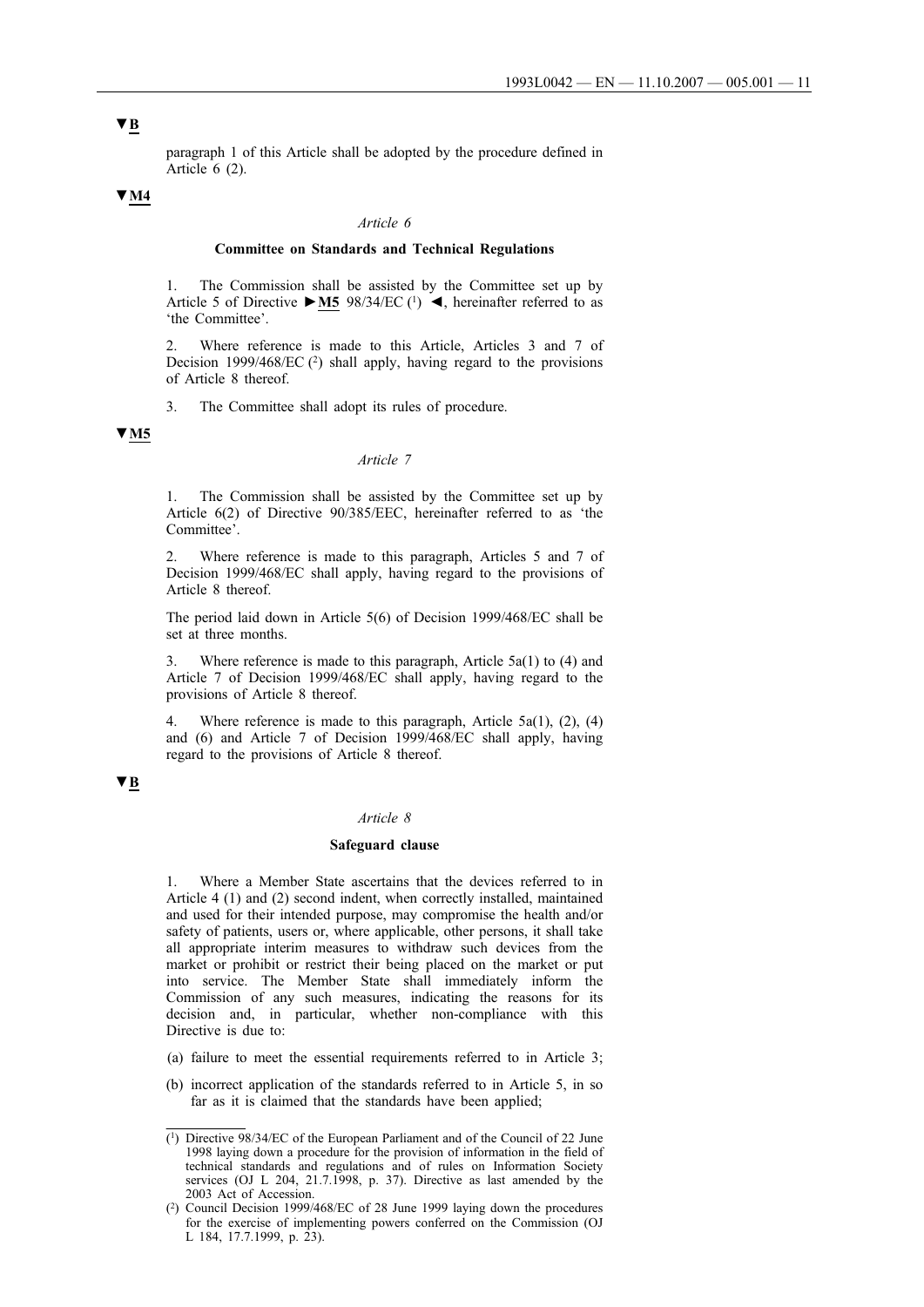- (c) shortcomings in the standards themselves.
- **▼M5**

2. The Commission shall enter into consultation with the Parties concerned as soon as possible. Where, after such consultation, the Commission finds that:

- (a) the measures are justified:
	- (i) it shall immediately so inform the Member State which took the measures and the other Member States. Where the decision referred to in paragraph 1 is attributed to shortcomings in the standards, the Commission shall, after consulting the Parties concerned, bring the matter before the Committee referred to in Article 6(1) within two months if the Member State which has taken the decision intends to maintain it and shall initiate the advisory procedure referred to in Article 6(2);
	- (ii) when necessary in the interests of public health, appropriate measures designed to amend non-essential elements of this Directive relating to withdrawal from the market of devices referred to in paragraph 1 or to prohibition or restriction of their placement on the market or being put into service or to introduction of particular requirements in order for such products to be put on the market, shall be adopted in accordance with the regulatory procedure with scrutiny referred to in Article 7(3). On imperative grounds of urgency, the Commission may use the urgency procedure referred to in Article 7(4);
- (b) the measures are unjustified, it shall immediately so inform the Member State which took the measures and the manufacturer or his authorised representative.

# **▼B**

Where a non-complying device bears the CE marking, the competent Member State shall take appropriate action against whomsoever has affixed the mark and shall inform the Commission and the other Member States thereof.

4. The Commission shall ensure that the Member States are kept informed of the progress and outcome of this procedure.

### *Article 9*

## **Classification**

1. Devices shall be divided into Classes I, IIa, IIb and III. Classification shall be carried out in accordance with Annex IX.

2. In the event of a dispute between the manufacturer and the notified body concerned, resulting from the application of the classification rules, the matter shall be referred for decision to the competent authority to which the notified body is subject.

## **▼M5**

3. Where a Member State considers that the classification rules set out in Annex IX require adaptation in the light of technical progress and any information which becomes available under the information system provided for in Article 10, it may submit a duly substantiated request to the Commission and ask it to take the necessary measures for adaptation of classification rules. The measures designed to amend non-essential elements of this Directive relating to adaptation of classification rules shall be adopted in accordance with the regulatory procedure with scrutiny referred to in Article 7(3).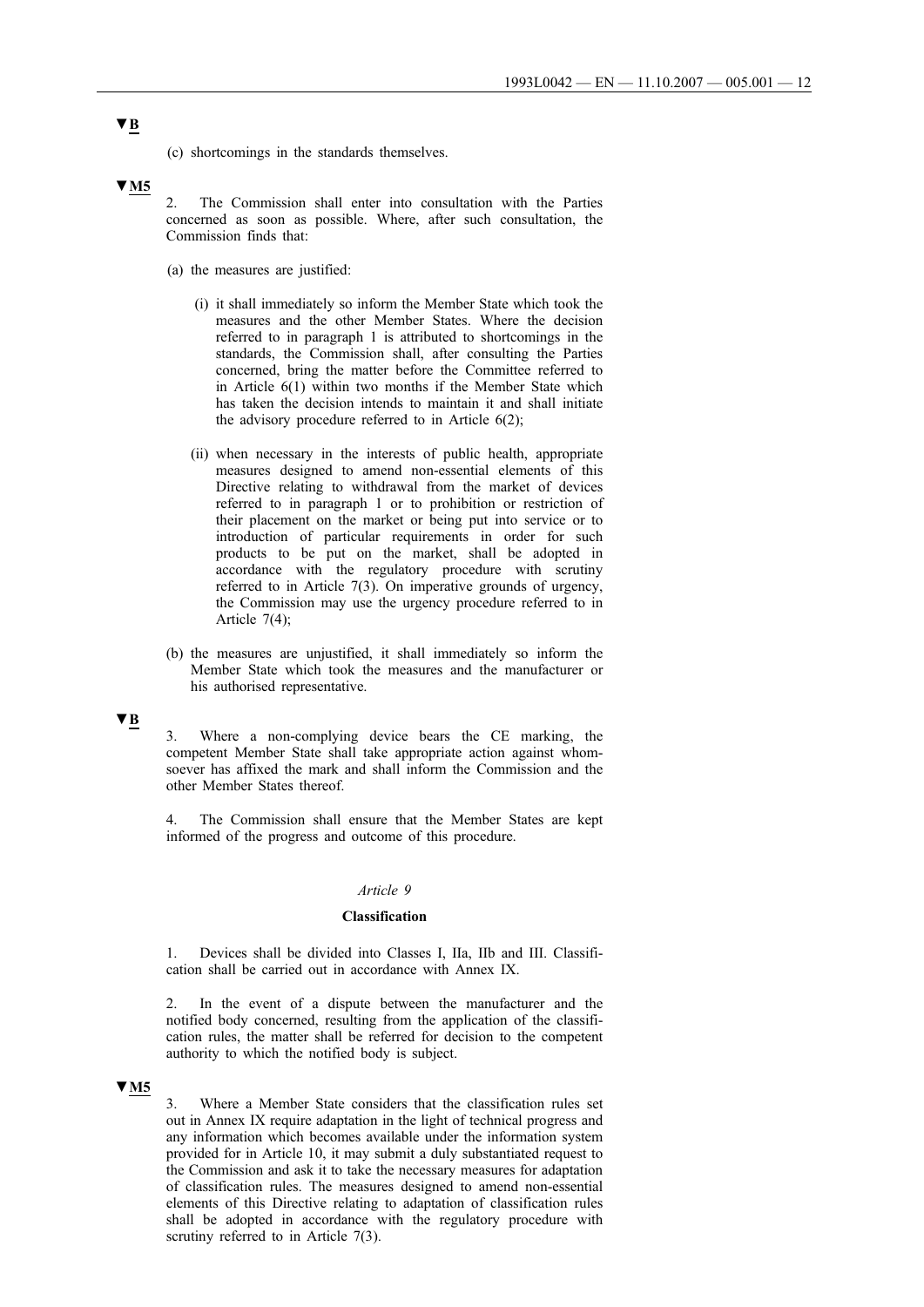### *Article 10*

### **Information on incidents occuring following placing of devices on the market**

1. Member States shall take the necessary steps to ensure that any information brought to their knowledge, in accordance with the provisions of this Directive, regarding the incidents mentioned below involving a Class I, IIa, IIb or III device is recorded and evaluated centrally:

- (a) any malfunction or deterioration in the characteristics and/or performance of a device, as well as any inadequacy in the labelling or the instructions for use which might lead to or might have led to the death of a patient or user or to a serious deterioration in his state of health;
- (b) any technical or medical reason in relation to the characteristics or performance of a device for the reasons referred to in subparagraph (a), leading to systematic recall of devices of the same type by the manufacturer.

2. Where a Member State requires medical practitioners or the medical institutions to inform the competent authorities of any incidents referred to in paragraph 1, it shall take the necessary steps to ensure that the manufacturer of the device concerned, or his authorized representative **►M5** \_\_\_\_\_\_\_\_\_\_ ◄, is also informed of the incident.

# **▼M5**

3. After carrying out an assessment, if possible together with the manufacturer or his authorised representative, Member States shall, without prejudice to Article 8, immediately inform the Commission and the other Member States of measures that have been taken or are contemplated to minimise the recurrence of the incidents referred to in paragraph 1, including information on the underlying incidents.

4. Any appropriate measures to adopt procedures to implement this Article shall be adopted in accordance with the regulatory procedure referred to in Article 7(2).

## **▼B**

### *Article 11*

### **Conformity assessment procedures**

1. In the case of devices falling within Class III, other than devices which are custom-made or intended for clinical investigations, the manufacturer shall, in order to affix the CE marking, either:

- (a) follow the procedure relating to the EC declaration of conformity set out in Annex II (full quality assurance); or
- (b) follow the procedure relating to the EC type-examination set out in Annex III, coupled with:
	- (i) the procedure relating to the EC verification set out in Annex IV;

or

(ii) the procedure relating to the EC declaration of conformity set out in Annex V (production quality assurance).

2. In the case of devices falling within Class IIa, other than devices which are custom-made or intended for clinical investigations, the manufacturer shall, in order to affix the CE marking, follow the procedure relating to the EC declaration of conformity set out in Annex VII, coupled with either: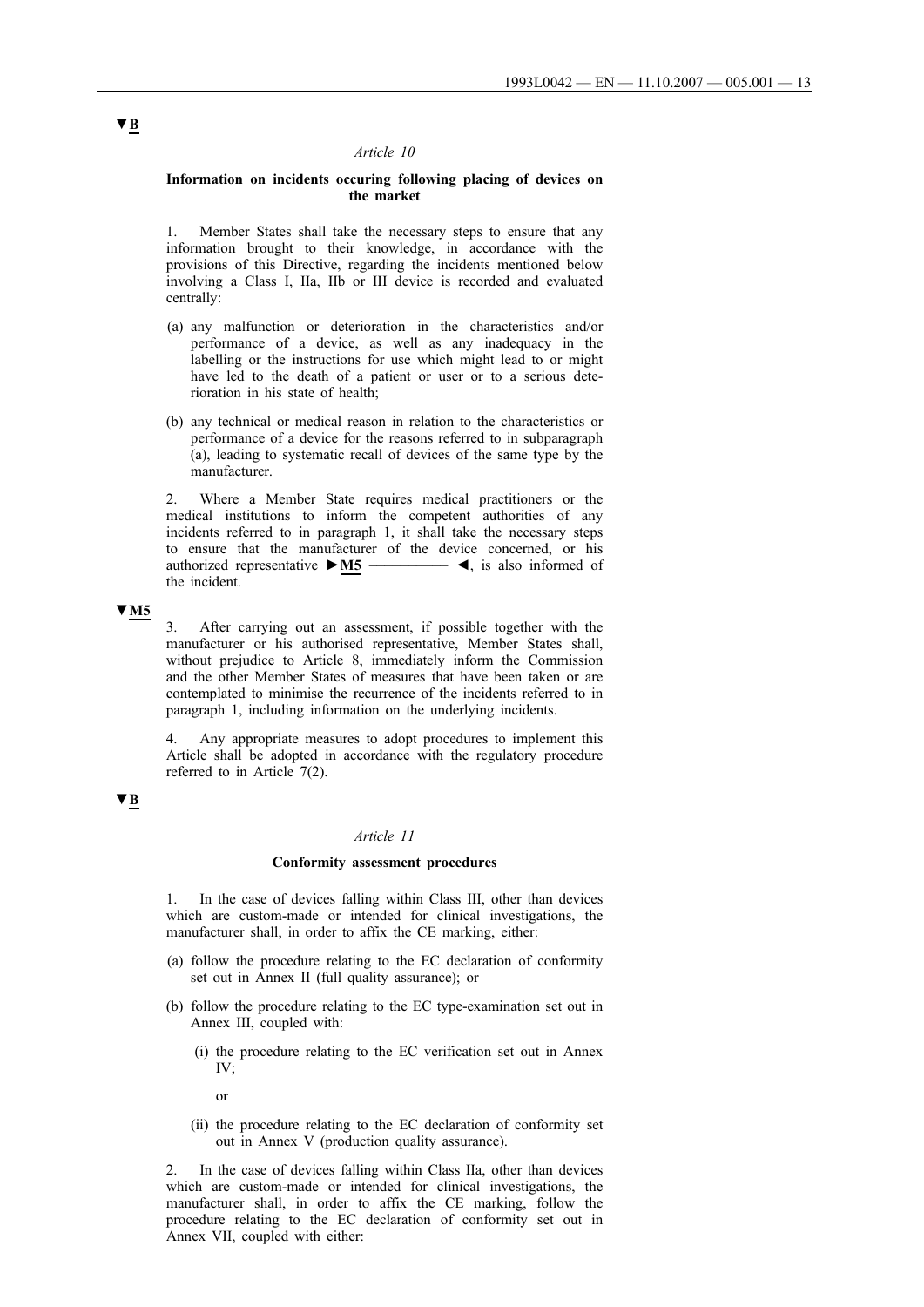(a) the procedure relating to the EC verification set out in Annex IV;

or

(b) the procedure relating to the EC declaration of conformity set out in Annex V (production quality assurance);

or

(c) the procedure relating to the EC declaration of conformity set out in Annex VI (product quality assurance).

Instead of applying these procedures, the manufacturer may also follow the procedure referred to in paragraph 3 (a).

3. In the case of devices falling within Class IIb, other than devices which are custom-made or intended for clinical investigations, the manufacturer shall, in order to affix the CE marking, either:

- (a) follow the procedure relating to the EC declaration of conformity set out in Annex II (full quality assurance); in this case, point 4 of Annex II is not applicable; or
- (b) follow the procedure relating to the EC type-examination set out in Annex III, coupled with:
	- (i) the procedure relating to the EC verification set out in Annex IV;

or

(ii) the procedure relating to the EC declaration of conformity set out in Annex V (production quality assurance);

or

(iii) the procedure relating to the EC declaration of conformity set out in Annex VI (product quality assurance).

4. The Commission shall, no later than five years from the date of implementation of this Directive, submit a report to the Council on the operation of the provisions referred to in Article 10 (1), Article 15 (1), in particular in respect of Class I and Class IIa devices, and on the operation of the provisions referred to in Annex II, Section 4.3 second and third subparagraphs and in Annex III, Section 5 second and third subparagraphs to this Directive, accompanied, if necessary, by appropriate proposals.

5. In the case of devices falling within Class I, other than devices which are custom-made or intended for clinical investigations, the manufacturer shall, in order to affix the CE marking, follow the procedure referred to in Annex VII and draw up the EC declaration of conformity required before placing the device on the market.

6. In the case of custom-made devices, the manufacturer shall follow the procedure referred to in Annex VIII and draw up the statement set out in that Annex before placing each device on the market.

Member States may require that the manufacturer shall submit to the competent authority a list of such devices which have been put into service in their territory.

7. During the conformity assessment procedure for a device, the manufacturer and/or the notified body shall take account of the results of any assessment and verification operations which, where appropriate, have been carried out in accordance with this Directive at an intermediate stage of manufacture.

8. The manufacturer may instruct his authorized representative **►M5** \_\_\_\_\_\_\_\_\_\_ ◄ to initiate the procedures provided for in Annexes III, IV, VII and VIII.

9. Where the conformity assessment procedure involves the intervention of a notified body, the manufacturer, or his authorized repre-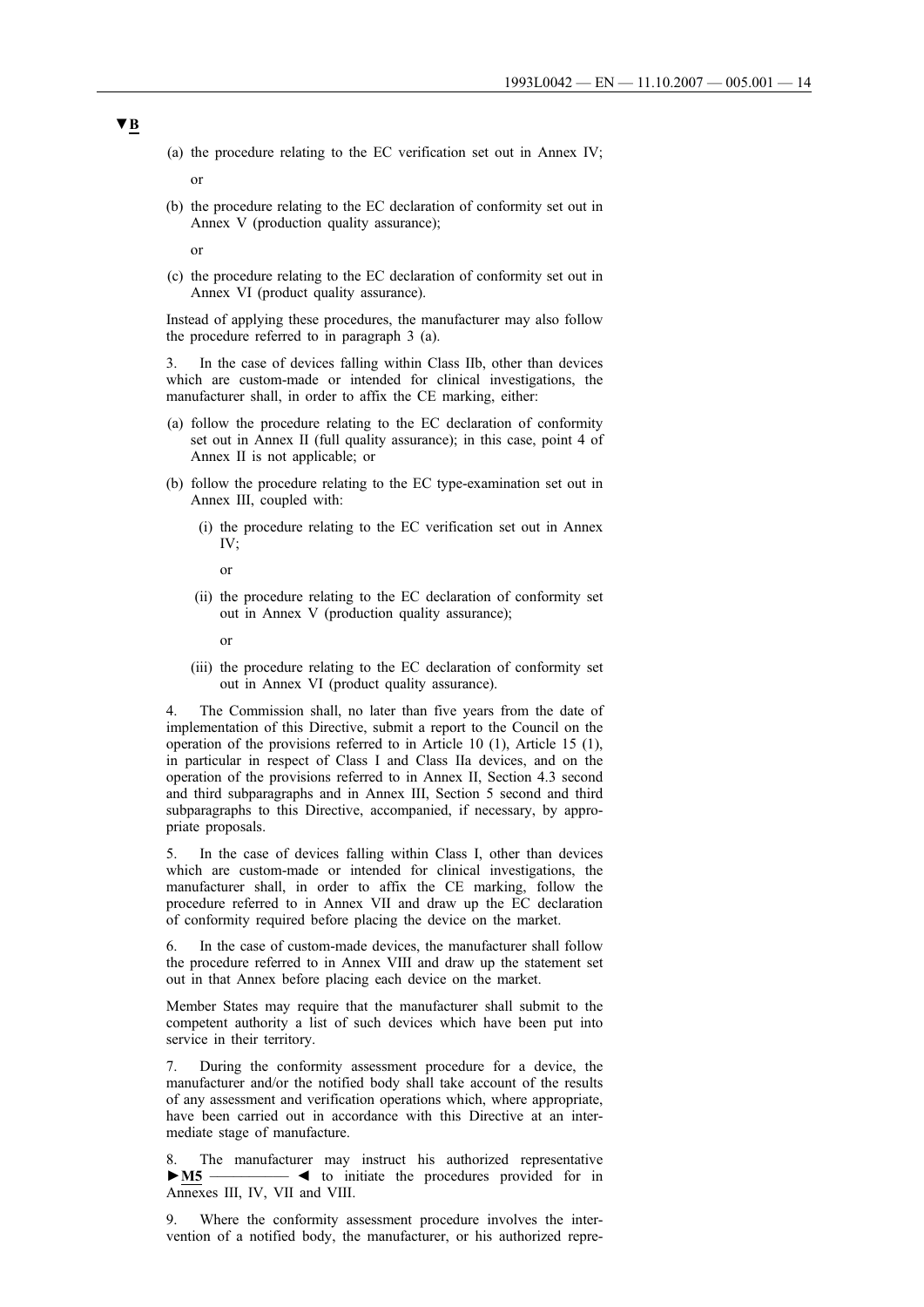sentative  $\triangleright$  **M5**  $\longrightarrow$   $\blacktriangleleft$ , may apply to a body of his choice within the framework of the tasks for which the body has been notified.

10. The notified body may require, where duly justified, any information or data, which is necessary for establishing and maintaining the attestation of conformity in view of the chosen procedure.

11. Decisions taken by the notified bodies in accordance with **►M5** Annexes II, III, V and VI ◄ shall be valid for a maximum of five years and may be extended on application, made at a time agreed in the contract signed by both parties, **►M5** for further periods of a maximum length of five years ◄.

12. The records and correspondence relating to the procedures referred to in paragraphs 1 to 6 shall be in an official language of the Member State in which the procedures are carried out and/or in another Community language acceptable to the notified body.

13. By derogation from paragraphs 1 to 6, the competent authorities may authorize, on duly justified request, the placing on the market and putting into service, within the territory of the Member State concerned, of individual devices for which the procedures referred to in paragraphs 1 to 6 have not been carried out and the use of which is in the interest of protection of health.

### **▼M5**

14. The measures designed to amend non-essential elements of this Directive, by supplementing it, relating to the means by which, in the light of technical progress and considering the intended users of the devices concerned, the information laid down in Annex I Section 13.1 may be set out, shall be adopted in accordance with the regulatory procedure with scrutiny referred to in Article 7(3).

## **▼B**

#### *Article 12*

## **►M5 Particular procedure for systems and procedure packs and procedure for sterilisation ◄**

1. By way of derogation from Article 11 this Article shall apply to systems and procedure packs.

2. Any natural or legal person who puts devices bearing the CE marking together within their intended purpose and within the limits of use specified by their manufacturers, in order to place them on the market as a system or procedure pack, shall draw up a declaration by which he states that:

- (a) he has verified the, mutual compatibility of the devices in accordance with the manufacturers' instructions and has carried out his operations in accordance with these instructions; and
- (b) he has packaged the system or procedure pack and supplied relevant information to users incorporating relevant instructions from the manufacturers; and
- (c) the whole activity is subjected to appropriate methods of internal control and inspection.

Where the conditions above are not met, as in cases where the system or procedure pack incorporate devices which do not bear a CE marking or where the chosen combination of devices is not compatible in view of their original intended use, the system or procedure pack shall be treated as a device in its own right and as such be subjected to the relevant procedure pursuant to Article 11.

## **▼M5**

3. Any natural or legal person who sterilises, for the purpose of placing on the market, systems or procedure packs referred to in paragraph 2 or other CE-marked medical devices designed by their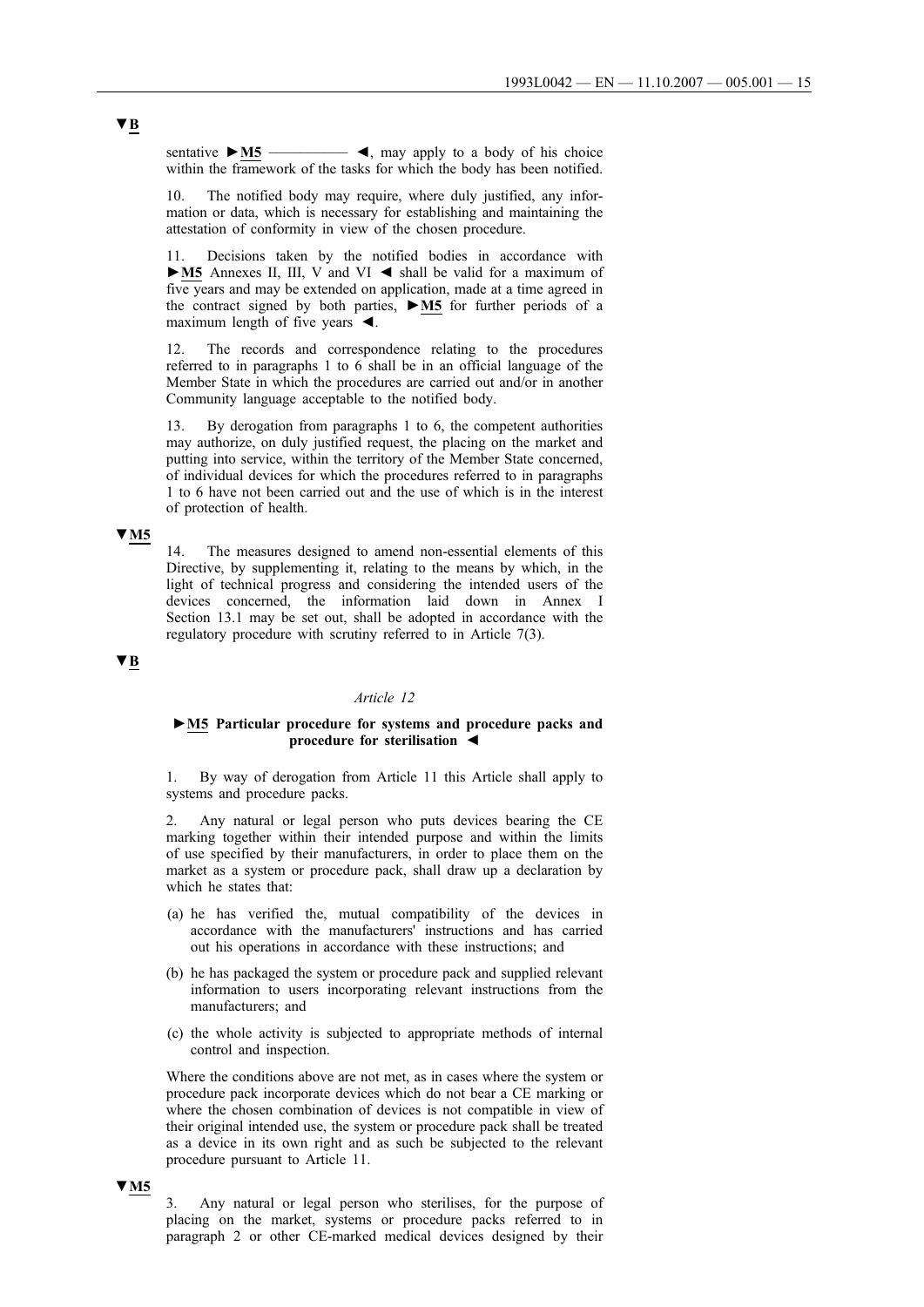# **▼M5**

manufacturers to be sterilised before use, shall, at his choice, follow one of the procedures referred to in Annex II or V. The application of the abovementioned Annexes and the intervention of the notified body are limited to the aspects of the procedure relating to the obtaining of sterility until the sterile package is opened or damaged. The person shall draw up a declaration stating that sterilisation has been carried out in accordance with the manufacturer's instructions.

# **▼B**

4. The products referred to in paragraphs 2 and 3 themselves shall not bear an additional CE marking. They shall be accompanied by the information referred to in point 13 of Annex I which includes, where appropriate, the information supplied by the manufacturers of the devices which have been put together. **►M5** The declarations referred to in paragraphs 2 and 3 shall be kept at the disposal of the competent authorities for a period of five years. ◄

# **▼M5**

# *Article 12a*

## **Reprocessing of medical devices**

The Commission shall, no later than 5 September 2010, submit a report to the European Parliament and to the Council on the issue of the reprocessing of medical devices in the Community.

In the light of the findings of this report, the Commission shall submit to the European Parliament and to the Council any additional proposal it may deem appropriate in order to ensure a high level of health protection.

## *Article 13*

## **Decisions with regard to classification and derogation clause**

1. A Member State shall submit a duly substantiated request to the Commission and ask it to take the necessary measures in the following situations:

- (a) that Member State considers that the application of the classification rules set out in Annex IX requires a decision with regard to the classification of a given device or category of devices;
- (b) that Member State considers that a given device or family of devices should, by way of derogation from the provisions of Annex IX, be classified in another class;
- (c) that Member State considers that the conformity of a device or family of devices should, by way of derogation from Article 11, be established by applying solely one of the given procedures chosen from among those referred to in Article 11;
- (d) that Member State considers that a decision is required as to whether a particular product or product group falls within one of the definitions in Article  $1(2)(a)$  to (e).

The measures referred to in the first subparagraph of this paragraph shall, as appropriate, be adopted in accordance with the procedure referred to in Article 7(2).

2. The Commission shall inform the Member States of the measures taken.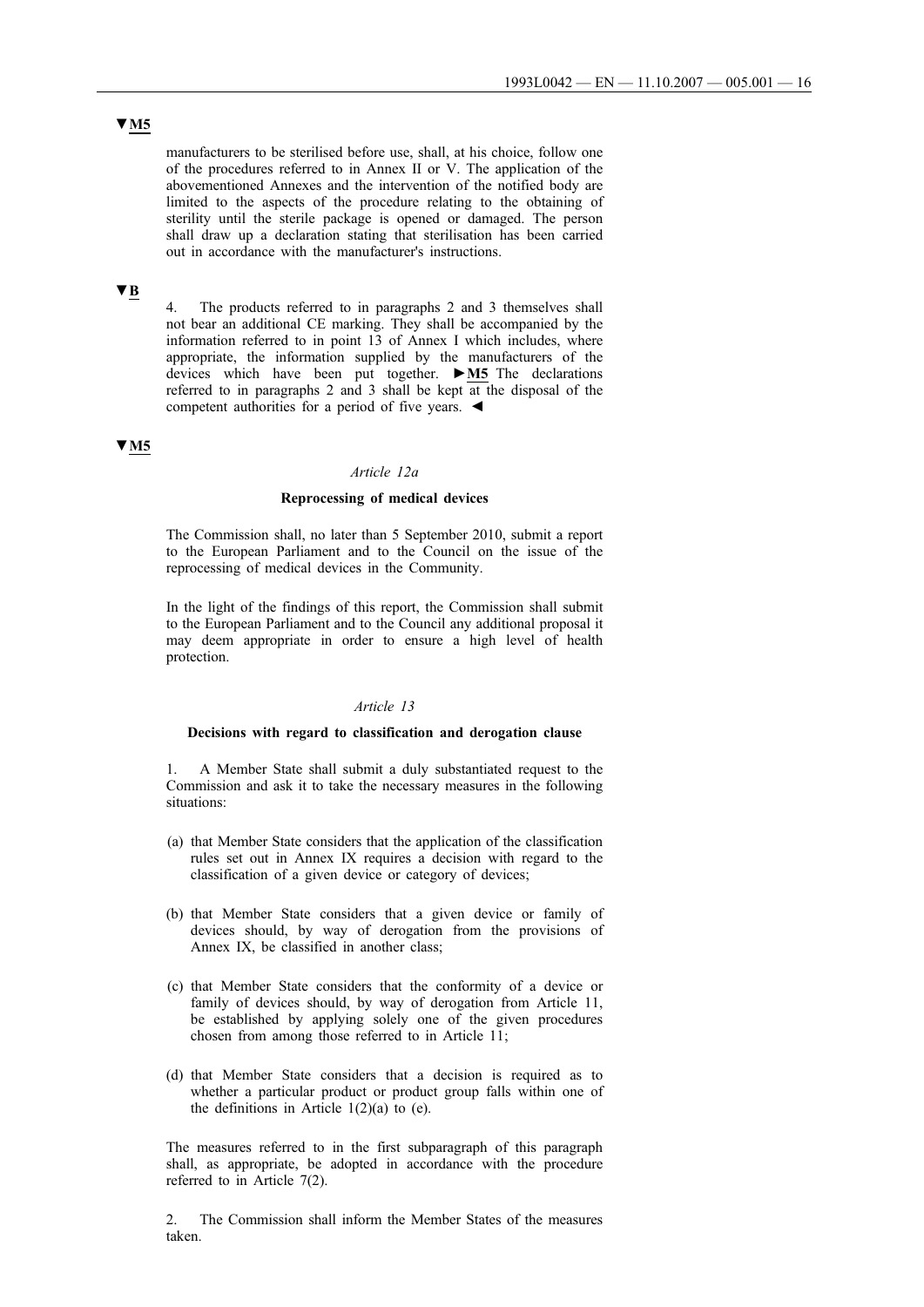### *Article 14*

### **Registration of persons responsible for placing devices on the market**

1. Any manufacturer who, under his own name, places devices on the market in accordance with the procedures referred to in Article 11 (5) and (6) and any other natural or legal person engaged in the activities referred to in Article 12 shall inform the competent authorities of the Member State in which he has his registered place of business of the address of the registered place of business and the description of the devices concerned.

### **▼M1**

For all medical devices of **►M5** classes IIa, IIb and III ◄, Member States may request to be informed of all data allowing for identification of such devices together with the label and the instructions for use when such devices are put into service within their territory.

# **▼M5**

2. Where a manufacturer who places a device on the market under his own name does not have a registered place of business in a Member State, he shall designate a single authorised representative in the European Union. For devices referred to in the first subparagraph of paragraph 1, the authorised representative shall inform the competent authority of the Member State in which he has his registered place of business of the details referred to in paragraph 1.

3. The Member States shall on request inform the other Member States and the Commission of the details referred to in the first subparagraph of paragraph 1 given by the manufacturer or authorised representative.

# **▼M1**

### *Article 14a*

## **European databank**

1. Regulatory data in accordance with this Directive shall be stored in a European database accessible to the competent authorities to enable them to carry out their tasks relating to this Directive on a wellinformed basis.

The databank shall contain the following:

### **▼M5**

(a) data relating to registration of manufacturers and authorised representatives and devices in accordance with Article 14 excluding data related to custom-made devices;

### **▼M1**

- (b) data relating to certificates issued, modified, supplemented, suspended, withdrawn or refused according to the procedures, as laid down in Annexes II to VII;
- (c) data obtained in accordance with the vigilance procedure as defined in Article 10;

# **▼M5**

(d) data relating to clinical investigations referred to in Article 15.

## **▼M1**

2. Data shall be forwarded in a standardised format.

# **▼M5**

3. The measures necessary for the implementation of paragraphs 1 and 2 of this Article, in particular paragraph 1(d), shall be adopted in accordance with the regulatory procedure referred to in Article 7(2).

4. The provisions of this Article shall be implemented no later than 5 September 2012. The Commission shall, no later than 11 October 2012, evaluate the operational functioning and the added value of the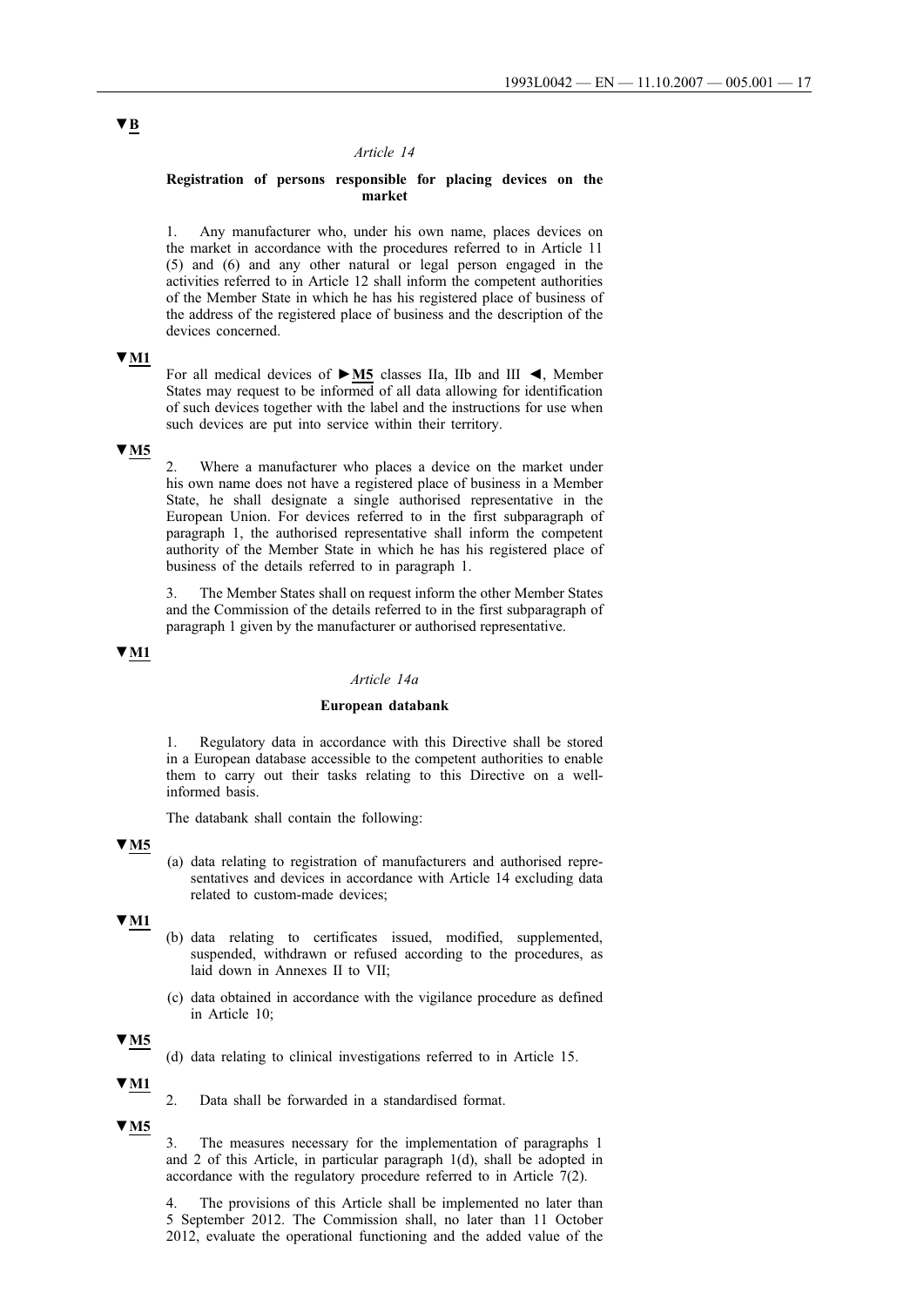databank. On the basis of this evaluation, the Commission shall, if appropriate, present proposals to the European Parliament and the Council or present draft measures in accordance with paragraph 3.

### *Article 14b*

#### **Particular health monitoring measures**

Where a Member State considers, in relation to a given product or group of products, that, in order to ensure protection of health and safety and/or to ensure that public health requirements are observed, such products should be withdrawn from the market, or their placing on the market and putting into service should be prohibited, restricted or subjected to particular requirements, it may take any necessary and justified transitional measures.

The Member State shall then inform the Commission and all other Member States, giving the reasons for its decision.

The Commission shall, whenever possible, consult the interested Parties and the Member States.

The Commission shall adopt its opinion, indicating whether the national measures are justified or not. The Commission shall inform all the Member States and the consulted interested Parties thereof.

When appropriate, the necessary measures designed to amend nonessential elements of this Directive, relating to withdrawal from the market, prohibition of placing on the market and putting into service of a certain product or group of products or to restrictions or introduction of particular requirements in order for such products to be put on the market, shall be adopted in accordance with the regulatory procedure with scrutiny referred to in Article 7(3). On imperative grounds of urgency, the Commission may use the urgency procedure referred to in Article 7(4).

## **▼B**

### *Article 15*

### **Clinical investigation**

## **▼M5**

1. In the case of devices intended for clinical investigations, the manufacturer or the authorised representative, established in the Community, shall follow the procedure referred to in Annex VIII and notify the competent authorities of the Member States in which the investigations are to be conducted by means of the statement mentioned in Section 2.2 of Annex VIII.

2. In the case of devices falling within Class III and implantable and long-term invasive devices falling within Class IIa or IIb, the manufacturer may commence the relevant clinical investigation at the end of a period of 60 days after notification, unless the competent authorities have notified him within that period of a decision to the contrary based on considerations of public health or public policy.

Member States may however authorise manufacturers to commence the relevant clinical investigations before the expiry of the period of 60 days, insofar as the relevant ethics committee has issued a favourable opinion on the programme of investigation in question, including its review of the clinical investigation plan.

3. In the case of devices other than those referred to in paragraph 2, Member States may authorise manufacturers to commence clinical investigations immediately after the date of notification, provided that the ethics committee concerned has issued a favourable opinion on the programme of investigation in question including its review of the clinical investigation plan.

# **▼M5**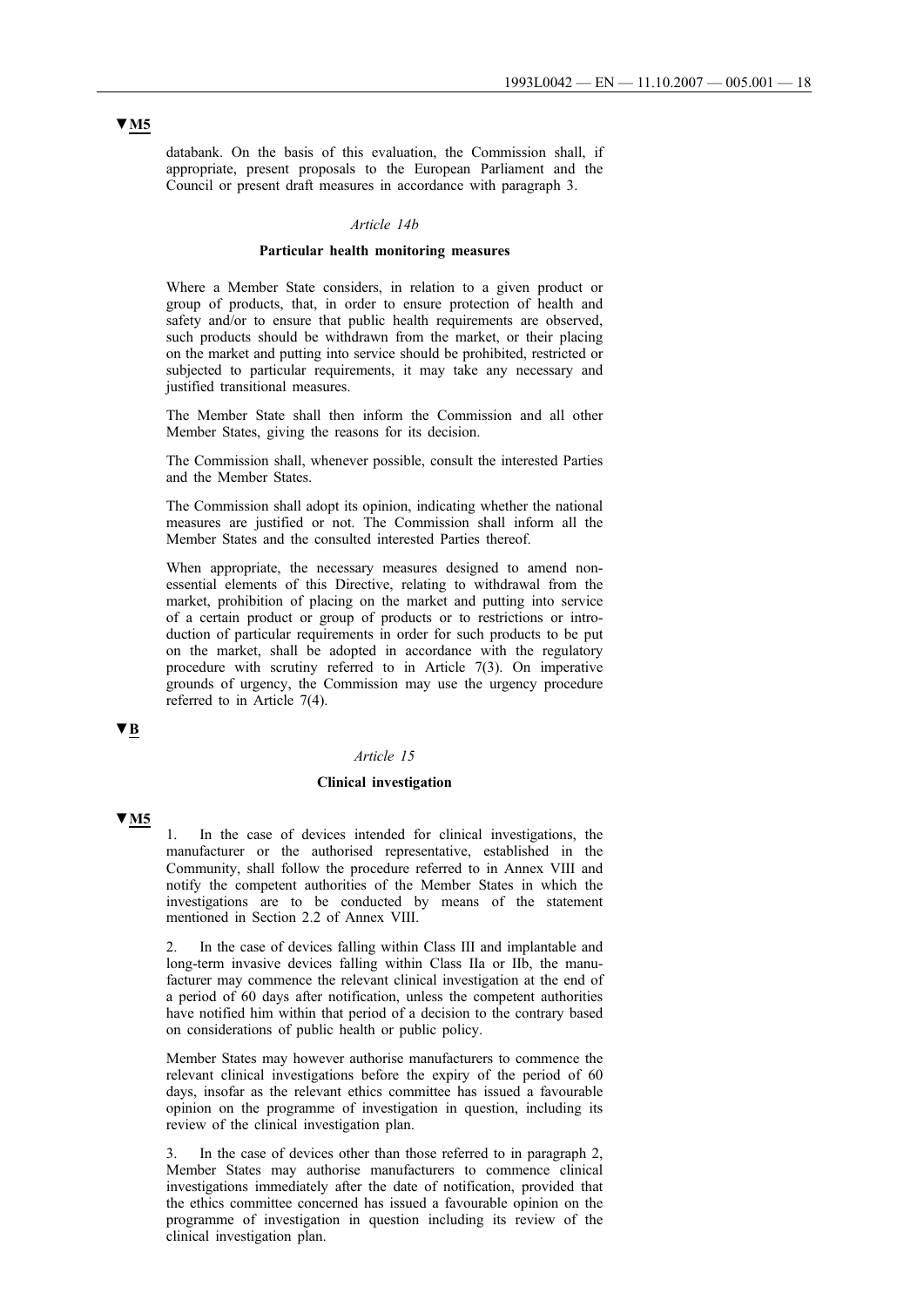4. The authorization referred to in paragraph 2 second subparagraph and paragraph 3, may be made subject to authorization from the competent authority.

## **▼M5**

5. The clinical investigations must be conducted in accordance with the provisions of Annex X. The measures designed to amend nonessential elements of this Directive, inter alia by supplementing it, relating to the provisions on clinical investigation in Annex X shall be adopted in accordance with the regulatory procedure with scrutiny referred to in Article 7(3).

6. The Member States shall, if necessary, take the appropriate steps to ensure public health and public policy. Where a clinical investigation is refused or halted by a Member State, that Member State shall communicate its decision and the grounds therefor to all Member States and the Commission. Where a Member State has called for a significant modification or temporary interruption of a clinical investigation, that Member State shall inform the Member States concerned about its actions and the grounds for the actions taken.

7. The manufacturer or his authorised representative shall notify the competent authorities of the Member States concerned of the end of the clinical investigation, with a justification in case of early termination. In the case of early termination of the clinical investigation on safety grounds this notification shall be communicated to all Member States and the Commission. The manufacturer or his authorised representative shall keep the report referred to in Section 2.3.7 of Annex X at the disposal of the competent authorities.

# **▼B**

8. The provisions of paragraphs 1 and 2 do not apply where the clinical investigations are conducted using devices which are authorized in accordance with Article 11 to bear the CE marking unless the aim of these investigations is to use the devices for a purpose other than that referred to in the relevant conformity assessment procedure. The relevant provisions of Annex X remain applicable.

### *Article 16*

### **Notified bodies**

The Member States shall notify the Commission and other Member States of the bodies which they have designated for carrying out the tasks pertaining to the procedures referred to in Article 11 and the specific tasks for which the bodies have been designated. The Commission shall assign identification numbers to these bodies, hereinafter referred to as 'notified bodies'.

The Commission shall publish a list of the notified bodies, together with the identification numbers it has allocated to them and the tasks for which they have been notified, in the *Official Journal of the European Communities*. It shall ensure that the list is kept up to date.

Member States shall apply the criteria set out in Annex XI for the designation of bodies. Bodies that meet the criteria laid down in the national standards which transpose the relevant harmonized standards shall be presumed to meet the relevant criteria.

# **▼M5**

When appropriate in the light of technical progress, the detailed measures necessary to ensure a consistent application of the criteria set out in Annex XI for the designation of bodies by the Member States shall be adopted in accordance with the regulatory procedure referred to in Article 7(2).

### **▼B**

3. A Member State that has notified a body shall withdraw that notification if it finds that the body no longer meets the criteria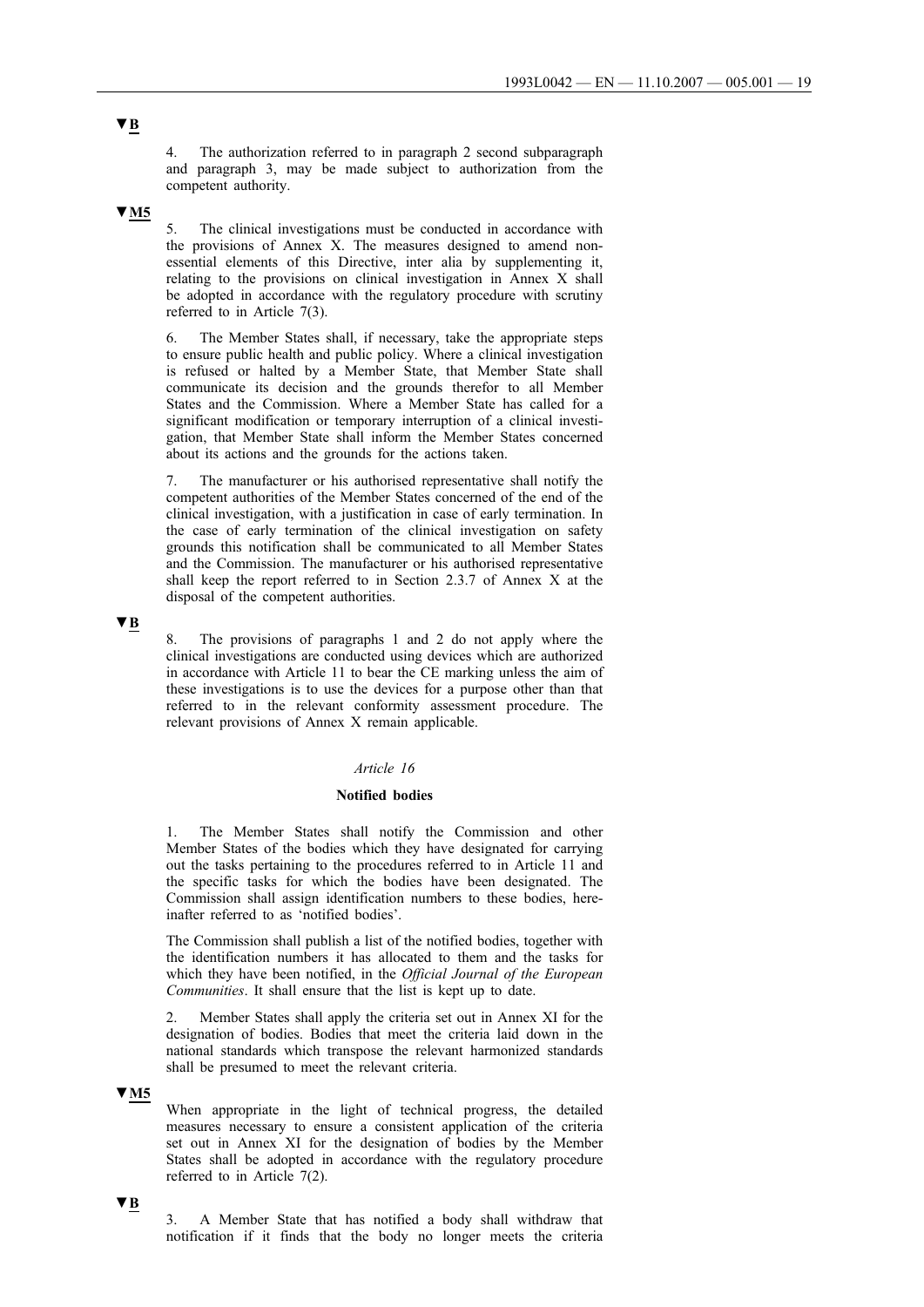referred to in paragraph 2. It shall immediately inform the other Member States and the Commission thereof.

4. The notified body and the manufacturer, or his authorized representative ► **M5** \_\_\_\_\_\_\_ ←, shall lay down, by common accord, the time limits for completion of the assessment and verification operations referred to in Annexes II to VI.

# **▼M5**

5. The notified body shall inform its competent authority about all certificates issued, modified, supplemented, suspended, withdrawn or refused and the other notified bodies within the scope of this Directive about certificates suspended, withdrawn or refused and, on request, about certificates issued. The notified body shall also make available, on request, all additional relevant information.

## **▼M1**

6. Where a notified body finds that pertinent requirements of this Directive have not been met or are no longer met by the manufacturer or where a certificate should not have been issued, it shall, taking account of the principle of proportionality, suspend or withdraw the certificate issued or place any restrictions on it unless compliance with such requirements is ensured by the implementation of appropriate corrective measures by the manufacturer. In the case of suspension or withdrawal of the certificate or of any restriction placed on it or in cases where an intervention of the competent authority may become necessary, the notified body shall inform its competent authority thereof. The Member State shall inform the other Member States and the Commission.

7. The notified body shall, on request, supply all relevant information and documents including budgetary documents, required to enable the Member State to verify compliance with Annex XI requirements.

## **▼B**

## *Article 17*

## **CE marking**

1. Devices, other than devices which are custom-made or intended for clinical investigations, considered to meet the essential requirements referred to in Article 3 must bear the CE marking of conformity when they are placed on the market.

2. The CE marking of conformity, as shown in Annex XII, must appear in a visible, legible and indelible form on the device or its sterile pack, where practicable and appropriate, and on the instructions for use. Where applicable, the CE marking must also appear on the sales packaging.

It shall be accompanied by the identification number of the notified body responsible for implementation of the procedures set out in Annexes II, IV, V and VI.

3. It is prohibited to affix marks or inscriptions which are likely to mislead third parties with regard to the meaning or the graphics of the CE marking. Any other mark may be affixed to the device, to the packaging or to the instruction leaflet accompanying the device provided that the visibility and legibility of the CE marking is not thereby reduced.

### *Article 18*

## **Wrongly affixed CE marking**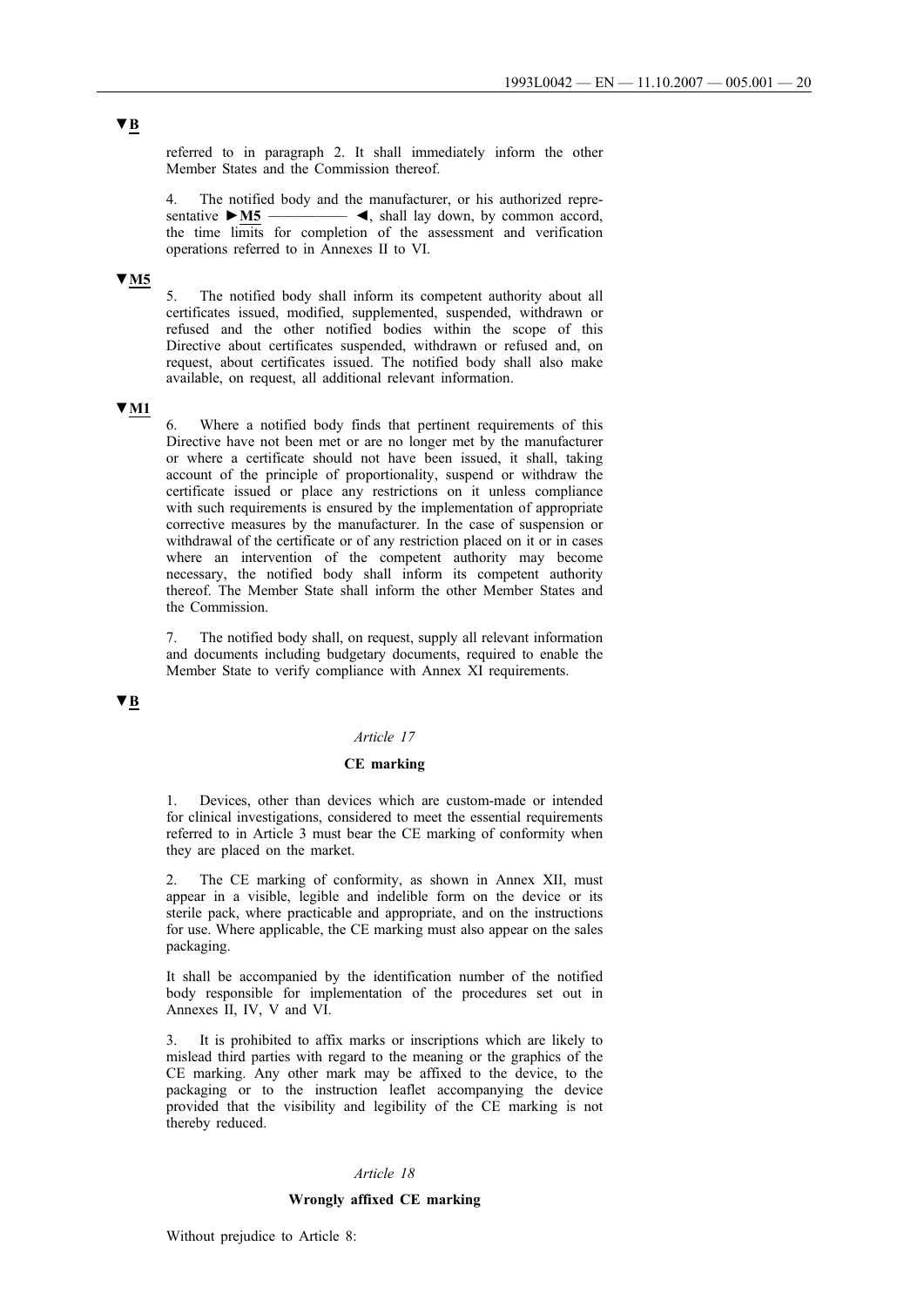(a) where a Member State establishes that the CE marking has been affixed unduly or is missing in violation of the Directive, the manufacturer or his authorised representative shall be obliged to end the infringement under conditions imposed by the Member State;

# **▼B**

(b) where non-compliance continues, the Member State must take all appropriate measures to restrict or prohibit the placing on the market of the product in question or to ensure that it is withdrawn from the market, in accordance with the procedure in Article 8.

# **▼M1**

Those provisions shall also apply where the CE marking has been affixed in accordance with the procedures in this Directive, but inappropriately, on products that are not covered by this Directive.

# **▼B**

### *Article 19*

## **Decision in respect of refusal or restriction**

- 1. Any decision taken pursuant to this Directive:
- (a) to refuse or restrict the placing on the market or the putting into service of a device or the carrying out of clinical investigations;

or

(b) to withdraw devices from the market,

shall state the exact grounds on which it is based. Such decisions shall be notified without delay to the party concerned, who shall at the same time be informed of the remedies available to him under the national law in force in the Member State in question and of the time limits to which such remedies are subject.

2. In the event of a decision as referred to in paragraph 1, the manufacturer, or his authorized representative **►M5** \_\_\_\_\_\_\_\_\_\_ ◄, shall have an opportunity to put forward his viewpoint in advance, unless such consultation is not possible because of the urgency of the measure to be taken.

# **▼M5**

### *Article 20*

### **Confidentiality**

1. Without prejudice to the existing national provisions and practices on medical confidentiality, Member States shall ensure that all the Parties involved in the application of this Directive are bound to observe confidentiality with regard to all information obtained in carrying out their tasks.

This does not affect the obligation of Member States and notified bodies with regard to mutual information and the dissemination of warnings, nor the obligations of the persons concerned to provide information under criminal law.

- 2. The following information shall not be treated as confidential:
- (a) information on the registration of persons responsible for placing devices on the market in accordance with Article 14;
- (b) information to users sent out by the manufacturer, authorised representative or distributor in relation to a measure according to Article  $10(3)$ ;
- (c) information contained in certificates issued, modified, supplemented, suspended or withdrawn.

# **▼M5**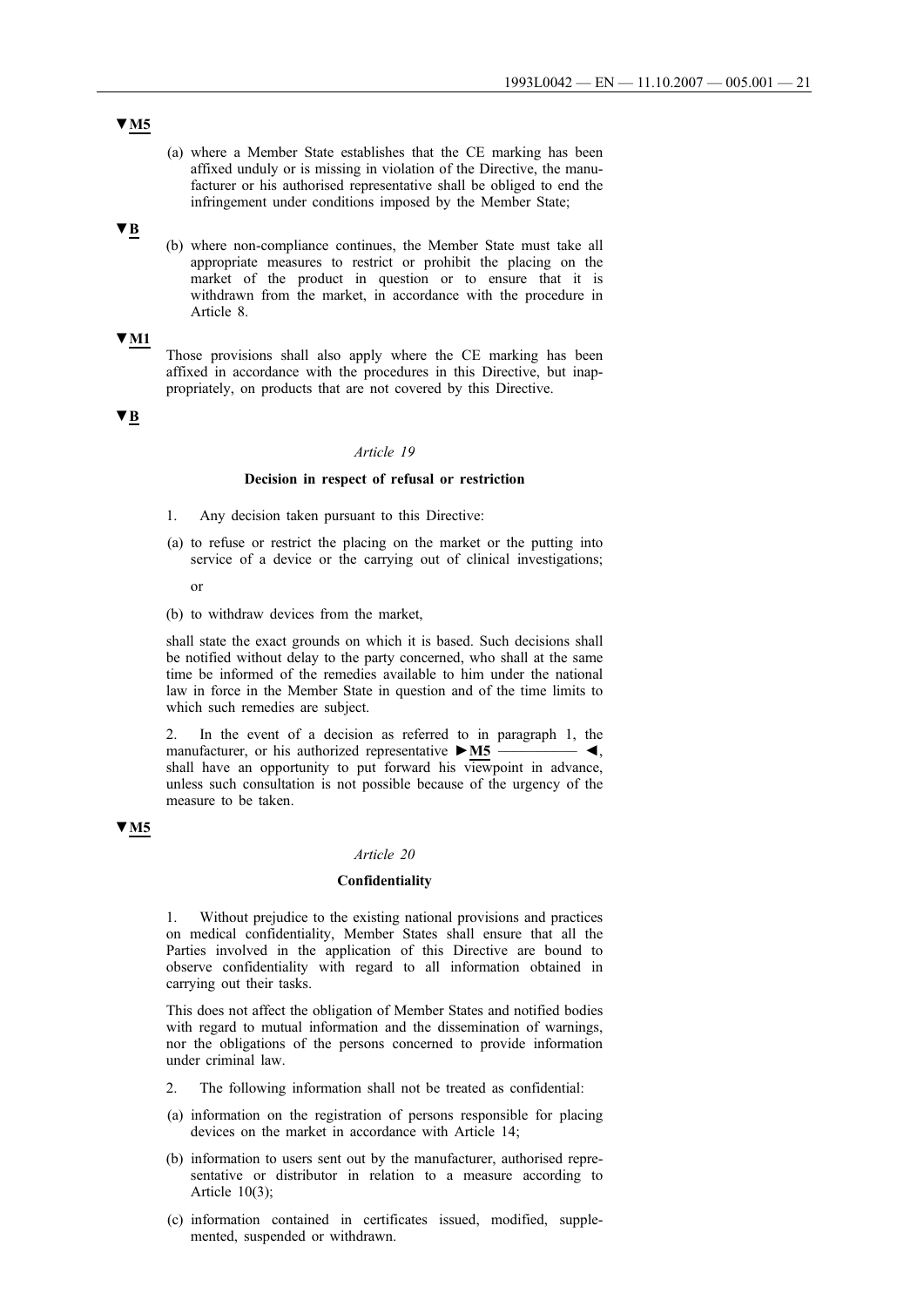3. The measures designed to amend non-essential elements of this Directive, *inter alia* by supplementing it, relating to determination of the conditions under which other information may be made publicly available, and in particular for Class IIb and Class III devices to any obligation for manufacturers to prepare and make available a summary of the information and data related to the device, shall be adopted in accordance with the regulatory procedure with scrutiny referred to in Article 7(3).

## *Article 20a*

## **Cooperation**

Member States shall take appropriate measures to ensure that the competent authorities of the Member States cooperate with each other and with the Commission and transmit to each other the information necessary to enable this Directive to be applied uniformly.

The Commission shall provide for the organisation of an exchange of experience between the competent authorities responsible for market surveillance in order to coordinate the uniform application of this **Directive** 

Without prejudice to the provisions of this Directive, cooperation may be part of initiatives developed at an international level.

**▼B**

### *Article 21*

### **Repeal and amendment of Directives**

1. Directive 76/764/EEC is hereby repealed with effect from 1 January 1995.

2. In the title and Article 1 of Directive 84/539/EEC, 'human or' is deleted.

In Article 2 of Directive 84/539/EEC, the following subparagraph is added to paragraph 1:

'If the appliance is at the same time a medical device within the meaning of Directive 93/42/EEC (\*) and if it satisfies the essential requirements laid down therein for that device, the device shall be deemed to be in conformity with the requirements of this Directive.

(\*) OJ No L 169, 12.7.1993, p. 1.'

 $\overline{\phantom{a}}$ 

3. Directive 90/385/EEC is hereby amended as follows:

1. in Article 1 (2) the following two subparagraphs are added:

- '(h) "placing on the market" means the first making available in return for payment or free of charge of a device other than a device intended for clinical investigation, with a view to distribution and/or use on the Community market, regardless of whether it is new or fully refurbished;
- (i) "manufacturer" means the natural or legal person with responsibility for the design, manufacture, packaging and labelling of a device before it is placed on the market under his own name, regardless of whether these operations are carried out by that person himself or on his behalf by a third party.

The obligations of this Directive to be met by manufacturers also apply to the natural or legal person who assembles, packages, processes, fully refurbishes and/or labels one or more ready-made products and/or assigns to them their intended purpose as a device with a view to their being placed on the market under his own name. This subparagraph

# **▼M5**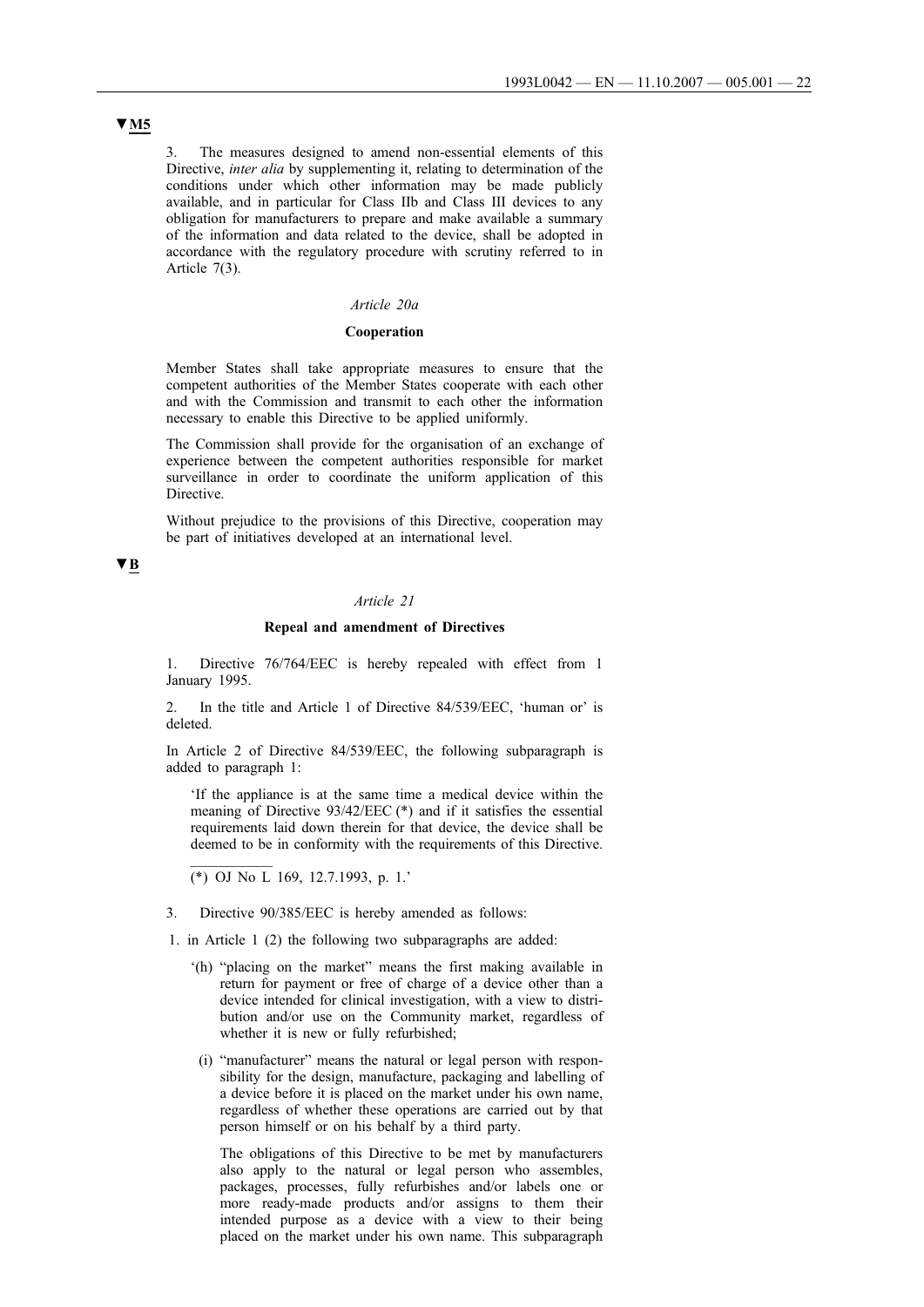does not apply to the person who, while not a manufacturer within the meaning of the first subparagraph, assembles or adapts devices already on the market to their intended purpose for an individual patient;'

2. in Article 9 the following paragraphs are added:

'5. During the conformity assessment procedure for a device, the manufacturer and/or the notified body shall take account of the results of any assessment and verification operations which, where appropriate, have been carried out in accordance with this Directive at an intermediate stage of manufacture.

6. Where the conformity assessment procedure involves the intervention of a notified body, the manufacturer, or his authorized representative established in the Community, may apply to a body of his choice within the framework of the tasks for which the body has been notified.

7. The notified body may require, where duly justified, any information or data which is necessary for establishing and maintaining the attestation of conformity in view of the chosen procedure.

8. Decisions taken by the notified bodies in accordance with Annexes II and III shall be valid for a maximum of five years and may be extended on application, made at a time agreed in the contract signed by both parties, for further periods of five years.

9. By derogation from paragraphs 1 and 2 the competent authorities may authorize, on duly justified request, the placing on the market and putting into service, within the territory of the Member State concerned, of individual devices for which the procedures referred to in paragraphs 1 and 2 have not been carried out and the use of which is in the interest of protection of health.';

3. the following Article 9a is inserted after Article 9:

## *'Article 9a*

 $\frac{1}{2}$ 

1. Where a Member State considers that the conformity of a device or family of devices should be established, by way of derogation from the provisions of Article 9, by applying solely one of the given procedures chosen from among those referred to in Article 9, it shall submit a duly substantiated request to the Commission and ask it to take the necessary measures. These measures shall be adopted in accordance with the procedure referred to in Article 7 (2) of Directive 93/42/EEC (\*).

2. The Commission shall inform the Member States of the measures taken and, where appropriate, publish the relevant parts of these measures in the *Official Journal of the European Communities*.

(\*) OJ No L 169, 12.7.1993, p. 1.'

- 4. Article 10 shall be amended as follows:
	- the following subparagraph shall be added to paragraph 2:

'Member States may however authorize manufacturers to start the clinical investigations in question before the expiry of the 60 day period, provided that the Ethical Committee concerned has delivered a favourable opinion with respect to the investigation programme in question.',

— the following paragraph shall be inserted:

'2a. The authorization referred to in the second subparagraph of paragraph 2 may be subject to approval by the competent authority.';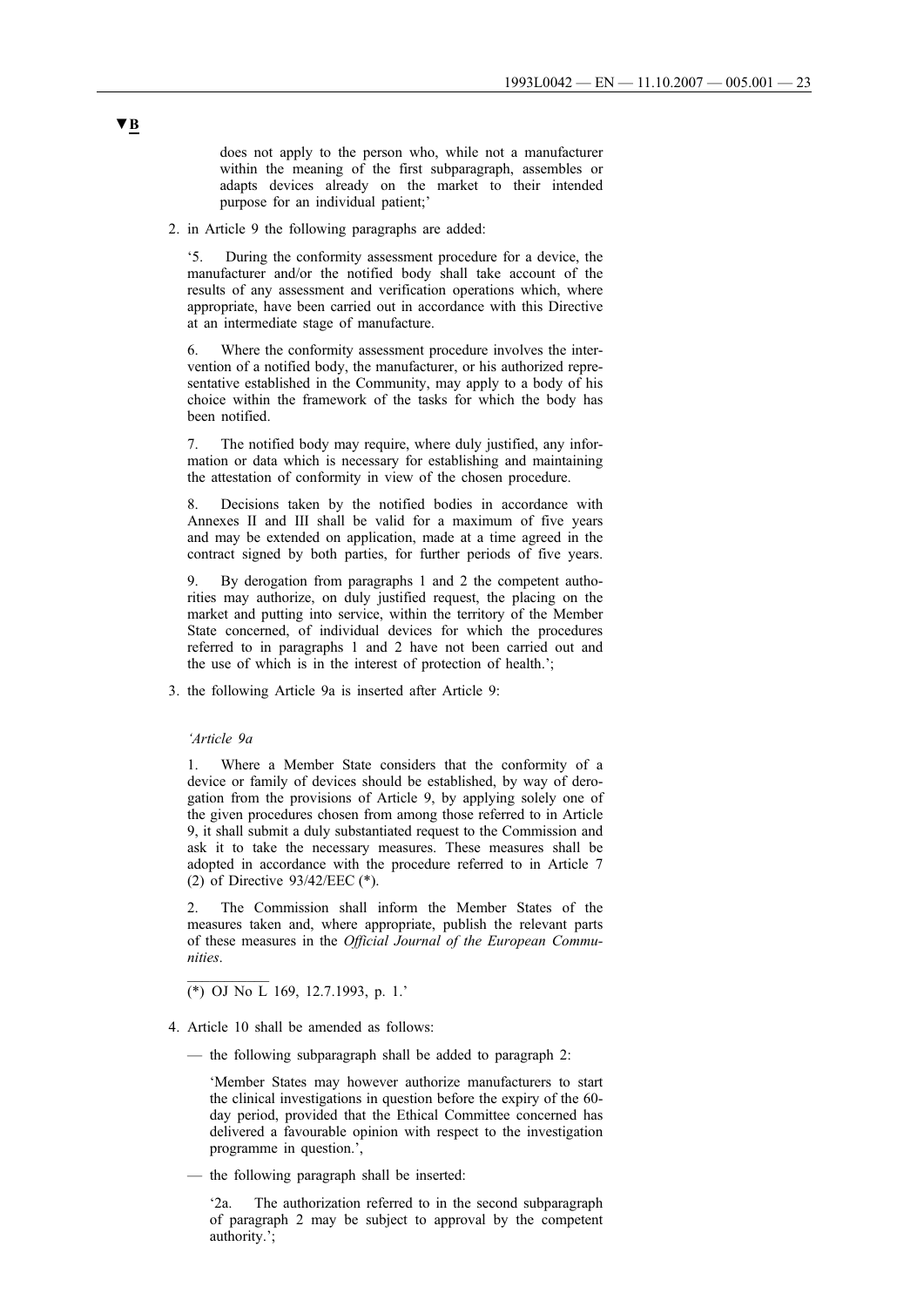5. the following is added to Article 14:

'In the event of a decision as referred to in the previous paragraph the manufacturer, or his authorized representative established in the Community, shall have an opportunity to put forward his viewpoint in advance, unless such consultation is not possible because of the urgency of the measures to be taken.'

### *Article 22*

### **Implementation, transitional provisions**

1. Member States shall adopt and publish the laws, regulations and administrative provisions necessary to comply with this Directive not later than 1 July 1994. They shall immediately inform the Commission thereof.

The Standing Committee referred to in Article 7 may assume its tasks from the date of notification  $(1)$  of this Directive. The Member States may take the measures referred to in Article 16 on notification of this Directive.

When Member States adopt these provisions, these shall contain a reference to this Directive or shall be accompanied by such a reference at the time of their official publication. The procedure for such reference shall be adopted by Member States.

Member States shall apply these provisions with effect from 1 January 1995.

2. Member States shall communicate to the Commission the texts of the provisions of national law which they adopt in the field covered by this Directive.

3. Member States shall take the necessary action to ensure that the notified bodies which are responsible pursuant to Article 11 (1) to (5) for conformity assessment take account of any relevant information regarding the characteristics and performance of such devices, including in particular the results of any relevant tests and verification already carried out under pre-existing national law, regulations or administrative provisions in respect of such devices.

## **▼M1**

4. Member States shall accept:

- devices which conform to the rules in force in their territory on 31 December 1994 being placed on the market during a period of five years following the adoption of this Directive, and
- the aforementioned devices being put into service until 30 June 2001 at the latest.

## **▼B**

In the case of devices which have been subjected to EEC pattern approval in accordance with Directive 76/764/EEC, Member States shall accept their being placed on the market and put into service during the period up to 30 June 2004.

### *Article 23*

This Directive is addressed to the Member States.

<sup>(1)</sup> This Directive was notified to the Member States on 29 June 1993.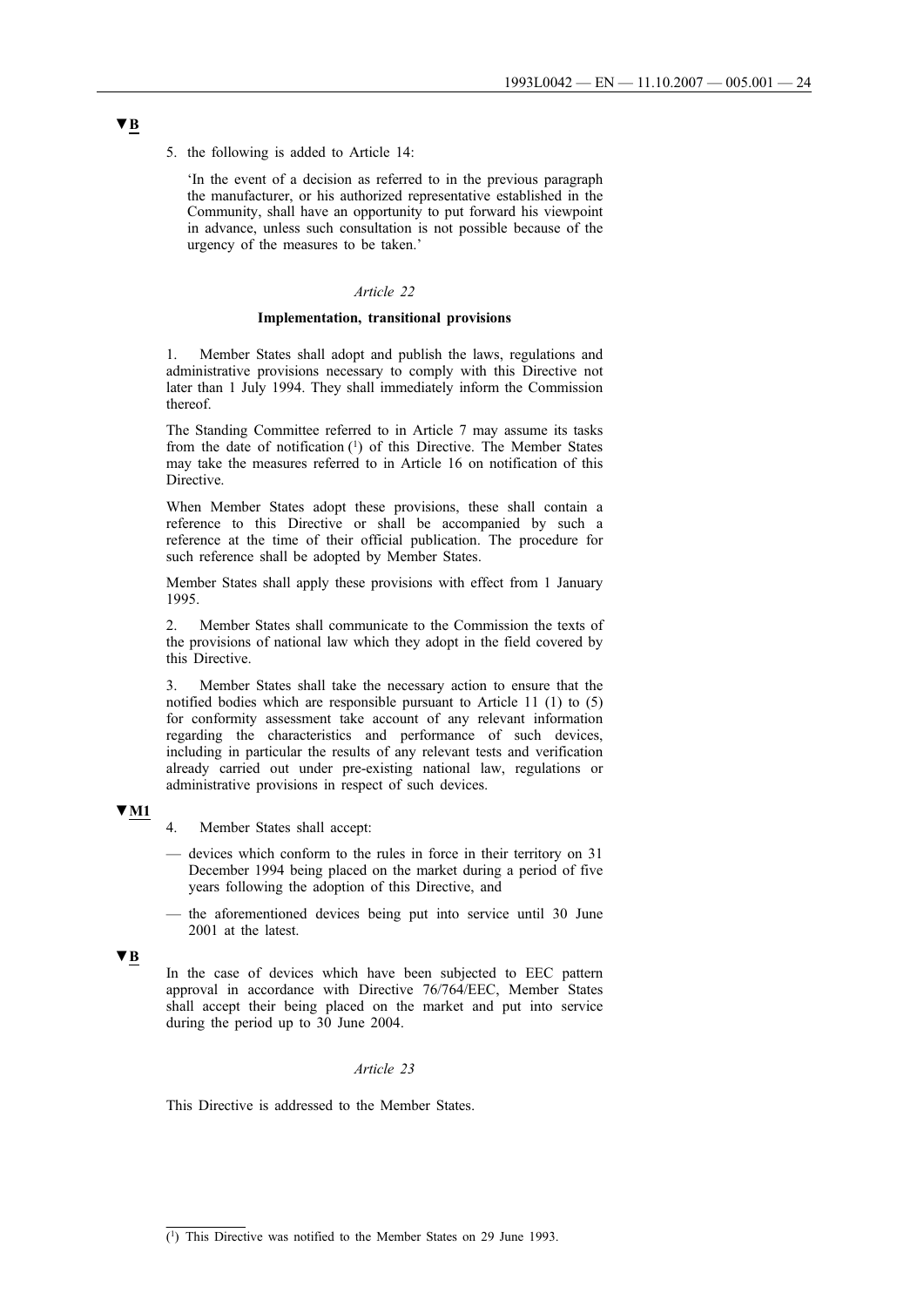#### *ANNEX I*

#### **ESSENTIAL REQUIREMENTS**

#### I. GENERAL REQUIREMENTS

**▼M5**

1. The devices must be designed and manufactured in such a way that, when used under the conditions and for the purposes intended, they will not compromise the clinical condition or the safety of patients, or the safety and health of users or, where applicable, other persons, provided that any risks which may be associated with their intended use constitute acceptable risks when weighed against the benefits to the patient and are compatible with a high level of protection of health and safety.

This shall include:

- reducing, as far as possible, the risk of use error due to the ergonomic features of the device and the environment in which the device is intended to be used (design for patient safety), and
- consideration of the technical knowledge, experience, education and training and where applicable the medical and physical conditions of intended users (design for lay, professional, disabled or other users).

**▼B**

2. The solutions adopted by the manufacturer for the design and construction of the devices must conform to safety principles, taking account of the generally acknowledged state of the art.

> In selecting the most appropriate solutions, the manufacturer must apply the following principles in the following order:

- eliminate or reduce risks as far as possible (inherently safe design and construction),
- where appropriate take adequate protection measures including alarms if necessary, in relation to risks that cannot be eliminated,
- inform users of the residual risks due to any shortcomings of the protection measures adopted.
- 3. The devices must achieve the performances intended by the manufacturer and be designed, manufactured and packaged in such a way that they are suitable for one or more of the functions referred to in Article 1 (2) (a), as specified by the manufacturer.
- 4. The characteristics and performances referred to in Sections 1, 2 and 3 must not be adversely affected to such a degree that the clinical conditions and safety of the patients and, where applicable, of other persons are compromised during the lifetime of the device as indicated by the manufacturer, when the device is subjected to the stresses which can occur during normal conditions of use.
- 5. The devices must be designed, manufactured and packed in such a way that their characteristics and performances during their intended use will not be adversely affected during transport and storage taking account of the instructions and information provided by the manufacturer.
- 6. Any undesirable side-effect must constitute an acceptable risk when weighed against the performances intended.

## **▼M5**

6a. Demonstration of conformity with the essential requirements must include a clinical evaluation in accordance with Annex X.

## **▼B**

## II. REQUIREMENTS REGARDING DESIGN AND CONSTRUCTION

# 7. **Chemical, physical and biological properties**

7.1. The devices must be designed and manufactured in such a way as to guarantee the characteristics and performances referred to in Section I on the 'General requirements'. Particular attention must be paid to: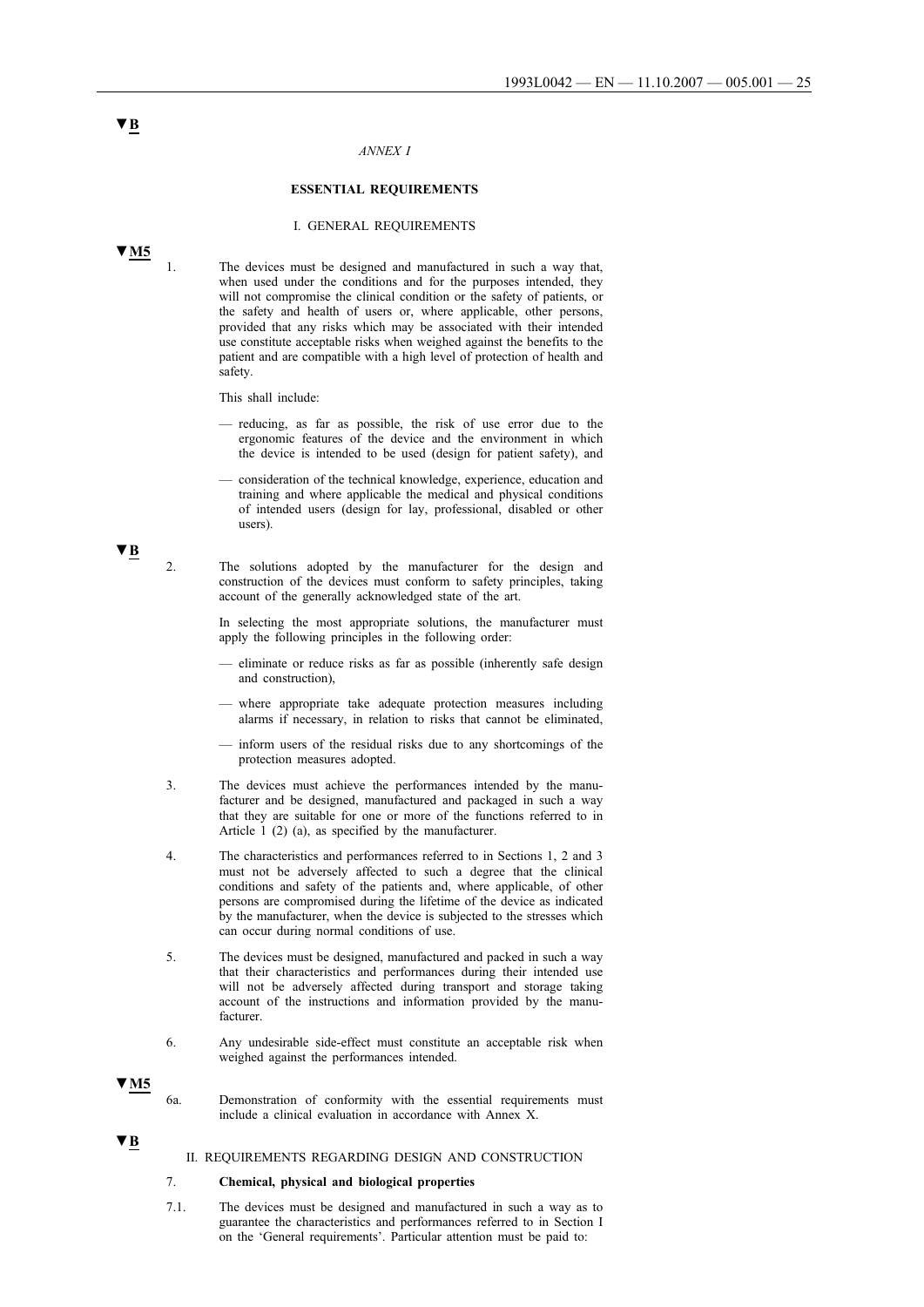- the choice of materials used, particularly as regards toxicity and, where appropriate, flammability,
- the compatibility between the materials used and biological tissues, cells and body fluids, taking account of the intended purpose of the device,
- **▼M5**
- where appropriate, the results of biophysical or modelling research whose validity has been demonstrated beforehand.

# **▼B**

- - 7.2. The devices must be designed, manufactured and packed in such a way as to minimize the risk posed by contaminants and residues to the persons involved in the transport, storage and use of the devices and to the patients, taking account of the intended purpose of the product. Particular attention must be paid to the tissues exposed and to the duration and frequency of exposure.
	- 7.3. The devices must be designed and manufactured in such a way that they can be used safely with the materials, substances and gases with which they enter into contact during their normal use or during routine procedures; if the devices are intended to administer medicinal products they must be designed and manufactured in such a way as to be compatible with the medicinal products concerned according to the provisions and restrictions governing these products and that their performance is maintained in accordance with the intended use.

# **▼M5**

7.4. Where a device incorporates, as an integral part, a substance which, if used separately, may be considered to be a medicinal product as defined in Article 1 of Directive 2001/83/EC and which is liable to act upon the body with action ancillary to that of the device, the quality, safety and usefulness of the substance must be verified by analogy with the methods specified in Annex I to Directive 2001/83/ EC.

> For the substances referred to in the first paragraph, the notified body shall, having verified the usefulness of the substance as part of the medical device and taking account of the intended purpose of the device, seek a scientific opinion from one of the competent authorities designated by the Member States or the European Medicines Agency (EMEA) acting particularly through its committee in accordance with Regulation (EC) No  $726/2004$  ( $\frac{1}{1}$ ) on the quality and safety of the substance including the clinical benefit/risk profile of the incorporation of the substance into the device. When issuing its opinion, the competent authority or the EMEA shall take into account the manufacturing process and the data related to the usefulness of incorporation of the substance into the device as determined by the notified body.

> Where a device incorporates, as an integral part, a human blood derivative, the notified body shall, having verified the usefulness of the substance as part of the medical device and taking into account the intended purpose of the device, seek a scientific opinion from the EMEA, acting particularly through its committee, on the quality and safety of the substance including the clinical benefit/risk profile of the incorporation of the human blood derivative into the device. When issuing its opinion, the EMEA shall take into account the manufacturing process and the data related to the usefulness of incorporation of the substance into the device as determined by the notified body.

> Where changes are made to an ancillary substance incorporated in a device, in particular related to its manufacturing process, the notified body shall be informed of the changes and shall consult the relevant medicines competent authority (i.e. the one involved in the initial consultation), in order to confirm that the quality and safety of the ancillary substance are maintained. The competent authority shall take into account the data related to the usefulness of incorporation of the substance into the device as determined by the notified body, in

<sup>(1)</sup> Regulation (EC) No 726/2004 of the European Parliament and of the Council of 31 March 2004 laying down Community procedures for the authorisation and supervision of medicinal products for human and veterinary use and establishing a European Medicines Agency (OJ L 136, 30.4.2004, p. 1). Regulation as last amended by Regulation (EC) No 1901/2006.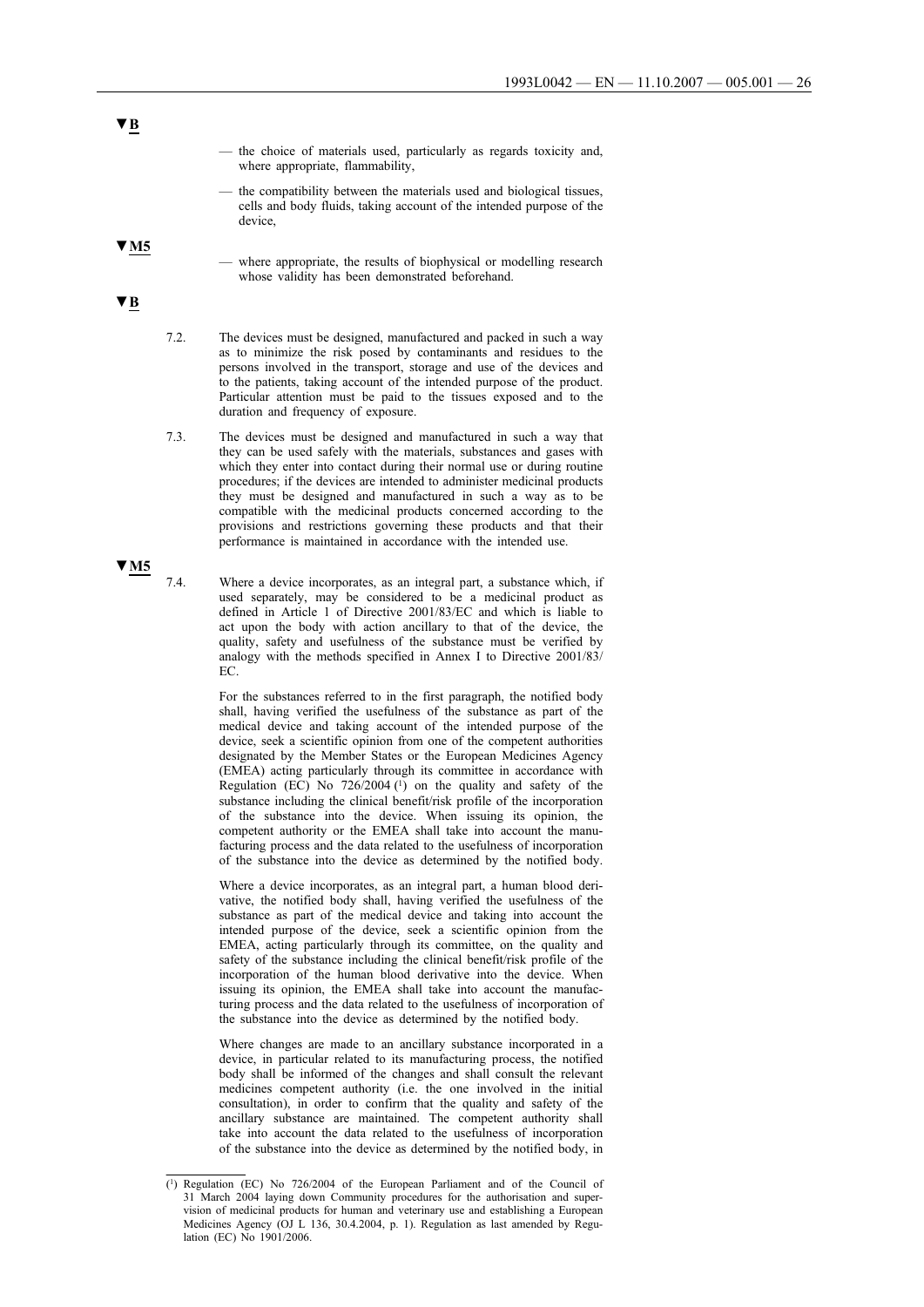order to ensure that the changes have no negative impact on the established benefit/risk profile of the addition of the substance in the medical device.

When the relevant medicines competent authority (i.e. the one involved in the initial consultation) has obtained information on the ancillary substance, which could have an impact on the established benefit/risk profile of the addition of the substance in the medical device, it shall provide the notified body with advice, whether this information has an impact on the established benefit/risk profile of the addition of the substance in the medical device or not. The notified body shall take the updated scientific opinion into account in reconsidering its assessment of the conformity assessment procedure.

7.5. The devices must be designed and manufactured in such a way as to reduce to a minimum the risks posed by substances leaking from the device. Special attention shall be given to substances which are carcinogenic, mutagenic or toxic to reproduction, in accordance with Annex I to Council Directive 67/548/EEC of 27 June 1967 on the approximation of laws, regulations and administrative provisions relating to the classification, packaging and labelling of dangerous substances  $(1)$ .

> If parts of a device (or a device itself) intended to administer and/or remove medicines, body liquids or other substances to or from the body, or devices intended for transport and storage of such body fluids or substances, contain phthalates which are classified as carcinogenic, mutagenic or toxic to reproduction, of category 1 or 2, in accordance with Annex I to Directive 67/548/EEC, these devices must be labelled on the device itself and/or on the packaging for each unit or, where appropriate, on the sales packaging as a device containing phthalates.

> If the intended use of such devices includes treatment of children or treatment of pregnant or nursing women, the manufacturer must provide a specific justification for the use of these substances with regard to compliance with the essential requirements, in particular of this paragraph, within the technical documentation and, within the instructions for use, information on residual risks for these patient groups and, if applicable, on appropriate precautionary measures.

7.6. Devices must be designed and manufactured in such a way as to reduce, as much as possible, risks posed by the unintentional ingress of substances into the device taking into account the device and the nature of the environment in which it is intended to be used.

### 8. **Infection and microbial contamination**

- 8.1. The devices and manufacturing processes must be designed in such a way as to eliminate or reduce as far as possible the risk of infection to the patient, user and third parties. The design must allow easy handling and, where necessary, minimize contamination of the device by the patient or vice versa during use.
- 8.2. Tissues of animal origin must originate from animals that have been subjected to veterinary controls and surveillance adapted to the intended use of the tissues.

Notified bodies shall retain information on the geographical origin of the animals.

Processing, preservation, testing and handling of tissues, cells and substances of animal origin must be carried out so as to provide optimal security. In particular safety with regard to viruses and other **►M5** transmissible ◄ agents must be addressed by implementation of validated methods of elimination or viral inactivation in the course of the manufacturing process.

8.3. Devices delivered in a sterile state must be designed, manufactured and packed in a non-reusable pack and/or according to appropriate procedures to ensure that they are sterile when placed on the market and remain sterile, under the storage and transport conditions laid down, until the protective packaging is damaged or opened.

# **▼M5**

<sup>(</sup> $^{1}$ ) OJ 196, 16.8.1967, p. 1. Directive as last amended by Directive 2006/121/EC of the European Parliament and of the Council (OJ L 396, 30.12.2006, p. 850).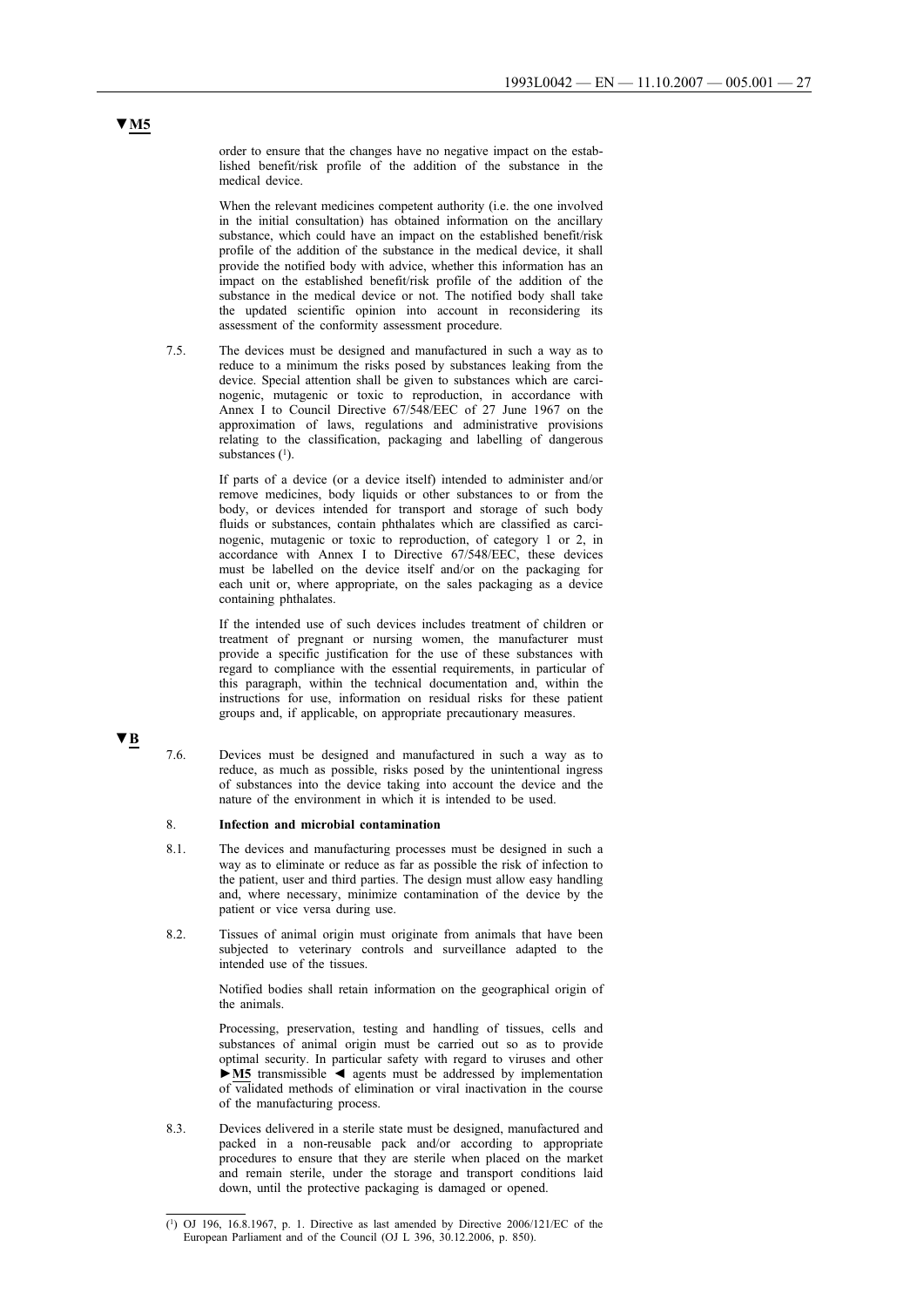- 8.4. Devices delivered in a sterile state must have been manufactured and sterilized by an appropriate, validated method.
- 8.5. Devices intended to be sterilized must be manufactured in appropriately controlled (e. g. environmental) conditions.
- 8.6. Packaging systems for non-sterile devices must keep the product without deterioration at the level of cleanliness stipulated and, if the devices are to be sterilized prior to use, minimize the risk of microbial contamination; the packaging system must be suitable taking account of the method of sterilization indicated by the manufacturer.
- 8.7. The packaging and/or label of the device must distinguish between identical or similar products sold in both sterile and non-sterile condition.

### 9. **Construction and environmental properties**

- 9.1. If the device is intended for use in combination with other devices or equipment, the whole combination, including the connection system must be safe and must not impair the specified performances of the devices. Any restrictions on use must be indicated on the label or in the instructions for use.
- 9.2. Devices must be designed and manufactured in such a way as to remove or minimize as far as is possible:
	- the risk of injury, in connection with their physical features, including the volume/pressure ratio, dimensional and where appropriate ergonomic features,
	- risks connected with reasonably foreseeable environmental conditions, such as magnetic fields, external electrical influences, electrostatic discharge, pressure, temperature or variations in pressure and acceleration,
	- the risks of reciprocal interference with other devices normally used in the investigations or for the treatment given,
	- risks arising where maintenance or calibration are not possible (as with implants), from ageing of materials used or loss of accuracy of any measuring or control mechanism.
- 9.3. Devices must be designed and manufactured in such a way as to minimize the risks of fire or explosion during normal use and in single fault condition. Particular attention must be paid to devices whose intended use includes exposure to flammable substances or to substances which could cause combustion.

#### 10. **Devices with a measuring function**

- 10.1. Devices with a measuring function must be designed and manufactured in such a way as to provide sufficient accuracy and stability within appropriate limits of accuracy and taking account of the intended purpose of the device. The limits of accuracy must be indicated by the manufacturer.
- 10.2. The measurement, monitoring and display scale must be designed in line with ergonomic principles, taking account of the intended purpose of the device.
- 10.3. The measurements made by devices with a measuring function must be expressed in legal units conforming to the provisions of Council Directive  $80/181/EEC$  (<sup>1</sup>).

### 11. **Protection against radiation**

## 11.1. *General*

11.1.1. Devices shall be designed and manufactured in such a way that exposure of patients, users and other persons to radiation shall be reduced as far as possible compatible with the intended purpose, whilst not restricting the application of appropriate specified levels for therapeutic and diagnostic purposes.

<sup>(</sup> $^{1}$ ) OJ No L 39, 15.2.1980, p. 40. Directive as last amended by Directive 89/617/EEC (OJ No L 357, 7.12.1989, p. 28).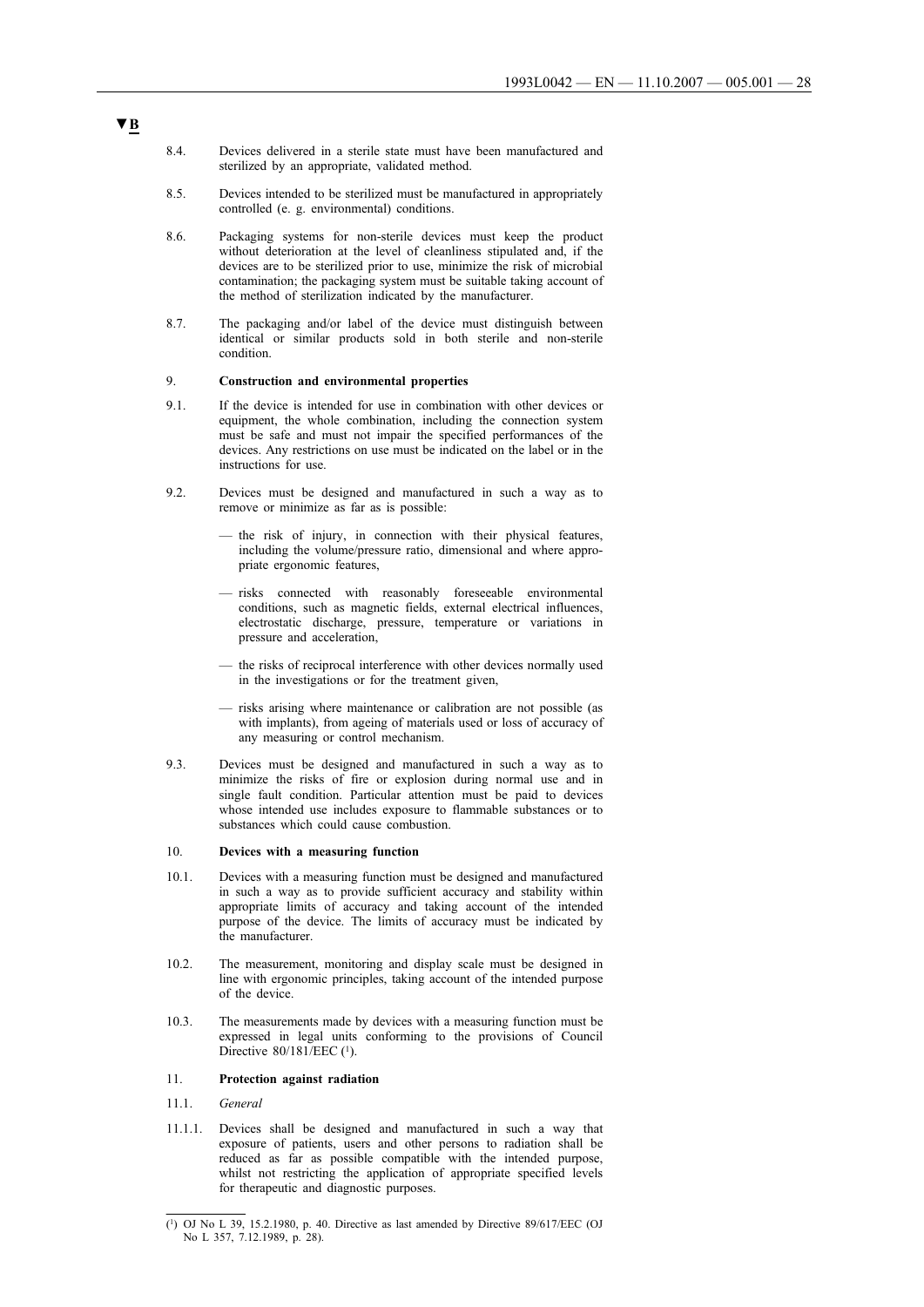#### 11.2. *Intended radiation*

- 11.2.1. Where devices are designed to emit hazardous levels of radiation necessary for a specific medical purpose the benefit of which is considered to outweigh the risks inherent in the emission, it must be possible for the user to control the emissions. Such devices shall be designed and manufactured to ensure reproducibility and tolerance of relevant variable parameters.
- 11.2.2. Where devices are intended to emit potentially hazardous, visible and/ or invisible radiation, they must be fitted, where practicable, with visual displays and/or audible warnings of such emissions.
- 11.3. *Unintended radiation*
- 11.3.1. Devices shall be designed and manufactured in such a way that exposure of patients, users and other persons to the emission of unintended, stray or scattered radiation is reduced as far as possible.
- 11.4. *Instructions*
- 11.4.1. The operating instructions for devices emitting radiation must give detailed information as to the nature of the emitted radiation, means of protecting the patient and the user and on ways of avoiding misuse and of eliminating the risks inherent in installation.
- 11.5. *Ionizing radiation*
- 11.5.1. Devices intended to emit ionizing radiation must be designed and manufactured in such a way as to ensure that, where practicable, the quantity, geometry and quality of radiation emitted can be varied and controlled taking into account the intended use.
- 11.5.2. Devices emitting ionizing radiation intended for diagnostic radiology shall be designed and manufactured in such a way as to achieve appropriate image and/or output quality for the intended medical purpose whilst minimizing radiation exposure of the patient and user.
- 11.5.3. Devices emitting ionizing radiation, intended for therapeutic radiology shall be designed and manufactured in such a way as to enable reliable monitoring and control of the delivered dose, the beam type and energy and where appropriate the quality of radiation.

### 12. **Requirements for medical devices connected to or equipped with an energy source**

12.1. Devices incorporating electronic programmable systems must be designed to ensure the repeatability, reliability and performance of these systems according to the intended use. In the event of a single fault condition (in the system) appropriate means should be adopted to eliminate or reduce as far as possible consequent risks.

## **▼M5**

12.1a For devices which incorporate software or which are medical software in themselves, the software must be validated according to the state of the art taking into account the principles of development lifecycle, risk management, validation and verification.

## **▼B**

- 12.2. Devices where the safety of the patients depends on an internal power supply must be equipped with a means of determining the state of the power supply.
- 12.3. Devices where the safety of the patients depends on an external power supply must include an alarm system to signal any power failure.
- 12.4. Devices intended to monitor one or more clinical parameters of a patient must be equipped with appropriate alarm systems to alert the user of situations which could lead to death or severe deterioration of the patient's state of health.
- 12.5. Devices must be designed and manufactured in such a way as to minimize the risks of creating electromagnetic fields which could impair the operation of other devices or equipment in the usual environment.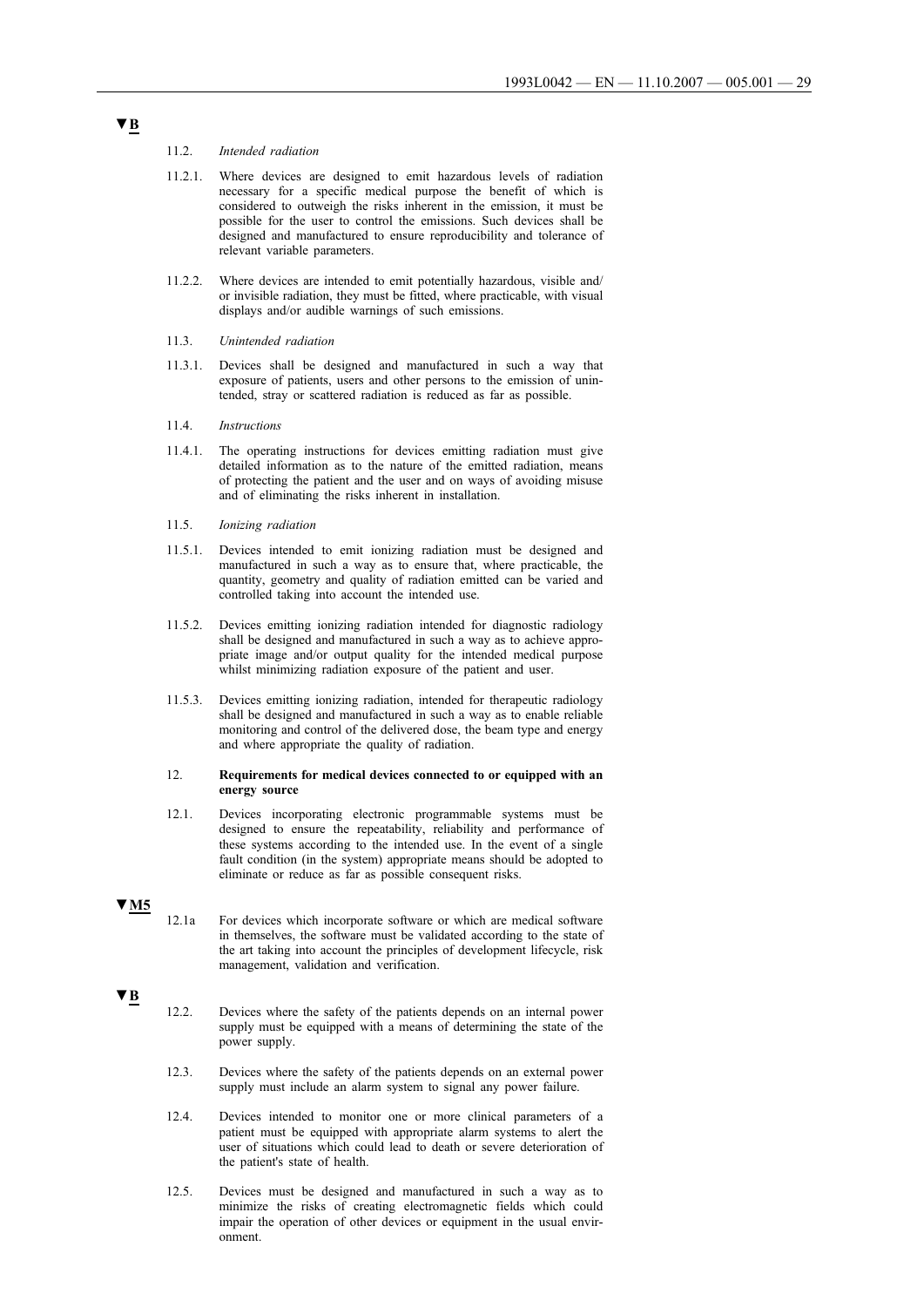#### 12.6. *Protection against electrical risks*

Devices must be designed and manufactured in such a way as to avoid, as far as possible, the risk of accidental electric shocks during normal use and in single fault condition, provided the devices are installed correctly.

- 12.7. *Protection against mechanical and thermal risks*
- 12.7.1. Devices must be designed and manufactured in such a way as to protect the patient and user against mechanical risks connected with, for example, resistance, stability and moving parts.
- 12.7.2. Devices must be designed and manufactured in such a way as to reduce to the lowest possible level the risks arising from vibration generated by the devices, taking account of technical progress and of the means available for limiting vibrations, particularly at source, unless the vibrations are part of the specified performance.
- 12.7.3. Devices must be designed and manufactured in such a way as to reduce to the lowest possible level the risks arising from the noise emitted, taking account of technical progress and of the means available to reduce noise, particularly at source, unless the noise emitted is part of the specified performance.
- 12.7.4. Terminals and connectors to the electricity, gas or hydraulic and pneumatic energy supplies which the user has to handle must be designed and constructed in such a way as to minimize all possible risks.
- 12.7.5. Accessible parts of the devices (excluding the parts or areas intended to supply heat or reach given temperatures) and their surroundings must not attain potentially dangerous temperatures under normal use.
- 12.8. *Protection against the risks posed to the patient by energy supplies or substances*
- 12.8.1. Devices for supplying the patient with energy or substances must be designed and constructed in such a way that the flow-rate can be set and maintained accurately enough to guarantee the safety of the patient and of the user.
- 12.8.2. Devices must be fitted with the means of preventing and/or indicating any inadequacies in the flow-rate which could pose a danger.

Devices must incorporate suitable means to prevent, as far as possible, the accidental release of dangerous levels of energy from an energy and/or substance source.

12.9. *The function of the controls and indicators must be clearly specified on the devices.*

> Where a device bears instructions required for its operation or indicates operating or adjustment parameters by means of a visual system, such information must be understandable to the user and, as appropriate, the patient.

#### 13. **Information supplied by the manufacturer**

**▼M5**

13.1. Each device must be accompanied by the information needed to use it safely and properly, taking account of the training and knowledge of the potential users, and to identify the manufacturer.

## **▼B**

This information comprises the details on the label and the data in the instructions for use.

As far as practicable and appropriate, the information needed to use the device safely must be set out on the device itself and/or on the packaging for each unit or, where appropriate, on the sales packaging. If individual packaging of each unit is not practicable, the information must be set out in the leaflet supplied with one or more devices.

Instructions for use must be included in the packaging for every device. By way of exception, no such instructions for use are needed for devices in Class I or IIa if they can be used safely without any such instructions.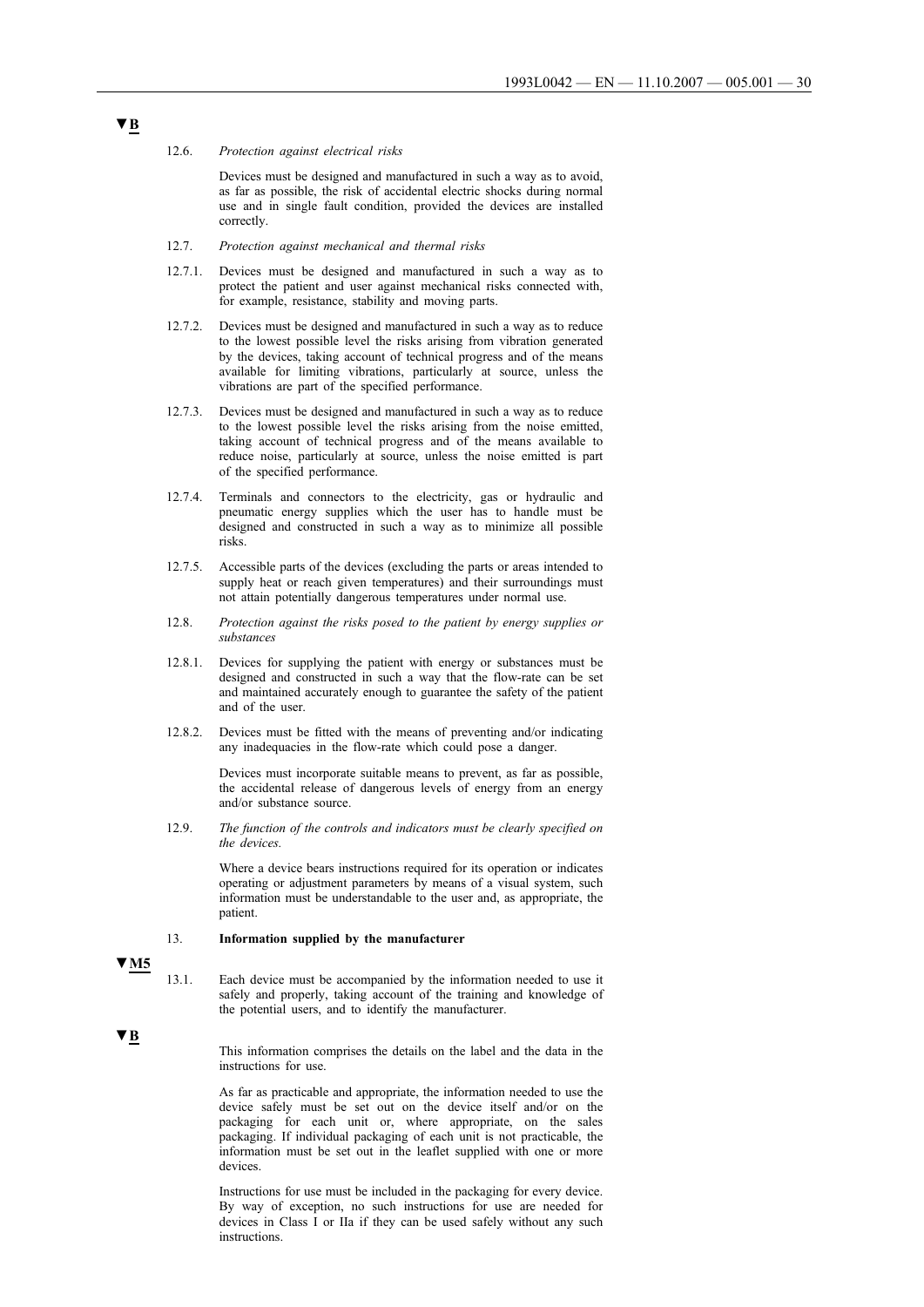|      | 13.2. | Where appropriate, this information should take the form of symbols.<br>Any symbol or identification colour used must conform to the<br>harmonized standards. In areas for which no standards exist, the<br>symbols and colours must be described in the documentation<br>supplied with the device.                                                                                                   |
|------|-------|-------------------------------------------------------------------------------------------------------------------------------------------------------------------------------------------------------------------------------------------------------------------------------------------------------------------------------------------------------------------------------------------------------|
|      | 13.3. | The label must bear the following particulars:                                                                                                                                                                                                                                                                                                                                                        |
| 7 M5 |       | (a) the name or trade name and address of the manufacturer. For<br>devices imported into the Community, in view of their distribution<br>in the Community, the label, or the outer packaging, or<br>instructions for use, shall contain in addition the name and<br>address of the authorised representative where the manufacturer<br>does not have a registered place of business in the Community; |
|      |       | (b) the details strictly necessary to identify the device and the contents<br>of the packaging especially for the users;                                                                                                                                                                                                                                                                              |
| ′ В  |       | (c) where appropriate, the word 'STERILE';                                                                                                                                                                                                                                                                                                                                                            |
|      |       | (d) where appropriate, the batch code, preceded by the word 'LOT',<br>or the serial number;                                                                                                                                                                                                                                                                                                           |
|      |       | (e) where appropriate, an indication of the date by which the device<br>should be used, in safety, expressed as the year and month;                                                                                                                                                                                                                                                                   |
| 'NI5 |       | (f) where appropriate, an indication that the device is for single use. A<br>manufacturer's indication of single use must be consistent across<br>the Community;                                                                                                                                                                                                                                      |
| Y B  |       | (g) if the device is costum-made, the words 'custom-made device';                                                                                                                                                                                                                                                                                                                                     |
|      |       | (h) if the device is intended for clinical investigations, the words<br>'exclusively for clinical investigations';                                                                                                                                                                                                                                                                                    |
|      |       | (i) any special storage and/or handling conditions;                                                                                                                                                                                                                                                                                                                                                   |
|      |       | (i) any special operating instructions;                                                                                                                                                                                                                                                                                                                                                               |
|      |       | (k) any warnings and/or precautions to take;                                                                                                                                                                                                                                                                                                                                                          |
|      |       | (1) year of manufacture for active devices other than those covered by<br>(e). This indication may be included in the batch or serial number;                                                                                                                                                                                                                                                         |
|      |       | (m) where applicable, method of sterilization;                                                                                                                                                                                                                                                                                                                                                        |
| V M2 |       | (n) in the case of a device within the meaning of Article $1(4a)$ , an<br>indication that the device contains a human blood derivative.                                                                                                                                                                                                                                                               |
| VВ   | 13.4. | If the intended purpose of the device is not obvious to the user, the<br>manufacturer must clearly state it on the label and in the instructions<br>for use.                                                                                                                                                                                                                                          |
|      | 13.5. | Wherever reasonable and practicable, the devices and detachable<br>components must be identified, where appropriate in terms of<br>batches, to allow all appropriate action to detect any potential risk<br>posed by the devices and detachable components.                                                                                                                                           |
|      | 13.6. | Where appropriate, the instructions for use must contain the following<br>particulars:                                                                                                                                                                                                                                                                                                                |
|      |       | (a) the details referred to in Section 13.3, with the exception of (d) and<br>$(e)$ ;                                                                                                                                                                                                                                                                                                                 |
|      |       | (b) the performances referred to in Section 3 and any undesirable side-<br>effects:                                                                                                                                                                                                                                                                                                                   |
|      |       | (c) if the device must be installed with or connected to other medical<br>devices or equipment in order to operate as required for its<br>intended purpose, sufficient details of its characteristics to<br>identify the correct devices or equipment to use in order to                                                                                                                              |

obtain a safe combination;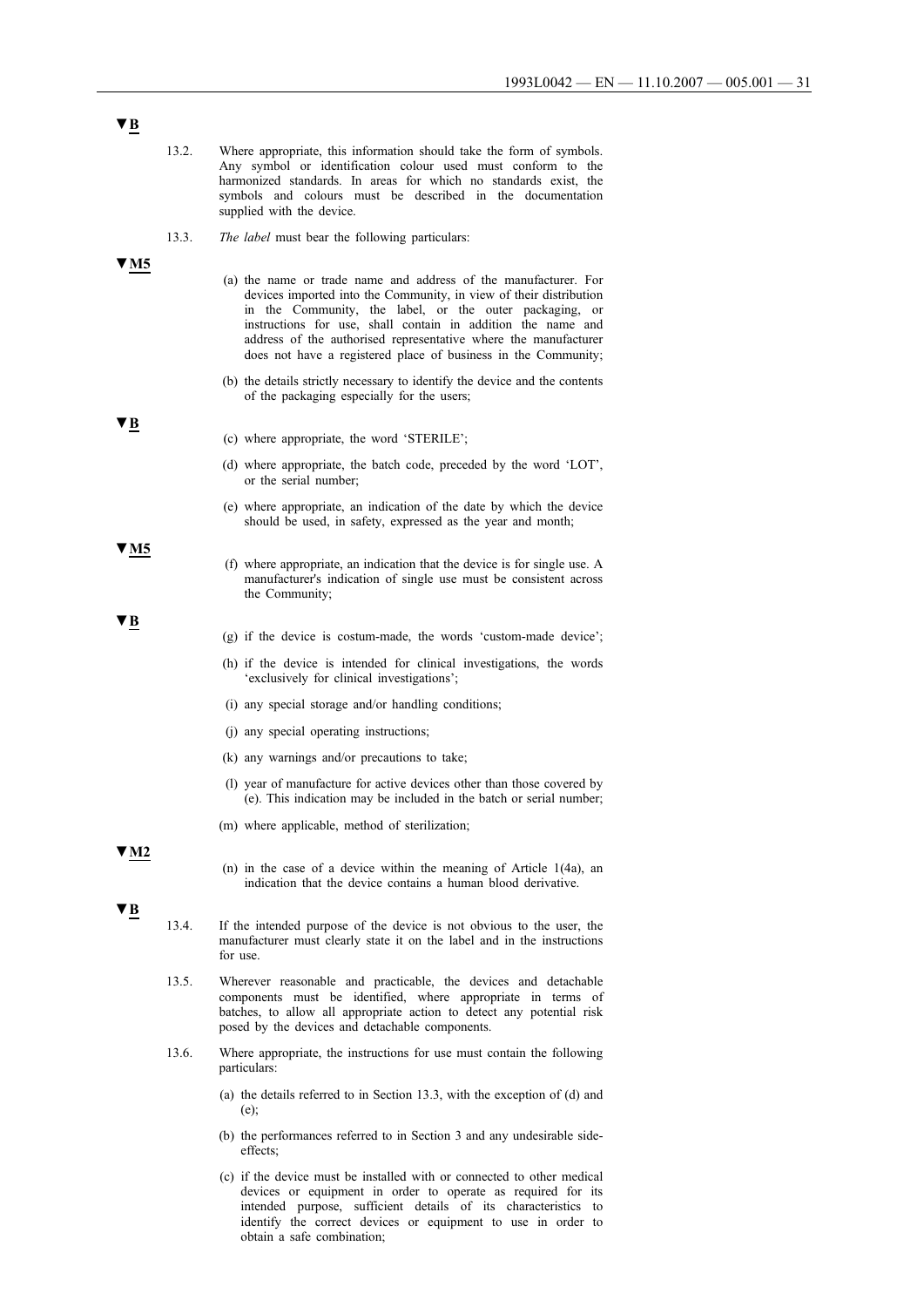- (d) all the information needed to verify whether the device is properly installed and can operate correctly and safely, plus details of the nature and frequency of the maintenance and calibration needed to ensure that the devices operate properly and safely at all times;
- (e) where appropriate, information to avoid certain risks in connection with implantation of the device;
- (f) information regarding the risks of reciprocal interference posed by the presence of the device during specific investigations or treatment;
- (g) the necessary instructions in the event of damage to the sterile packaging and, where appropriate, details of appropriate methods of resterilization;
- (h) if the device is reusable, information on the appropriate processes to allow reuse, including cleaning, disinfection, packaging and, where appropriate, the method of sterilization of the device to be resterilized, and any restriction on the number of reuses.

Where devices are supplied with the intention that they be sterilized before use, the instructions for cleaning and sterilization must be such that, if correctly followed, the device will still comply with the requirements in Section I.

If the device bears an indication that the device is for single use, information on known characteristics and technical factors known to the manufacturer that could pose a risk if the device were to be re-used. If in accordance with Section 13.1 no instructions for use are needed, the information must be made available to the user upon request;

- (i) details of any further treatment or handling needed before the device can be used (for example, sterilization, final assembly, etc.);
- (j) in the case of devices emitting radiation for medical purposes, details of the nature, type, intensity and distribution of this radiation.

The instructions for use must also include details allowing the medical staff to brief the patient on any contra-indications and any precautions to be taken. These details should cover in particular:

- (k) precautions to be taken in the event of changes in the performance of the device;
- (l) precautions to be taken as regards exposure, in reasonably foreseeable environmental conditions, to magnetic fields, external electrical influences, electrostatic discharge, pressure or variations in pressure, acceleration, thermal ignition sources, etc.;
- (m) adequate information regarding the medicinal product or products which the device in question is designed to administer, including any limitations in the choice of substances to be delivered;
- (n) precautions to be taken against any special, unusual risks related to the disposal of the device;
- (o) medicinal substances, or human blood derivatives incorporated into the device as an integral part in accordance with Section 7.4;
- (p) degree of accuracy claimed for devices with a measuring function;

**▼M5**

 $\overline{\phantom{a}}$ 

**▼B**

**▼M5**

(q) date of issue or the latest revision of the instructions for use.

# **▼B**

**▼M5**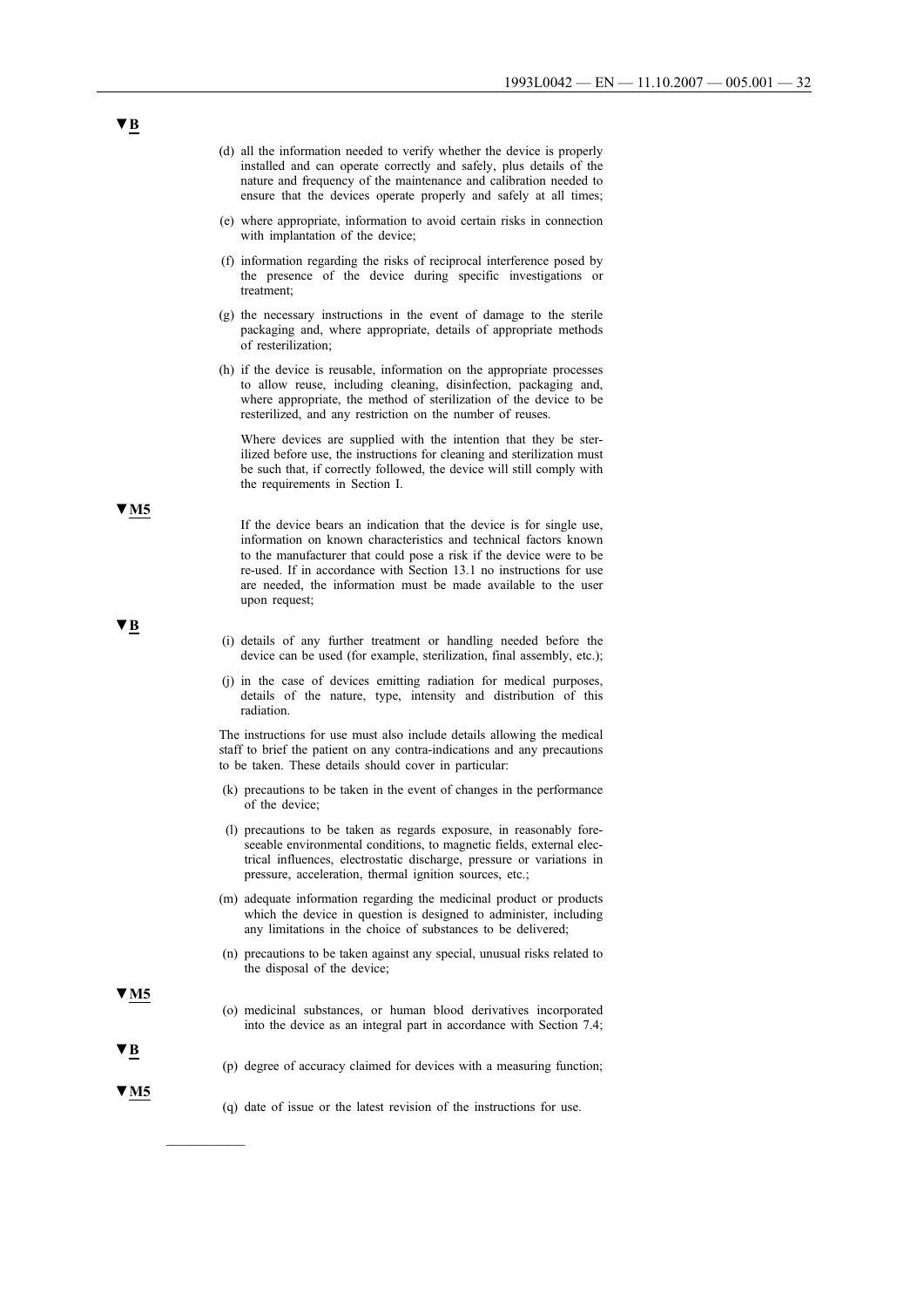## *ANNEX II*

## **EC DECLARATION OF CONFORMITY**

#### **(Full quality assurance system)**

1. The manufacturer must ensure application of the quality system approved for the design, manufacture and final inspection of the products concerned, as specified in Section 3 and is subject to audit as laid down in Sections 3.3 and 4 and to Community surveillance as specified in Section 5.

# **▼M5**

2. The EC declaration of conformity is the procedure whereby the manufacturer who fulfils the obligations imposed by Section 1 ensures and declares that the products concerned meet the provisions of this Directive which apply to them.

The manufacturer must affix the CE marking in accordance with Article 17 and draw up a written declaration of conformity. This declaration must cover one or more medical devices manufactured, clearly identified by means of product name, product code or other unambiguous reference and must be kept by the manufacturer.

#### **▼B** 3. **Quality system**

3.1. The manufacturer must lodge an application for assessment of his quality system with a notified body.

The application must include:

- the name and address of the manufacturer and any additional manufacturing site covered by the quality system,
- all the relevant information on the product or product category covered by the procedure,
- a written declaration that no application has been lodged with any other notified body for the same product-related quality system,
- the documentation on the quality system,
- an undertaking by the manufacturer to fulfil the obligations imposed by the quality system approved,
- an undertaking by the manufacturer to keep the approved quality system adequate and efficacious,
- **►M5** an undertaking by the manufacturer to institute and keep up to date a systematic procedure to review experience gained from devices in the post-production phase, including the provisions referred to in Annex X, and to implement appropriate means to apply any necessary corrective action. This undertaking must include an obligation for the manufacturer to notify the competent authorities of the following incidents immediately on learning of them: ◄
	- (i) any malfunction or deterioration in the characteristics and/or performance of a device, as well as any inadequacy in the instructions for use which might lead to or might have led to the death of a patient or user or to a serious deterioration in his state of health;
	- (ii) any technical or medical reason connected with the characteristics or performance of a device leading for the reasons referred to in subparagraph (i) to systematic recall of devices of the same type by the manufacturer.
- 3.2. Application of the quality system must ensure that the products conform to the provisions of this Directive which apply to them at every stage, from design to final inspection. All the elements, requirements and provisions adopted by the manufacturer for his quality system must be documented in a systematic and orderly manner in the form of written policies and procedures such as quality programmes, quality plans, quality manuals and quality records.

It shall include in particular the corresponding documentation, data and records arising from the procedures referred to in point (c).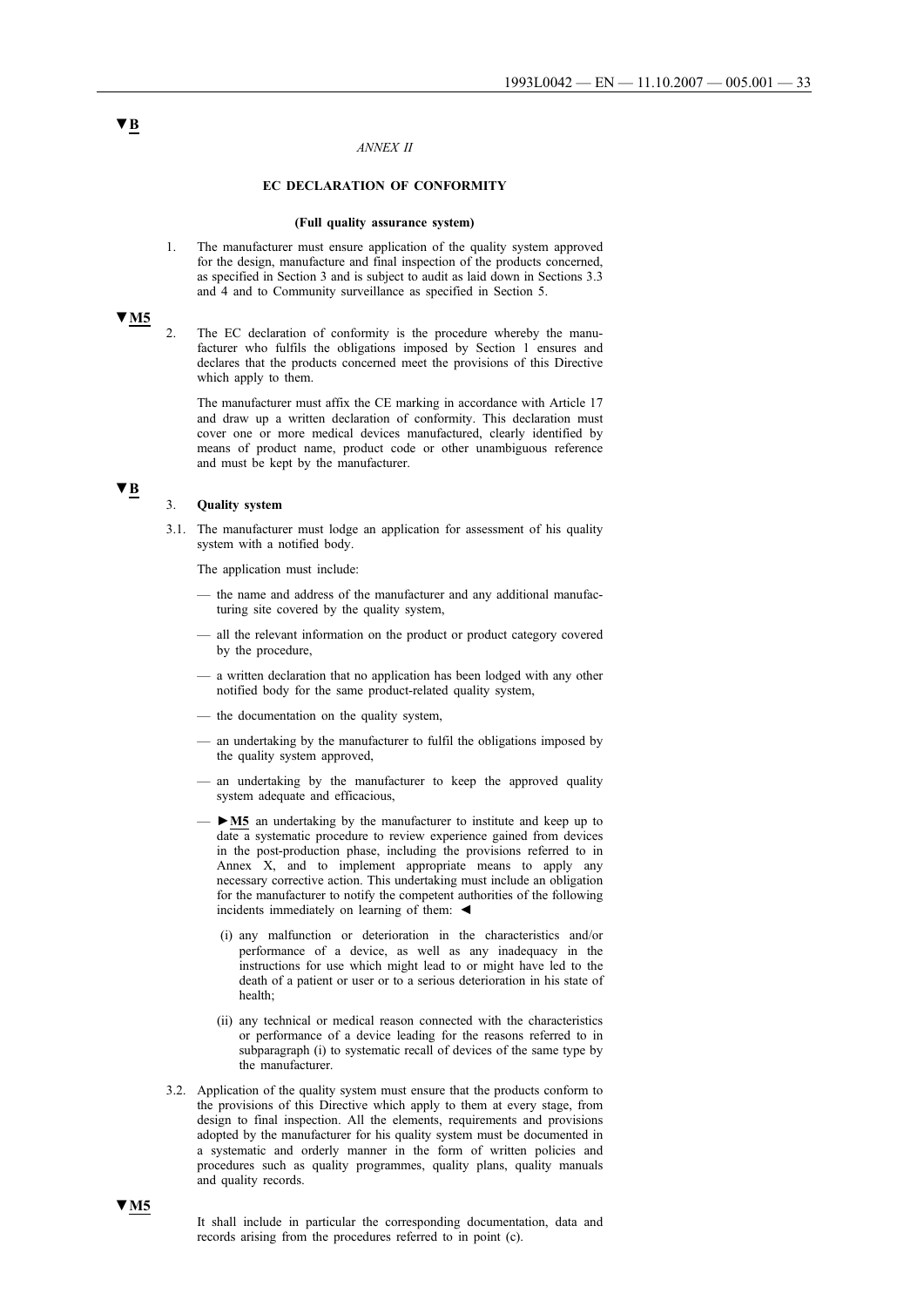It shall include in particular an adequate description of:

- (a) the manufacturer's quality objectives;
- (b) the organization of the business and in particular:
	- the organizational structures, the responsibilities of the managerial staff and their organizational authority where quality of design and manufacture of the products is concerned,
	- the methods of monitoring the efficient operation of the quality system and in particular its ability to achieve the desired quality of design and of product, including control of products which fail to conform,

**▼M5**

- where the design, manufacture and/or final inspection and testing of the products, or elements thereof, is carried out by a third party, the methods of monitoring the efficient operation of the quality system and in particular the type and extent of control applied to the third party;
- (c) the procedures for monitoring and verifying the design of the products, including the corresponding documentation, and in particular:
	- a general description of the product, including any variants planned, and its intended use(s),
	- the design specifications, including the standards which will be applied and the results of the risk analysis, and also a description of the solutions adopted to fulfil the essential requirements which apply to the products if the standards referred to in Article 5 are not applied in full,
	- the techniques used to control and verify the design and the processes and systematic measures which will be used when the products are being designed,
	- if the device is to be connected to other device(s) in order to operate as intended, proof must be provided that it conforms to the essential requirements when connected to any such device(s) having the characteristics specified by the manufacturer,
	- a statement indicating whether or not the device incorporates, as an integral part, a substance or a human blood derivative referred to in section 7.4 of Annex I and the data on the tests conducted in this connection required to assess the safety, quality and usefulness of that substance or human blood derivative, taking account of the intended purpose of the device,
	- a statement indicating whether or not the device is manufactured utilising tissues of animal origin as referred to in Commission Directive 2003/32/EC (<sup>1</sup>).
	- the solutions adopted as referred to in Annex I, Chapter I, Section 2,
	- the pre-clinical evaluation,
	- the clinical evaluation referred to in Annex X,
	- the draft label and, where appropriate, instructions for use.

# **▼B**

- (d) the inspection and quality assurance techniques at the manufacturing stage and in particular:
	- the processes and procedures which will be used, particularly as regards sterilization, purchasing and the relevant documents,
	- the product identification procedures drawn up and kept up to date from drawings, specifications or other relevant documents at every stage of manufacture;

<sup>(1)</sup> Commission Directive 2003/32/EC of 23 April 2003 introducing detailed specifications as regards the requirements laid down in Council Directive 93/42/EEC with respect to medical devices manufactured utilising tissues of animal origin (OJ L 105, 26.4.2003, p. 18).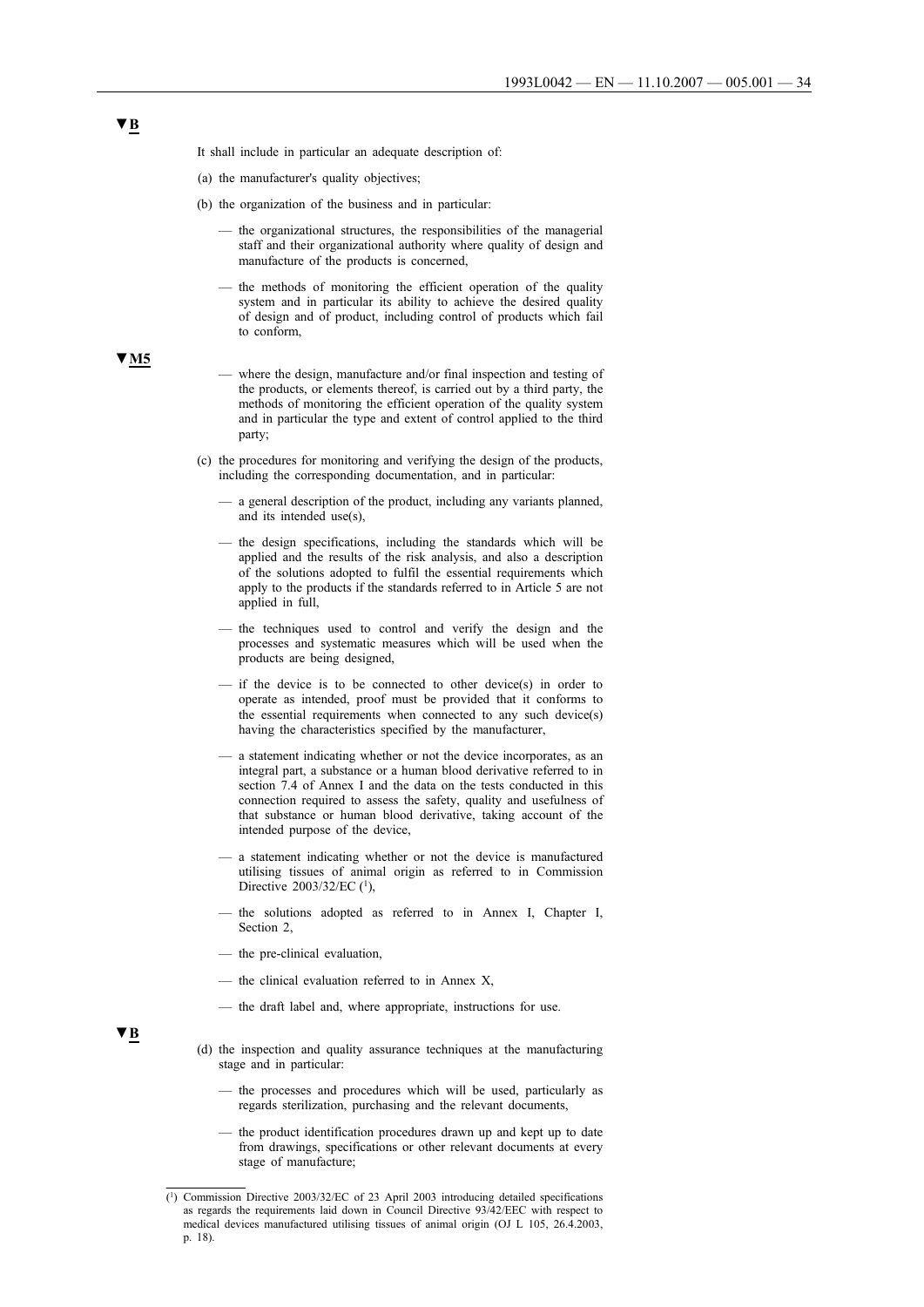- (e) the appropriate tests and trials which will be carried out before, during and after manufacture, the frequency with which they will take place, and the test equipment used; it must be possible to trace back the calibration of the test equipment adequately.
- 3.3. The notified body must audit the quality system to determine whether it meets the requirements referred to in Section 3.2. It must presume that quality systems which implement the relevant harmonized standards conform to these requirements.

## **▼M5**

The assessment team must include at least one member with past experience of assessments of the technology concerned. The assessment procedure must include an assessment, on a representative basis, of the documentation of the design of the product(s) concerned, an inspection on the manufacturer's premises and, in duly substantiated cases, on the premises of the manufacturer's suppliers and/or subcontractors to inspect the manufacturing processes.

**▼B**

The decision is notified to the manufacturer. It must contain the conclusions of the inspection and a reasoned assessment.

3.4. The manufacturer must inform the notified body which approved the quality system of any plan for substantial changes to the quality system or the product-range covered. The notified body must assess the changes proposed and verify whether after these changes the quality system still meets the requirements referred to in Section 3.2. It must notify the manufacturer of its decision. This decision must contain the conclusions of the inspection and a reasoned assessment.

#### 4. **Examination of the design of the product**

- 4.1. In addition to the obligations imposed by Section 3, the manufacturer must lodge with the notified body an application for examination of the design dossier relating to the product which he plans to manufacture and which falls into the category referred to in Section 3.1.
- 4.2. The application must describe the design, manufacture and performances of the product in question. It must include the documents needed to assess whether the product conforms to the requirements of this Directive, as referred to in Section 3.2 (c).
- 4.3. The notified body must examine the application and, if the product conforms to the relevant provisions of this Directive, issue the application with an EC design-examination certificate. The notified body may require the application to be completed by further tests or proof to allow assessment of conformity with the requirements of the Directive. The certificate must contain the conclusions of the examination, the conditions of validity, the data needed for identification of the approved design, where appropriate, a description of the intended purpose of the product.

## **▼M5**

In the case of devices referred to in Annex I, Section 7.4, second paragraph, the notified body shall, as regards the aspects referred to in that section, consult one of the competent authorities designated by the Member States in accordance with Directive 2001/83/EC or the EMEA before taking a decision. The opinion of the competent national authority or the EMEA must be drawn up within 210 days after receipt of valid documentation. The scientific opinion of the competent national authority or the EMEA must be included in the documentation concerning the device. The notified body will give due consideration to the views expressed in this consultation when making its decision. It will convey its final decision to the competent body concerned.

In the case of devices referred to in Annex I, Section 7.4, third paragraph, the scientific opinion of the EMEA must be included in the documentation concerning the device. The opinion of the EMEA must be drawn up within 210 days after receipt of valid documentation. The notified body will give due consideration to the opinion of the EMEA when making its decision. The notified body may not deliver the certificate if the EMEA's scientific opinion is unfavourable. It will convey its final decision to the EMEA.

In the case of devices manufactured utilising tissues of animal origin as referred to in Directive 2003/32/EC, the notified body must follow the procedures referred to in that Directive.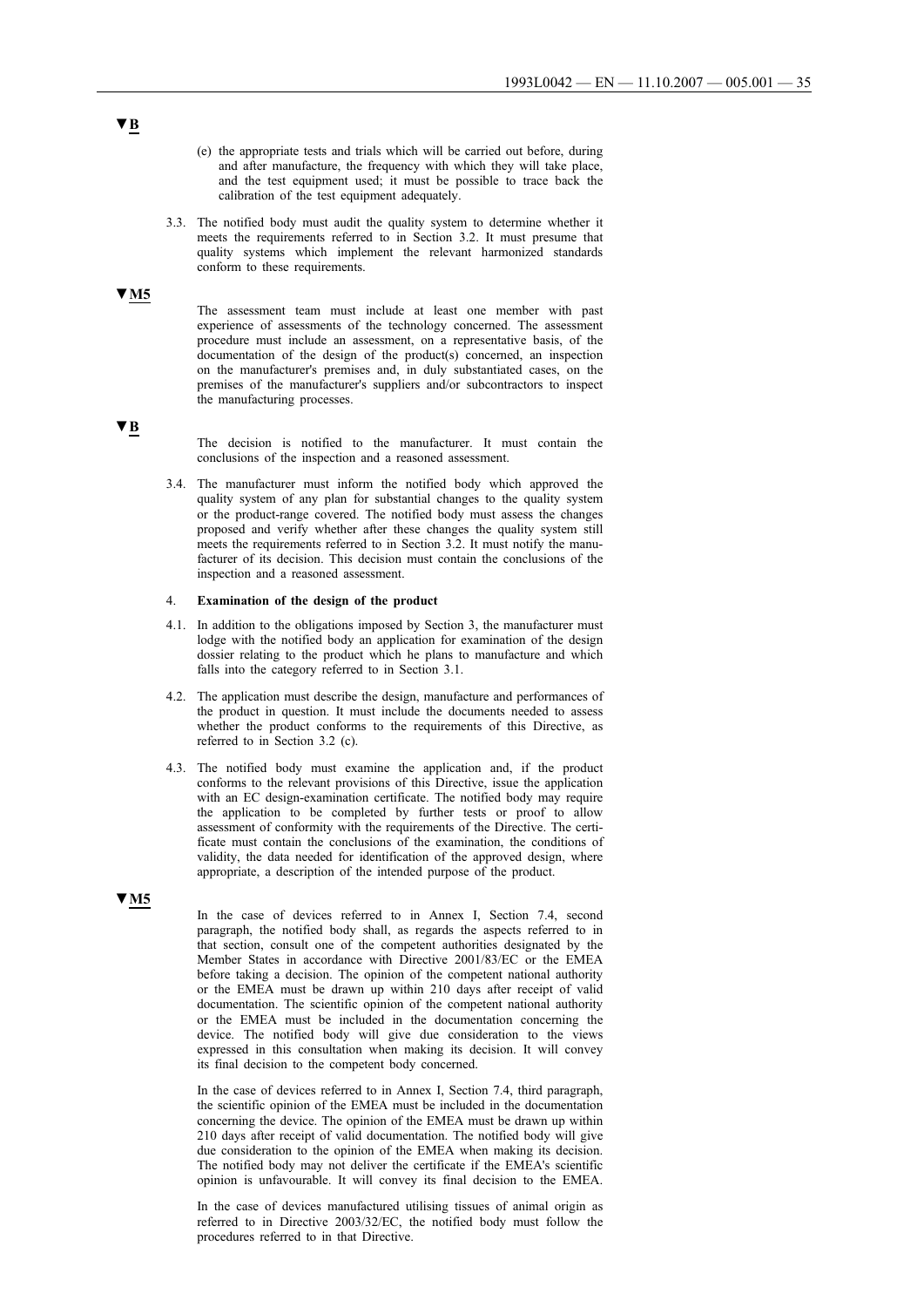4.4. Changes to the approved design must receive further approval from the notified body which issued the EC design-examination certificate wherever the changes could affect conformity with the essential requirements of the Directive or with the conditions prescribed for use of the product. The applicant shall inform the notified body which issued the EC design-examination certificate of any such changes made to the approved design. This additional approval must take the form of a supplement to the EC designexamination certificate.

#### 5. **Surveillance**

- 5.1. The aim of surveillance is to ensure that the manufacturer duly fulfils the obligations imposed by the approved quality system.
- 5.2. The manufacturer must authorize the notified body to carry out all the necessary inspections and supply it with all relevant information, in particular:
	- the documentation on the quality system,

### **▼M5**

— the data stipulated in the part of the quality system relating to design, such as the results of analyses, calculations, tests, the solutions adopted as referred to in Annex I, Chapter I, Section 2, pre-clinical and clinical evaluation, post-market clinical follow-up plan and the results of the post-market clinical follow-up, if applicable, etc.,

**▼B**

- the data stipulated in the part of the quality system relating to manufacture, such as inspection reports and test data, calibration data, qualification reports of the personnel concerned, etc.
- 5.3. The notified body must periodically carry out appropriate inspections and assessments to make sure that the manufacturer applies the approved quality system and must supply the manufacturer with an assessment report.
- 5.4. In addition, the notified body may pay unannounced visits to the manufacturer. At the time of such visits, the notified body may, where necessary, carry out or ask for tests in order to check that the quality system is working properly. It must provide the manufacturer with an inspection report and, if a test has been carried out, with a test report.

#### 6. **Administrative provisions**

- 6.1. **►M5** The manufacturer or his authorised representative must, for a period ending at least five years, and in the case of implantable devices at least 15 years, after the last product has been manufactured, keep at the disposal of the national authorities: ◄
	- the declaration of conformity,
	- the documentation referred to in the fourth indent of Section 3.1 **►M5** and in particular the documentation, data and records referred to in the second paragraph of Section 3.2  $\blacktriangleleft$ ,
	- the changes referred to in Section 3.4,
	- the documentation referred to in Section 4.2, and
	- the decisions and reports from the notified body as referred to in Sections 3.3, 4.3, 4.4, 5.3 and 5.4.

### **▼M1** \_\_\_\_\_\_\_\_\_\_

## **▼M5** \_\_\_\_\_\_\_\_\_\_

#### 7. **Application to devices in Classes IIa and IIb.**

- 7.1. In line with Article 11(2) and (3), this Annex may apply to products in Classes IIa and IIb. Section 4, however, does not apply.
- 7.2. For devices in Class IIa the notified body shall assess, as part of the assessment in Section 3.3, the technical documentation as described in Section 3.2(c) for at least one representative sample for each device subcategory for compliance with the provisions of this Directive.
- 7.3. For devices in Class IIb the notified body shall assess, as part of the assessment in Section 3.3, the technical documentation as described in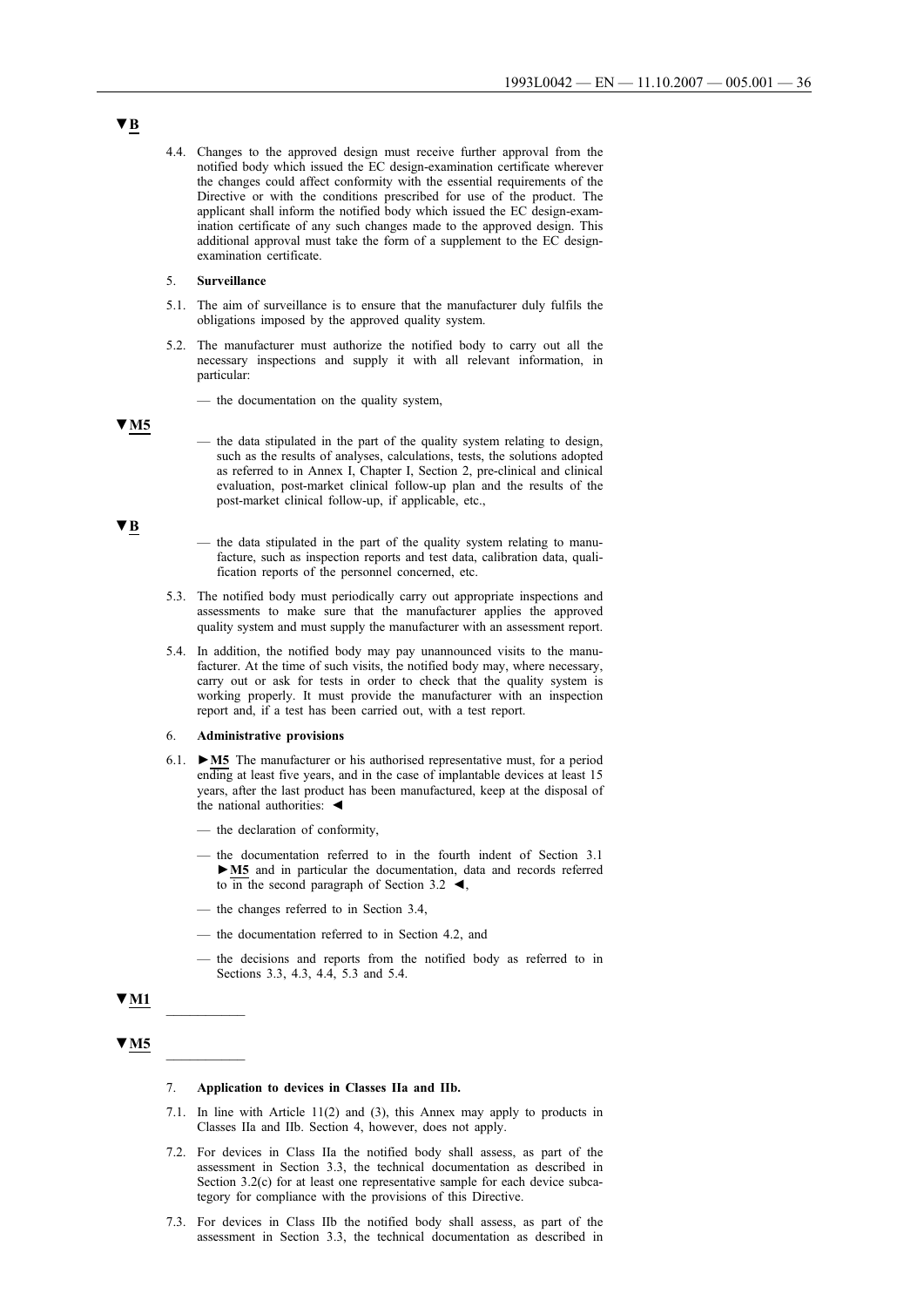Section 3.2(c) for at least one representative sample for each generic device group for compliance with the provisions of this Directive.

- 7.4. In choosing representative sample(s) the notified body shall take into account the novelty of the technology, similarities in design, technology, manufacturing and sterilisation methods, the intended use and the results of any previous relevant assessments (e.g. with regard to physical, chemical or biological properties) that have been carried out in accordance with this Directive. The notified body shall document and keep available to the competent authority its rationale for the sample(s) taken.
- 7.5. Further samples shall be assessed by the notified body as part of the surveillance assessment referred to in Section 5.

# **▼M2**

# 8. **Application to the devices referred to Article 1(4a)**

Upon completing the manufacture of each batch of devices referred to in Article 1(4a), the manufacturer shall inform the notified body of the release of the batch of devices and send to it the official certificate concerning the release of the batch of human blood derivative used in the device, issued by a State laboratory or a laboratory designated for that purpose by a Member State in accordance with **►M5** Article 114(2) of Directive 2001/83/  $EC \blacktriangleleft$ .

# **▼M5**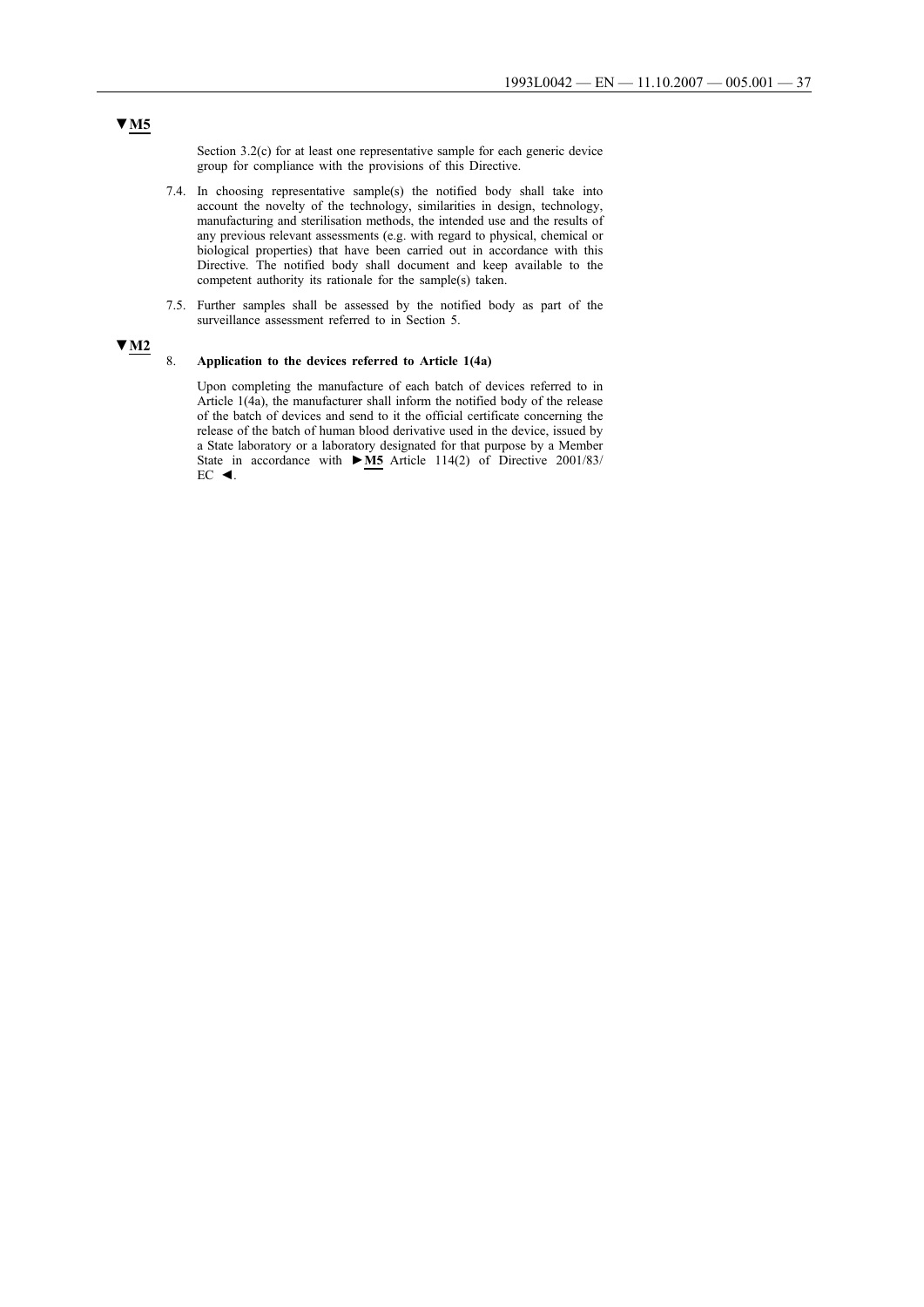#### *ANNEX III*

#### **EC TYPE-EXAMINATION**

- 1. EC type-examination is the procedure whereby a notified body ascertains and certifies that a representative sample of the production covered fulfils the relevant provisions of this Directive.
- 2. The application includes:
	- the name and address of the manufacturer and the name and address of the authorized representative if the application is lodged by the representative,
	- the documentation described in Section 3 needed to assess the conformity of the representative sample of the production in question, hereinafter referred to as the 'type', with the requirements of this Directive. The applicant must make a 'type' available to the notified body. The notified body may request other samples as necessary,
	- a written declaration that no application has been lodged with any other notified body for the same type.

# **▼M5**

- 
- 3. The documentation must allow an understanding of the design, the manufacture and the performances of the product and must contain the following items in particular:
	- a general description of the type, including any variants planned, and its intended use(s),
	- design drawings, methods of manufacture envisaged, in particular as regards sterilisation, and diagrams of components, sub-assemblies, circuits, etc.,
	- the descriptions and explanations necessary to understand the abovementioned drawings and diagrams and the operation of the product,
	- a list of the standards referred to in Article 5, applied in full or in part, and descriptions of the solutions adopted to meet the essential requirements if the standards referred to in Article 5 have not been applied in full,
	- the results of the design calculations, risk analysis, investigations, technical tests, etc. carried out,
	- a statement indicating whether or not the device incorporates, as an integral part, a substance, or human blood derivative, referred to in Section 7.4 of Annex I, and the data on the tests conducted in this connection which are required to assess the safety, quality and usefulness of that substance, or human blood derivative, taking account of the intended purpose of the device,
	- a statement indicating whether or not the device is manufactured utilising tissues of animal origin as referred to in Directive 2003/32/EC,
	- the solutions adopted as referred to in Annex I, Chapter I, Section 2,
	- the pre-clinical evaluation,
	- the clinical evaluation referred to in Annex X,
	- the draft label and, where appropriate, instructions for use.

## **▼B**

- 4. The notified body must:
- 4.1. examine and assess the documentation and verify that the type has been manufactured in conformity with that documentation; it must also record the items designed in conformity with the applicable provisions of the standards referred to in Article 5, as well as the items not designed on the basis of the relevant provisions of the abovementioned standards;
- 4.2. carry out or arrange for the appropriate inspections and the tests necessary to verify whether the solutions adopted by the manufacturer meet the essential requirements of this Directive if the standards referred to in Article 5 have not been applied; if the device is to be connected to other device(s) in order to operate as intended, proof must be provided that it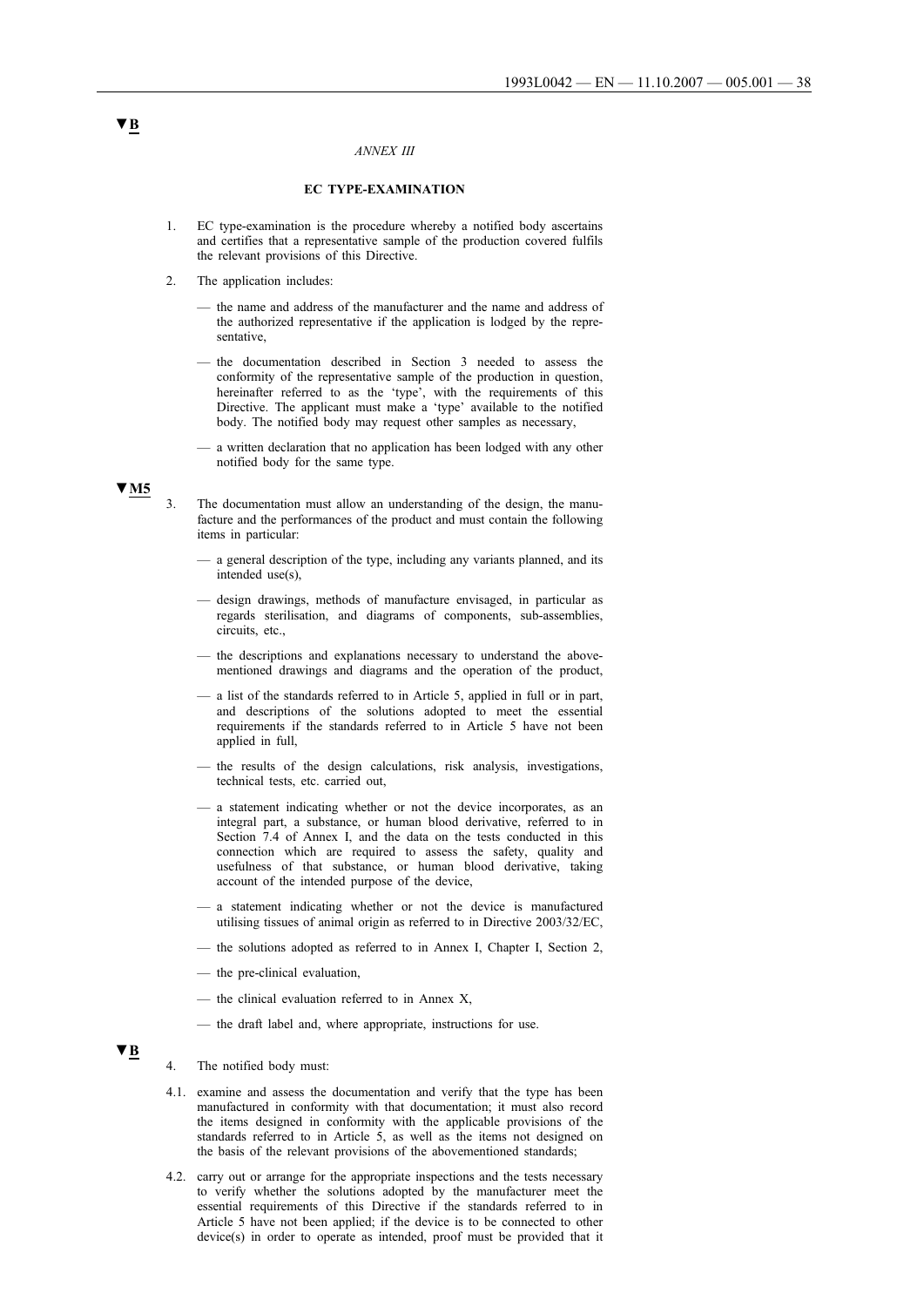conforms to the essential requirements when connected to any such device (s) having the characteristics specified by the manufacturer;

- 4.3. carry out or arrange for the appropriate inspections and the tests necessary to verify whether, if the manufacturer has chosen to apply the relevant standards, these have actually been applied;
- 4.4. agree with the applicant on the place where the necessary inspections and tests will be caried out.
- 5. If the type conforms to the provisions of this Directive, the notified body issues the applicant with an EC type-examination certificate. The certificate must contain the name and address of the manufacturer, the conclusions of the inspection, the conditions of validity and the data needed for identification of the type approved. The relevant parts of the documentation must be annexed to the certificate and a copy kept by the notified body.

## **▼M5**

In the case of devices referred to in Annex I, Section 7.4, second paragraph, the notified body shall, as regards the aspects referred to in that section, consult one of the authorities designated by the Member States in accordance with Directive 2001/83/EC or the EMEA before taking a decision. The opinion of the competent national authority or the EMEA must be drawn up within 210 days after receipt of valid documentation. The scientific opinion of the competent national authority or the EMEA must be included in the documentation concerning the device. The notified body will give due consideration to the views expressed in this consultation when making its decision. It will convey its final decision to the competent body concerned.

In the case of devices referred to in Annex I, Section 7.4, third paragraph, the scientific opinion of the EMEA must be included in the documentation concerning the device. The opinion of the EMEA must be drawn up within 210 days after receipt of valid documentation. The notified body will give due consideration to the opinion of the EMEA when making its decision. The notified body may not deliver the certificate if the EMEA's scientific opinion is unfavourable. It will convey its final decision to the EMEA.

In the case of devices manufactured utilising tissues of animal origin as referred to in Directive 2003/32/EC, the notified body must follow the procedures referred to in that Directive.

# **▼B**

6. The applicant must inform the notified body which issued the EC typeexamination certificate of any significant change made to the approved product.

Changes to the approved product must receive further approval from the notified body which issued the EC type-examination certificate wherever the changes may affect conformity with the essential requirements or with the conditions prescribed for use of the product. This new approval must, where appropriate, take the form of a supplement to the initial EC typeexamination certificate.

#### 7. **Administrative provisions**

### **▼M1** \_\_\_\_\_\_\_\_\_\_

### **▼B**

7.2. Other notified bodies may obtain a copy of the EC type-examination certificates and/or the supplements thereto. The Annexes to the certificates must be made available to other notified bodies on reasoned application, after the manufacturer has been informed.

# **▼M5**

 $\overline{\phantom{a}}$ 

7.3. The manufacturer or his authorised representative must keep with the technical documentation copies of EC type-examination certificates and their additions for a period ending at least five years after the last device has been manufactured. In the case of implantable devices, the period shall be at least 15 years after the last product has been manufactured.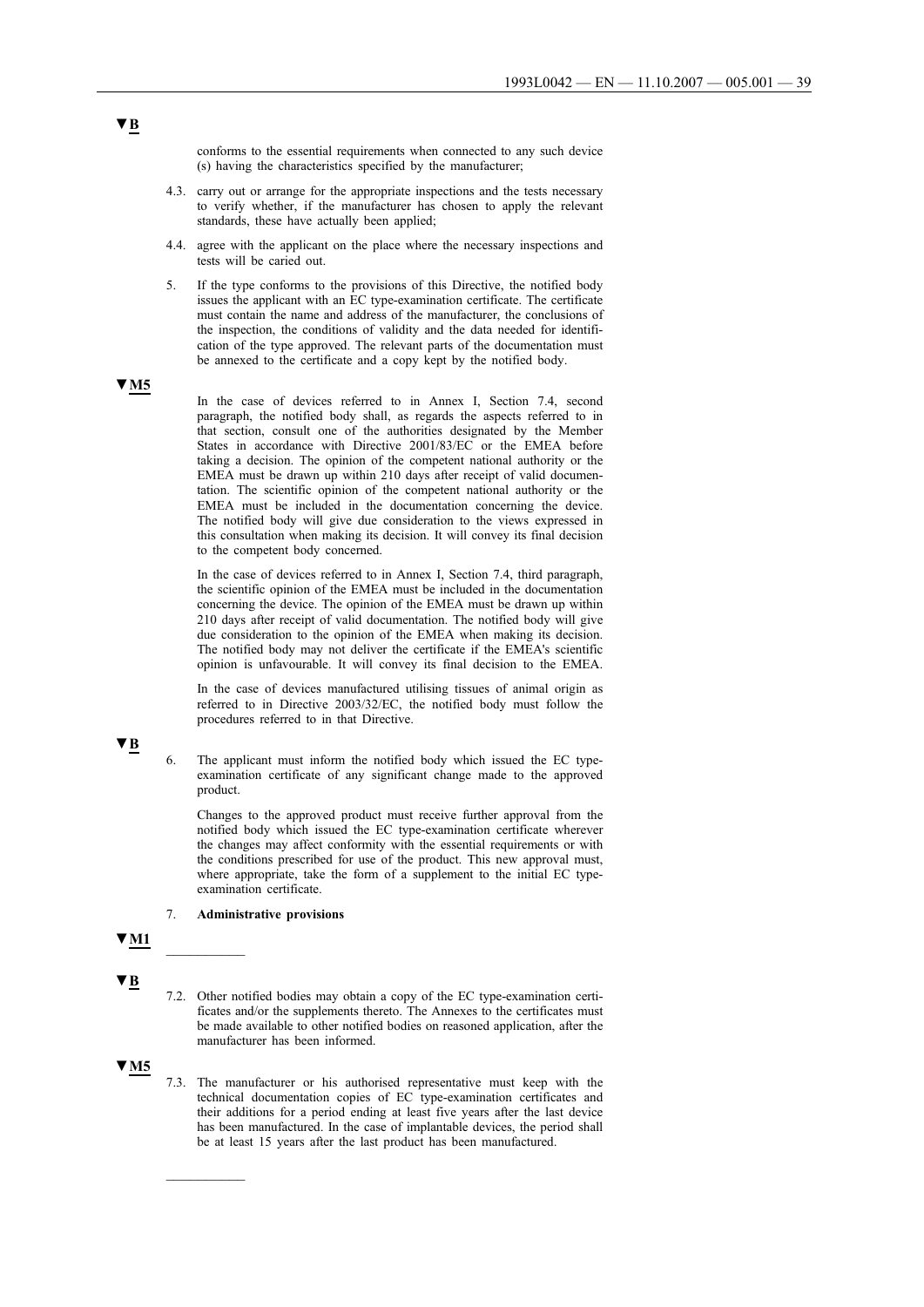#### *ANNEX IV*

### **EC VERIFICATION**

- 1. EC verification is the procedure whereby the manufacturer or his authorized representative  $\triangleright$  M5  $\longrightarrow$   $\blacktriangleleft$  ensures and declares that the **■ ■** ensures and declares that the products which have been subject to the procedure set out in Section 4 conform to the type described in the EC type-examination certificate and meet the requirements of this Directive which apply to them.
- 2. The manufacturer must take all the measures necessary to ensure that the manufacturing process produces products which conform to the type described in the EC type-examination certificate and to the requirements of the Directive which apply to them. Before the start of manufacture, the manufacturer must prepare documents defining the manufacturing process, in particular as regards sterilization where necessary, together with all the routine, pre-established provisions to be implemented to ensure homogeneous production and, where appropriate, conformity of the products with the type described in the EC type-examination certificate and with the requirements of this Directive which apply to them. The manufacturer must affix the CE marking in accordance with Article 17 and draw up a declaration of conformity.

In addition, for products placed on the market in sterile condition, and only for those aspects of the manufacturing process designed to secure and maintain sterility, the manufacturer must apply the provisions of Annex V, Sections 3 and 4.

# **▼M5**

The manufacturer must undertake to institute and keep up to date a systematic procedure to review experience gained from devices in the post-production phase, including the provisions referred to in Annex X, and to implement appropriate means to apply any necessary corrective action. This undertaking must include an obligation for the manufacturer to notify the competent authorities of the following incidents immediately on learning of them:

# **▼B**

- (i) any malfunction or deterioration in the characteristics and/or performance of a device, as well as any inadequacy in the labelling or the instructions for use which might lead to or might have led to the death of a patient or user or to a serious deterioration in his state of health;
- (ii) any technical or medical reason connected with the characteristics or performance of a device for the reasons referred to in subparagraph (i) leading to systematic recall of devices of the same type by the manufacturer.
- 4. The notified body must carry out the appropriate examinations and tests in order to verify the conformity of the product with the requirements of the Directive either by examining and testing every product as specified in Section 5 or by examining and testing products on a statistical basis as specified in Section 6, as the manufacturer decides.

The aforementioned checks do not apply to those aspects of the manufacturing process designed to secure sterility.

### 5. **Verification by examination and testing of every product**

- 5.1. Every product is examined individually and the appropriate tests defined in the relevant standard(s) referred to in Article 5 or equivalent tests must be carried out in order to verify, where appropriate, the conformity of the products with the EC type described in the type-examination certificate and with the requirements of the Directive which apply to them.
- 5.2. The notified body must affix, or have affixed its identification number to each approved product and must draw up a written certificate of conformity relating to the tests carried out.

#### 6. **Statistical verification**

6.1. The manufacturer must present the manufactured products in the form of homogeneous batches.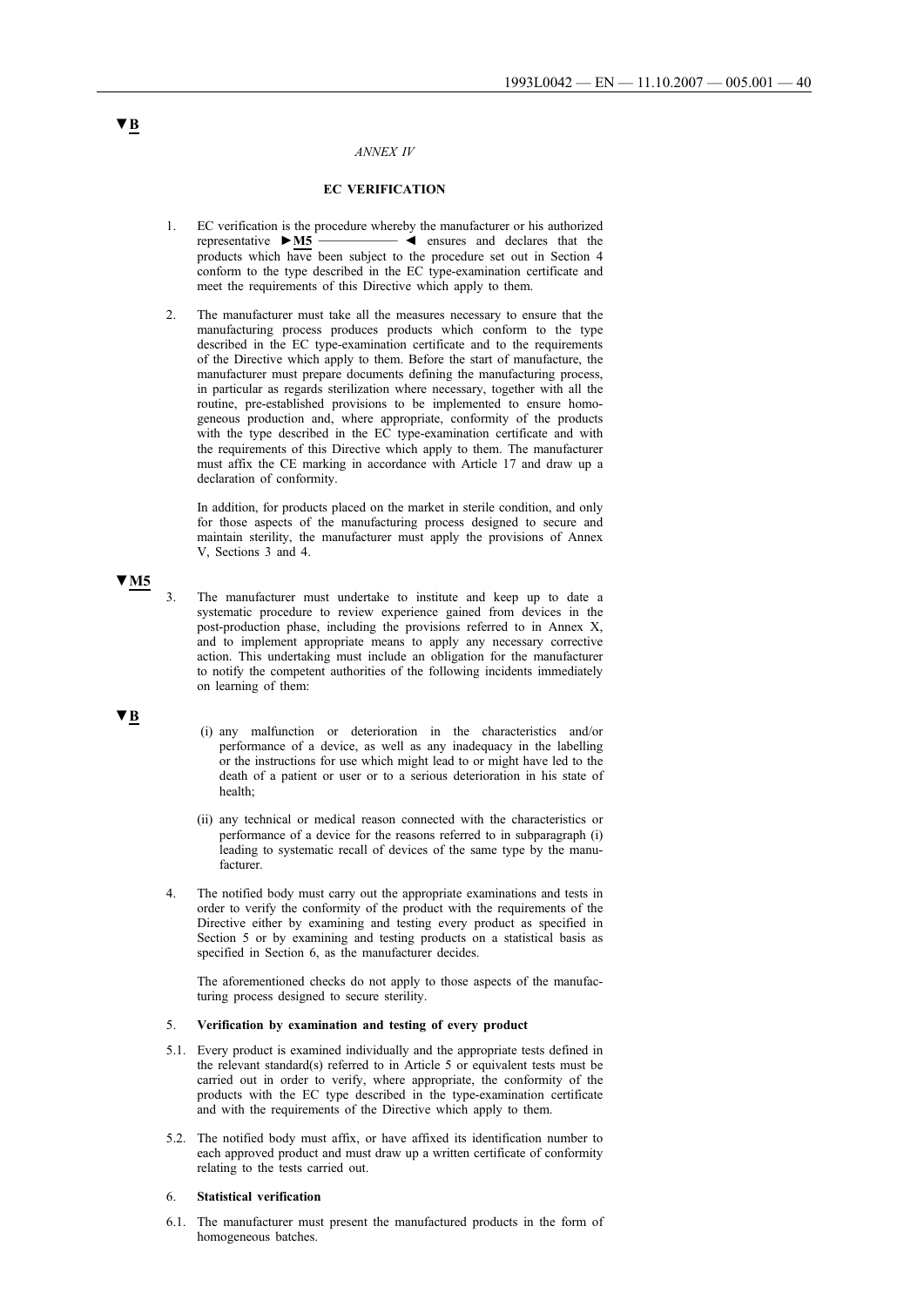6.2. A random sample is taken from each batch. The products which make up the sample are examined individually and the appropriate tests defined in the relevant standard(s) referred to in Article 5 or equivalent tests must be carried out to verify, where appropriate, the conformity of the products with the type described in the EC type-examination certificate and with the requirements of the Directive which apply to them in order to determine whether to accept or reject the batch.

# **▼M5**

6.3. Statistical control of products will be based on attributes and/or variables, entailing sampling schemes with operational characteristics which ensure a high level of safety and performance according to the state of the art. The sampling schemes will be established by the harmonised standards referred to in Article 5, taking account of the specific nature of the product categories in question.

# **▼B**

6.4. If the batch is accepted, the notified body affixes or has affixed its identification number to each product and draws up a written certificate of conformity relating to the tests carried out. All products in the batch may be put on the market except any in the sample which failed to conform.

If a batch is rejected, the competent notified body must take appropriate measures to prevent the batch from being placed on the market. In the event of frequent rejection of batches, the notified body may suspend the statistical verification.

The manufacturer may, on the responsibility of the notified body, affix the notified body's identification number during the manufacturing process.

### 7. **Administrative provisions**

**►M5** The manufacturer or his authorised representative must, for a period ending at least five years, and in the case of implantable devices at least 15 years, after the last product has been manufactured, make available to the national authorities: ◄

- the declaration of conformity,
- the documentation referred to in Section 2,
- the certificates referred to in Sections 5.2 and 6.4,
- where appropriate, the type-examination certificate referred to in Annex III.

#### 8. **Application to devices in Class IIa**

In line with Article 11 (2), this Annex may apply to products in Class IIa, subject to the following  $\triangleright$ M5 subject to the following  $\blacktriangleright$  **M5** –

- 8.1. in derogation from Sections 1 and 2, by virtue of the declaration of conformity the manufacturer ensures and declares that the products in Class IIa are manufactured in conformity with the technical documentation referred to in Section 3 of Annex VII and meet the requirements of this Directive which apply to them;
- 8.2. in derogation from Sections 1, 2, 5 and 6, the verifications conducted by the notified body are intended to confirm the conformity of the products in Class IIa with the technical documentation referred to in Section 3 of Annex VII.

# **▼M2**

## 9. **Application to devices referred to in Article 1(4a)**

In the case of section 5, upon completing the manufacture of each batch of devices referred to in Article 1(4a), and in the case of verification under section 6, the manufacturer shall inform the notified body of the release of this batch of devices and send to it the official certificate concerning the release of the batch of human blood derivative used in the device issued by a State laboratory or a laboratory designated for that purpose by a Member State in accordance with **►M5** Article 114(2) of Directive 2001/83/  $EC \blacktriangleleft$ .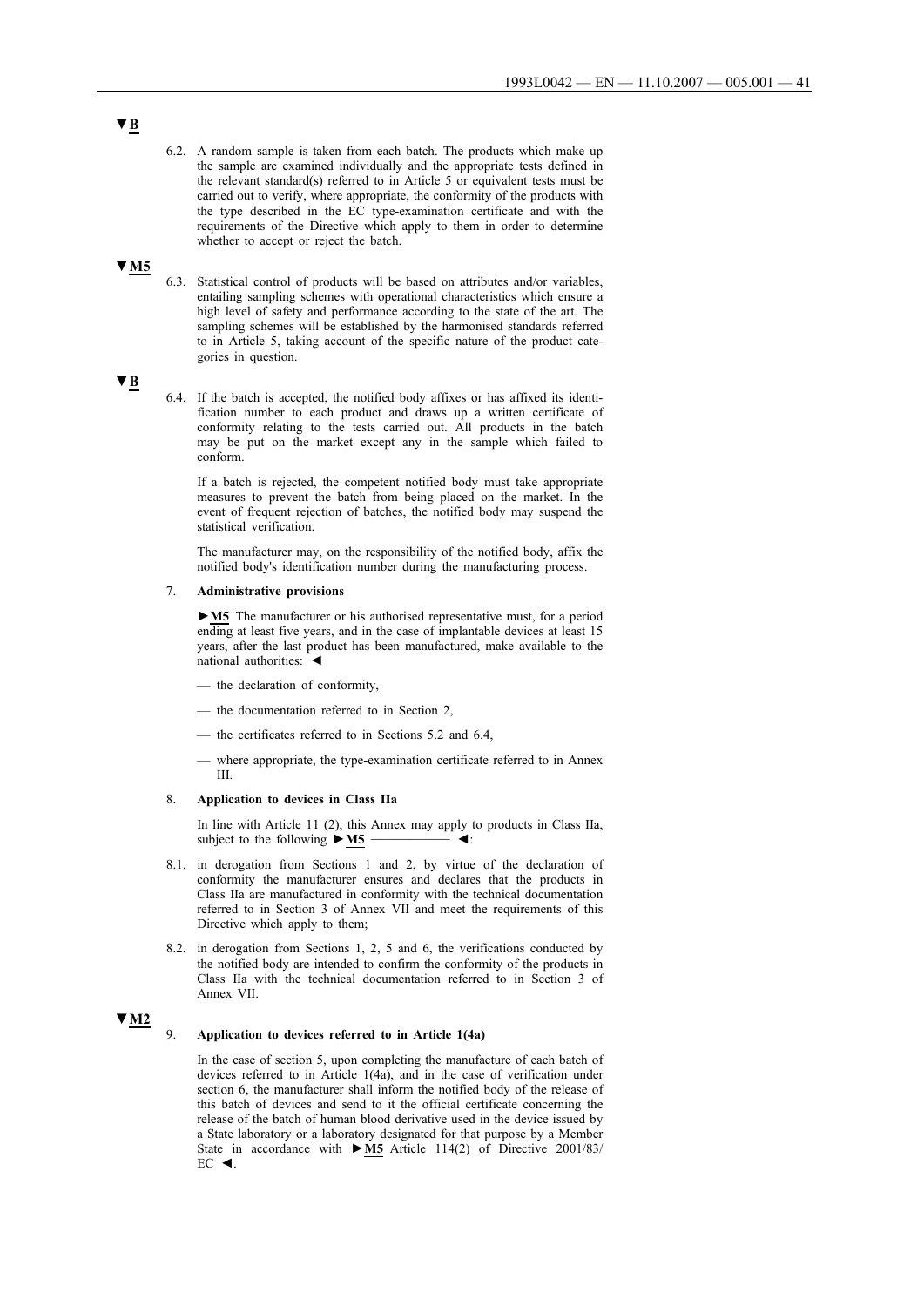### *ANNEX V*

### **EC DECLARATION OF CONFORMITY**

#### **(Production quality assurance)**

1. The manufacturer must ensure application of the quality system approved for the manufacture of the products concerned and carry out the final inspection, as specified in Section 3, and is subject to the Community surveillance referred to in Section 4.

## **▼M5**

2. The EC declaration of conformity is the part of the procedure whereby the manufacturer who fulfils the obligations imposed by Section 1 ensures and declares that the products concerned conform to the type described in the EC type-examination certificate and meet the provisions of this Directive which apply to them.

The manufacturer must affix the CE marking in accordance with Article 17 and draw up a written declaration of conformity. This declaration must cover one or more medical devices manufactured, clearly identified by means of product name, product code or other unambiguous reference, and must be kept by the manufacturer.

# 3. **Quality system**

3.1. The manufacturer must lodge an application for assessment of his quality system with a notified body.

The application must include:

- the name and address of the manufacturer,
- all the relevant information on the product or product category covered by the procedure,
- a written declaration that no application has been lodged with any other notified body for the same products,
- the documentation on the quality system,
- an undertaking to fulfil the obligations imposed by the quality system is approved,
- an undertaking to maintain the practicability and effectiveness of the approved quality system,
- where appropriate, the technical documentation on the types approved and a copy of the EC type-examination certificates,
- **►M5** an undertaking by the manufacturer to institute and keep up to date a systematic procedure to review experience gained from devices in the post-production phase, including the provisions referred to in Annex X, and to implement appropriate means to apply any necessary corrective action. This undertaking must include an obligation for the manufacturer to notify the competent authorities of the following incidents immediately on learning of them: ◄
	- (i) any malfunction or deterioration in the characteristics and/or performance of a device, as well as any inadequacy in the labelling or the instructions for use which might lead to or might have led to the death of a patient or user or to a serious deterioration in his state of health;
	- (ii) any technical or medical reason connected with the characteristics or performance of a device for the reasons referred to in subparagraph (i) above leading to a systematic recall of devices of the same type by the manufacturer.
- 3.2. Application of the quality system must ensure that the products conform to the type described in the EC type-examination certificate.

All the elements, requirements and provisions adopted by the manufacturer for his quality system must be documented in a systematic and orderly manner in the form of written policy statements and procedures. This quality system documentation must permit uniform interpretation of the

# **▼B**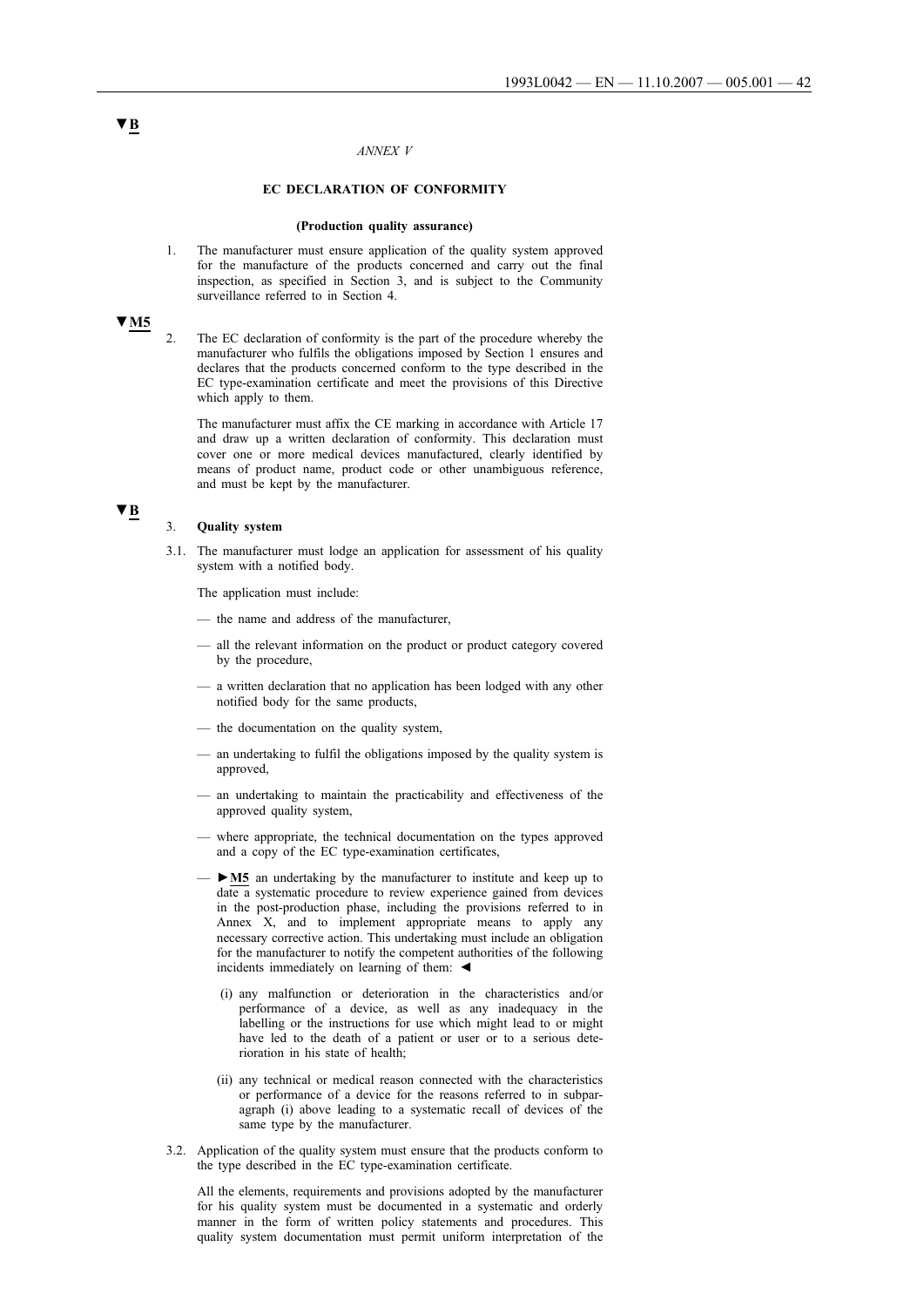quality policy and procedures such as quality programmes, plans, manuals and records.

It must include in particular an adequate description of:

- (a) the manufacturer's quality objectives;
- (b) the organization of the business and in particular:
	- the organizational structures, the responsibilities of the managerial staff and their organizational authority where manufacture of the products is concerned,
	- the methods of monitoring the efficient operation of the quality system and in particular its ability to achieve the desired quality of product, including control of products which fail to conform,

**▼M5**

**▼B**

— where the manufacture and/or final inspection and testing of the products, or elements thereof, are carried out by a third party, the methods of monitoring the efficient operation of the quality system and in particular the type and extent of control applied to the third party;

### **▼B**

- (c) the inspection and quality assurance techniques at the manufacturing stage and in particular:
	- the processes and procedures which will be used, particularly as regards sterilization, purchasing and the relevant documents,
	- the product identification procedures drawn up and kept up to date from drawings, specifications or other relevant documents at every stage of manufacture;
- (d) the appropriate tests and trials to be carried out before, during and after manufacture, the frequency with which they will take place, and the test equipment used; it must be possible adequately to trace back the calibration of the test equipment.
- 3.3. The notified body must audit the quality system to determine whether it meets the requirements referred to in Section 3.2. It must presume that quality systems which implement the relevant harmonized standards conform to these requirements.

The assessment team must include at least one member with past experience of assessments of the technology concerned. The assessment procedure must include an inspection on the manufacturer's premises and, in duly substantiated cases, on the premises of the manufacturer's suppliers to inspect the manufacturing processes.

The decision must be notified to the manufacturer after the final inspection and contain the conclusions of the inspection and a reasoned assessment.

3.4. The manufacturer must inform the notified body which approved the quality system of any plan for substantial changes to the quality system.

The notified body must assess the changes proposed and verify whether after these changes the quality system still meets the requirements referred to in Section 3.2.

After the abovementioned information has been received the decision is notified to the manufacturer. It must contain the conclusions of the inspection and a reasoned assessment.

#### 4. **Surveillance**

- 4.1. The aim of surveillance is to ensure that the manufacturer duly fulfils the obligations imposed by the approved quality system.
- 4.2. The manufacturer authorizes the notified body to carry out all the necessary inspections and must supply it with all relevant information, in particular:
	- the documentation on the quality system,

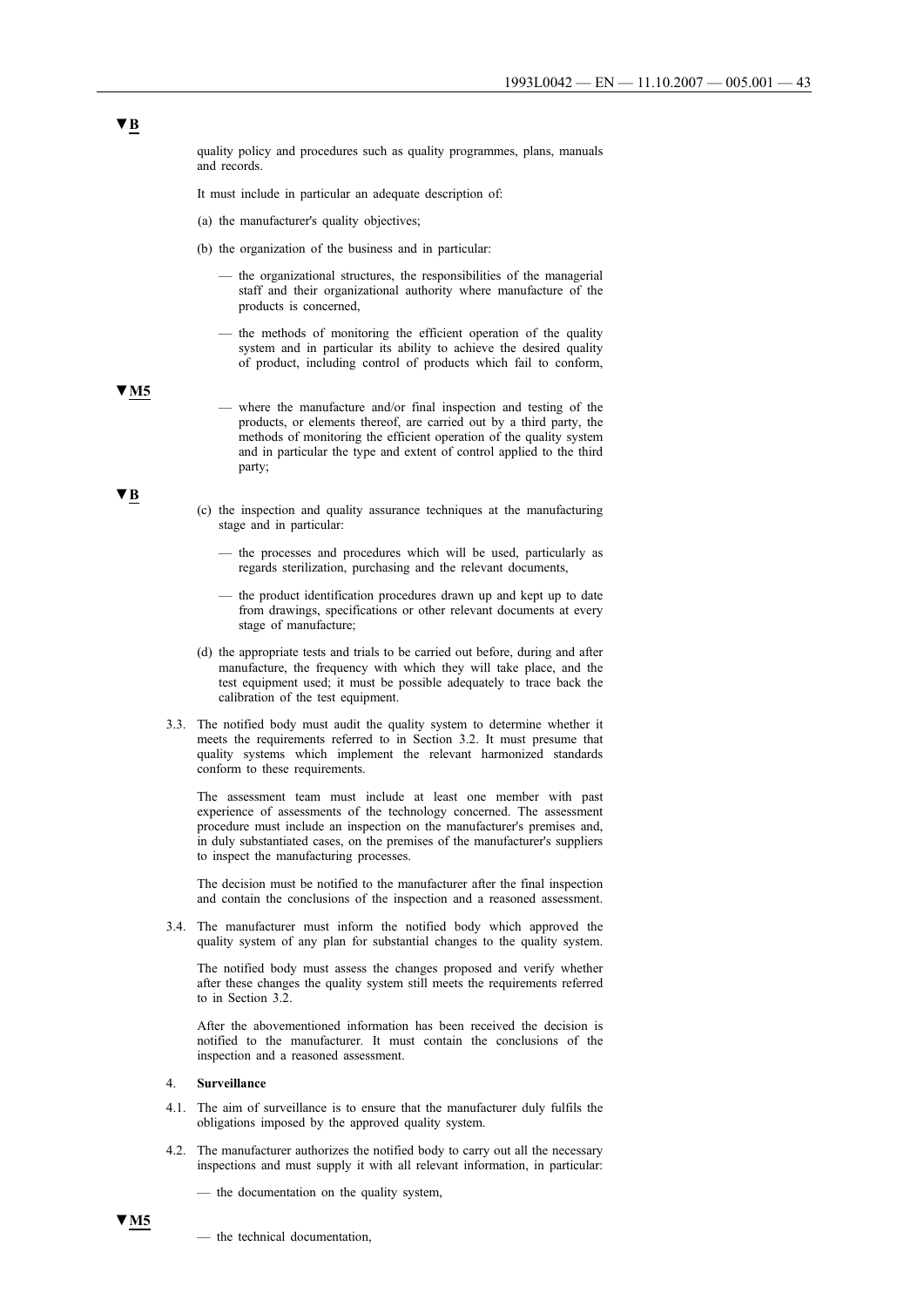- the data stipulated in the part of the quality system relating to manufacture, such as inspection reports and test data, calibration data, qualification reports of the personnel concerned, etc.
- 4.3. The notified body must periodically carry out appropriate inspections and assessments to make sure that the manufacturer applies the approved quality system and supply the manufacturer with an assessment report.
- 4.4. In addition, the notified body may pay unannounced visits to the manufacturer. At the time of such visits, the notified body may, where necessary, carry out or ask for tests in order to check that the quality system is working properly. It must provide the manufacturer with an inspection report and, if a test has been carried out, with a test report.

#### 5. **Administrative provisions**

- 5.1. **►M5** The manufacturer or his authorised representative must, for a period ending at least five years, and in the case of implantable devices at least 15 years, after the last product has been manufactured, make available to the national authorities: ◄
	- the declaration of conformity,
	- the documentation referred to in the fourth indent of Section 3.1,
	- the changes referred to in Section 3.4,
	- the documentation referred to in the seventh indent of Section 3.1,
	- the decisions and reports from the notified body as referred to in Sections 4.3 and 4.4,
	- where appropriate, the type-examination certificate referred to in Annex III.

## **▼M1** \_\_\_\_\_\_\_\_\_\_

## **▼M5**

### 6. **Application to devices in Class IIa**

In line with Article 11(2), this Annex may apply to products in Class IIa, subject to the following:

- 6.1. By way of derogation from Sections 2, 3.1 and 3.2, by virtue of the declaration of conformity the manufacturer ensures and declares that the products in Class IIa are manufactured in conformity with the technical documentation referred to in Section 3 of Annex VII and meet the requirements of this Directive which apply to them.
- 6.2. For devices in Class IIa the notified body shall assess, as part of the assessment in Section 3.3, the technical documentation as described in Section 3 of Annex VII for at least one representative sample for each device subcategory for compliance with the provisions of this Directive.
- 6.3. In choosing representative sample(s) the notified body shall take into account the novelty of the technology, similarities in design, technology, manufacturing and sterilisation methods, the intended use and the results of any previous relevant assessments (e.g. with regard to physical, chemical or biological properties) that have been carried out in accordance with this Directive. The notified body shall document and keep available to the competent authority its rationale for the sample(s) taken.
- 6.4. Further samples shall be assessed by the notified body as part of the surveillance assessment referred to in Section 4.3.

## **▼M2**

### 7. **Application to devices referred to in Article 1(4a)**

Upon completing the manufacture of each batch of devices referred to in Article 1(4a), the manufacturer shall inform the notified body of the release of the batch of devices and send to it the official certificate concerning the release of the batch of human blood derivative used in the device issued by a State laboratory or a laboratory designated for that purpose by a Member State in accordance with **►M5** Article 114(2) of Directive 2001/83/ EC  $\blacktriangleleft$ .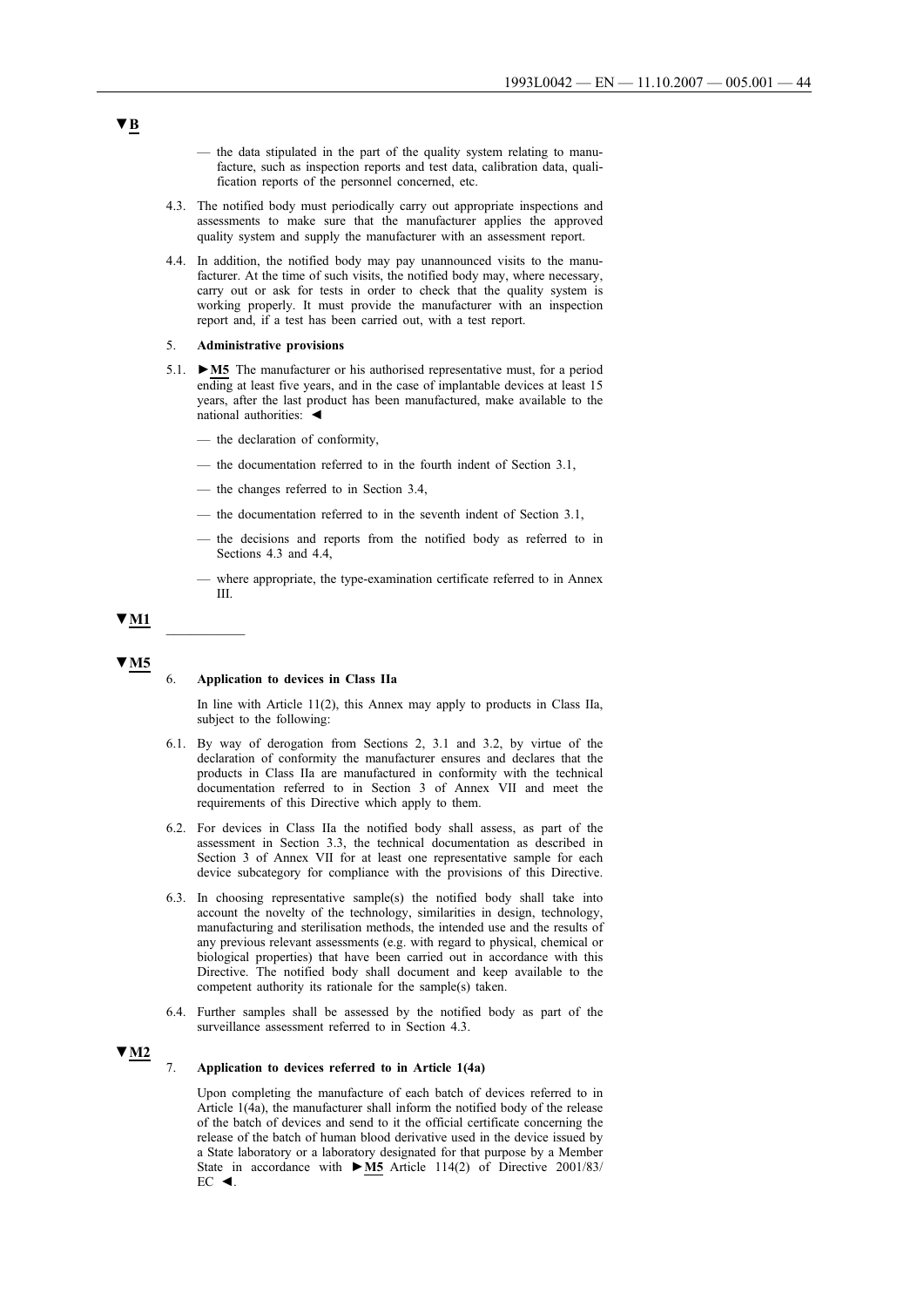#### *ANNEX VI*

### **EC DECLARATION OF CONFORMITY**

#### **(Product quality assurance)**

1. The manufacturer must ensure application of the quality system approved for the final inspection and testing of the product, as specified in Section 3 and must be subject to the surveillance referred to in Section 4.

In addition, for products placed on the market in sterile condition, and only for those aspects of the manufacturing process designed to secure and maintain sterility, the manufacturer must apply the provisions of Annex V, Sections 3 and 4.

**▼M5**

2. The EC declaration of conformity is the part of the procedure whereby the manufacturer who fulfils the obligations imposed by Section 1 ensures and declares that the products concerned conform to the type described in the EC type-examination certificate and meet the provisions of this Directive which apply to them.

The manufacturer affixes the CE marking in accordance with Article 17 and draws up a written declaration of conformity. This declaration must cover one or more medical devices manufactured, clearly identified by means of product name, product code or other unambiguous reference, and be kept by the manufacturer. The CE marking must be accompanied by the identification number of the notified body which performs the tasks referred to in this Annex.

# **▼B**

### 3. **Quality system**

3.1. The manufacturer lodges an application for assessment of his quality system with a notified body.

The application must include:

- the name and address of the manufacturer,
- all the relevant information on the product or product category covered by the procedure,
- a written declaration specifying that no application has been lodged with any other notified body for the same products,
- the documentation on the quality system,
- an undertaking by the manufacturer to fulfil the obligations imposed by the quality system approved,
- an undertaking by the manufacturer to keep the approved quality system adequate and efficacious,
- where appropriate, the technical documentation on the types approved and a copy of the EC type-examination certificates,
- **►M5** an undertaking by the manufacturer to institute and keep up to date a systematic procedure to review experience gained from devices in the post-production phase, including the provisions referred to in Annex X, and to implement appropriate means to apply any necessary corrective action. This undertaking must include an obligation for the manufacturer to notify the competent authorities of the following incidents immediately on learning of them: ◄
	- (i) any malfunction or deterioration in the characteristics and/or performance of a device, as well as any inadequacy in the labelling or the instructions for use which might lead to or might have led to the death of a patient or user or to a serious deterioration in his state of health;
	- (ii) any technical or medical reason connected with the characteristics or the performance of a device for the reasons referred to in subparagraph (i) leading to a systematic recall of devices of the same type by the manufacturer.
- 3.2. Under the quality system, each product or a representative sample of each batch is examined and the appropriate tests defined in the relevant standard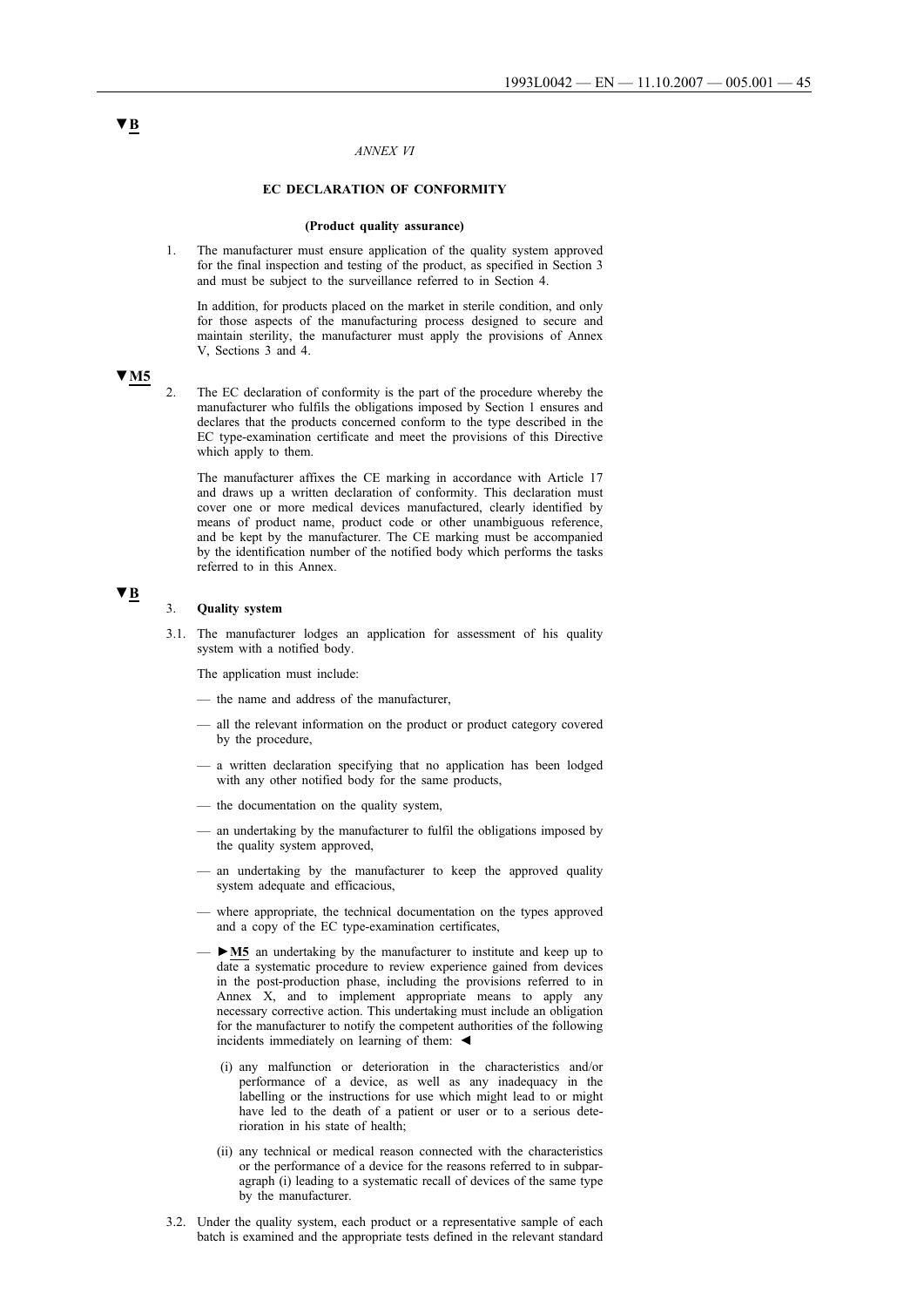(s) referred to in Article 5 or equivalent tests are carried out to ensure that the products conform to the type described in the EC type-examination certificate and fulfil the provisions of this Directive which apply to them. All the elements, requirements and provisionsadopted by the manufacturer must be documented in a systematic and orderly manner in the form of written measures, procedures and instructions. This quality system documentation must permit uniform interpretation of the quality programmes, quality plans, quality manuals and quality records.

It must include in particular an adequate description of:

- the quality objectives and the organizational structure, responsibilities and powers of the managerial staff with regard to product quality,
- the examinations and tests that will be carried out after manufacture; it must be possible to trace back the calibration of the test equipment adequately,
- the methods of monitoring the efficient operation of the quality system,
- the quality records, such as reports concerning inspections, tests, calibration and the qualifications of the staff concerned, etc.,

### **▼M5**

**▼B**

where the final inspection and testing of the products, or elements thereof, are carried out by a third party, the methods of monitoring the efficient operation of the quality system and in particular the type and extent of control applied to the third party.

The aforementioned checks do not apply to those aspects of the manufacturing process designed to secure sterility.

3.3. The notified body audits the quality system to determine whether it meets the requirements referred to in section 3.2. It must presume that quality systems which implement the relevant harmonized standards conform to these requirements.

The assessment team must include at least one member with past experience of assessments of the technology concerned. The assessment procedure must include an inspection on the manufacturer's premises and, in duly substantiated cases, on the premises of the manufacturer's suppliers to inspect the manufacturing processes.

The decision must be notified to the manufacturer. It must contain the conclusions of the inspection and a reasoned assessment.

3.4. The manufacturer must inform the notified body which approved the quality system of any plan for substantial changes to the quality system.

The notified body must assess the changes proposed and verify whether after these changes the quality system will still meet the requirements referred to in Section 3.2.

After receiving the abovementioned information it must notify the manufacturer of its decision. This decision must contain the conclusions of the inspection and a reasoned assessment.

#### 4. **Surveillance**

- 4.1. The aim of surveillance is to ensure that the manufacturer duly fulfils the obligations imposed by the approved quality system.
- 4.2. The manufacturer must allow the notified body access for inspection purposes to the inspection, testing and storage locations and supply it with all relevant information, in particular:
	- the documentation on the quality system,
	- the technical documentation,
	- the quality records, such as inspection reports, test data, calibration data, qualification reports of the staff concerned, etc.
- 4.3. The notified body must periodically carry out appropriate inspections and assessments to make sure that the manufacturer applies the quality system and must supply the manufacturer with an assessment report.
- 4.4. In addition, the notified body may pay unannounced visits to the manufacturer. At the time of such visits, the notified body may, where necessary,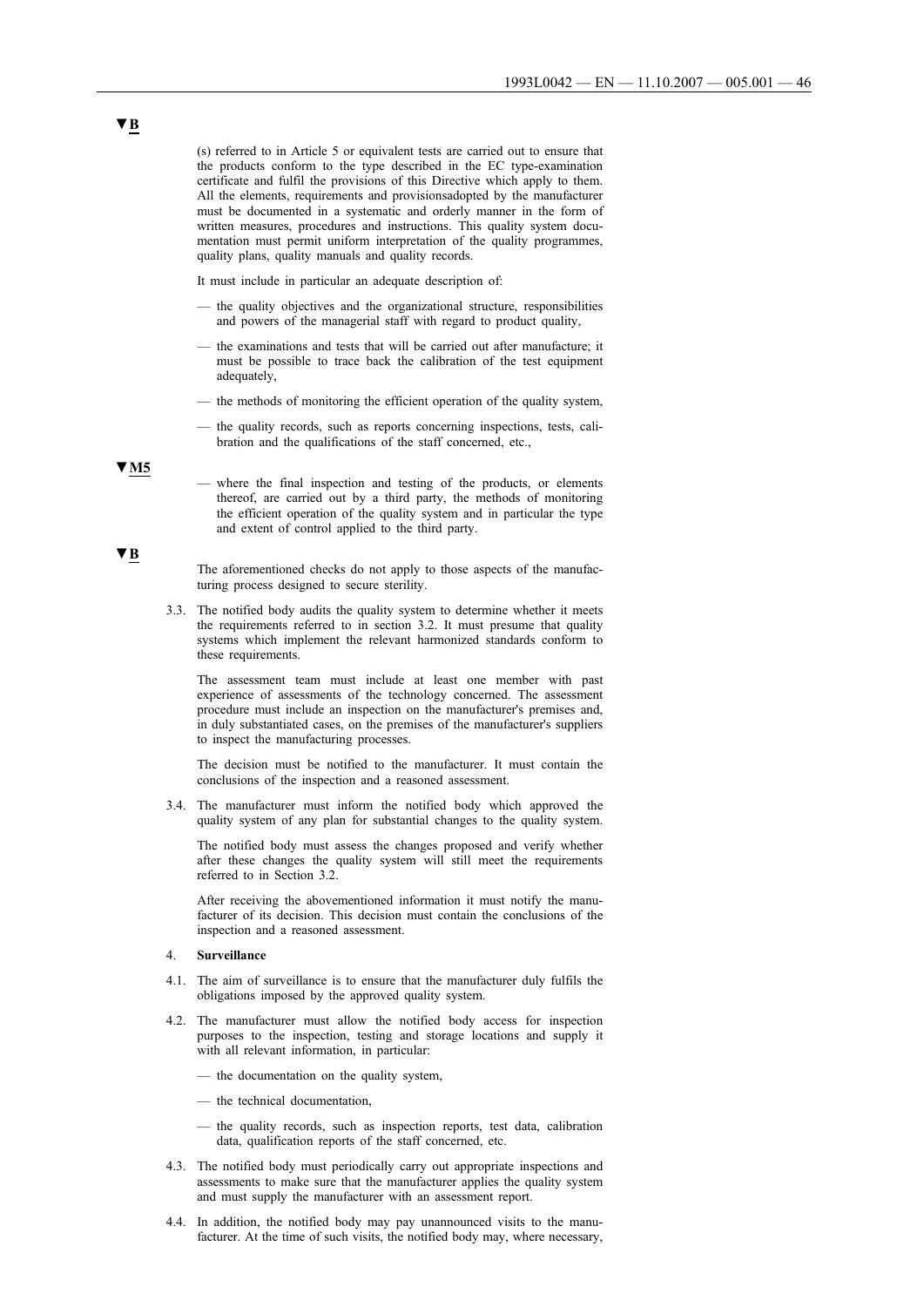carry out or ask for tests in order to check that the quality system is working properly and that the production conforms to the requirements of the Directive which apply to it. To this end, an adequate sample of the final products, taken on site by the notified body, must be examined and the appropriate tests defined in the relevant standard(s) referred to in Article 5 or equivalent tests must be carried out. Where one or more of the samples fails to conform, the notified body must take the appropriate measures.

It must provide the manufacturer with an inspection report and, if a test has been carried out, with a test report.

#### 5. **Administrative provisions**

- 5.1. **►M5** The manufacturer or his authorised representative must, for a period ending at least five years, and in the case of implantable devices at least 15 years, after the last product has been manufactured, make available to the national authorities: ◄
	- the declaration of conformity,
	- the documentation referred to in the seventh indent of Section 3.1,
	- the changes referred to in Section 3.4,
	- the decisions and reports from the notified body as referred to in the final indent of Section 3.4 and in Sections 4.3 and 4.4,
	- where appropriate, the certificate of conformity referred to in Annex III.

## **▼M1** \_\_\_\_\_\_\_\_\_\_

# **▼M5**

#### 6. **Application to devices in Class IIa**

In line with Article 11(2), this Annex may apply to products in Class IIa, subject to the following:

- 6.1. By way of derogation from Sections 2, 3.1 and 3.2, by virtue of the declaration of conformity the manufacturer ensures and declares that the products in Class IIa are manufactured in conformity with the technical documentation referred to in Section 3 of Annex VII and meet the requirements of this Directive which apply to them.
- 6.2. For devices in Class IIa the notified body shall assess, as part of the assessment in Section 3.3, the technical documentation as described in Section 3 of Annex VII for at least one representative sample for each device subcategory for compliance with the provisions of this Directive.
- 6.3. In choosing representative sample(s) the notified body shall take into account the novelty of the technology, similarities in design, technology, manufacturing and sterilisation methods, the intended use and the results of any previous relevant assessments (e.g. with regard to physical, chemical or biological properties) that have been carried out in accordance with this Directive. The notified body shall document and keep available to the competent authority its rationale for the sample(s) taken.
- 6.4. Further samples shall be assessed by the notified body as part of the surveillance assessment referred to in Section 4.3.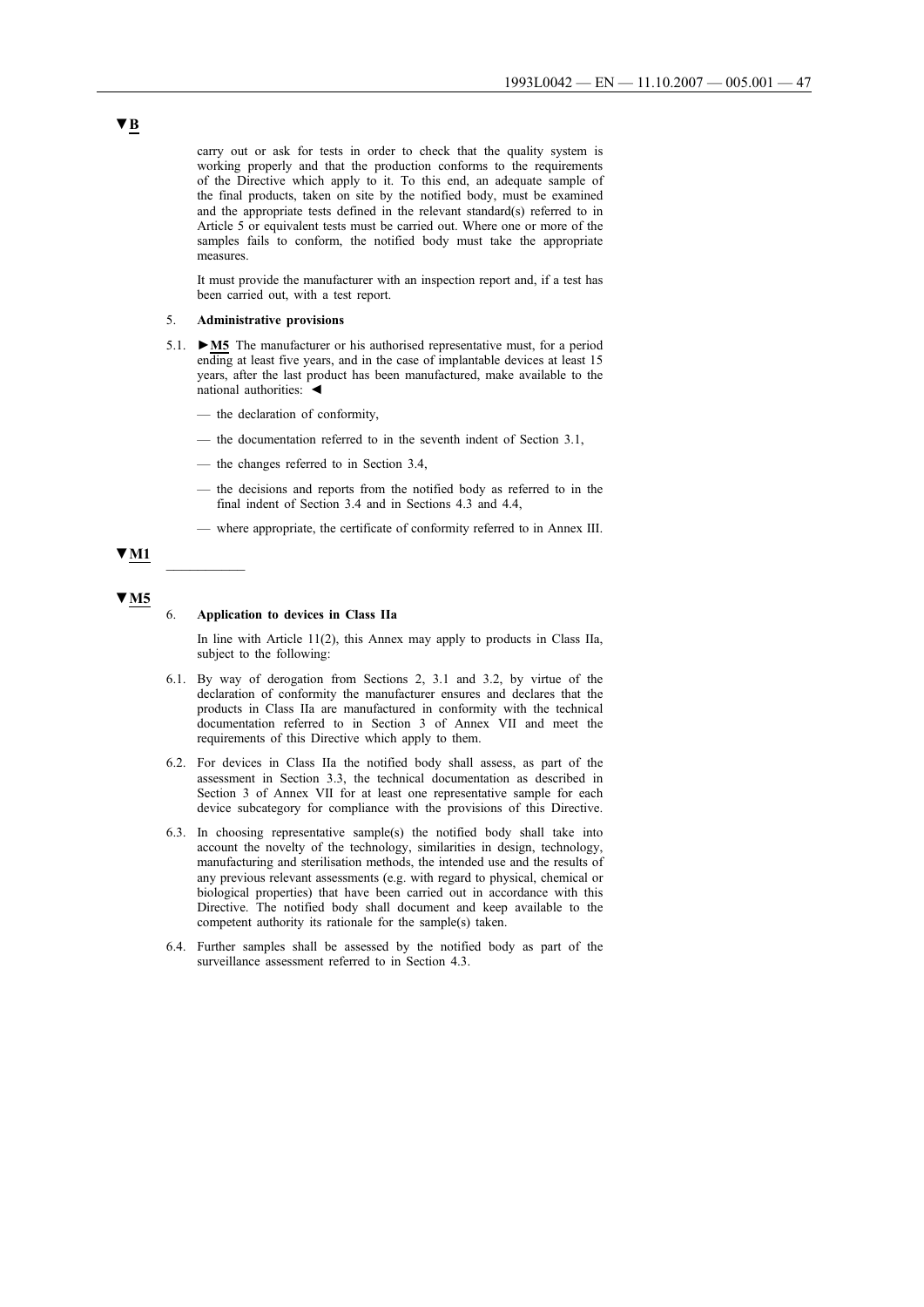### *ANNEX VII*

### **EC DECLARATION OF CONFORMITY**

# **▼M5**

- 1. The EC declaration of conformity is the procedure whereby the manufacturer or his authorised representative who fulfils the obligations imposed by Section 2 and, in the case of products placed on the market in a sterile condition and devices with a measuring function, the obligations imposed by Section 5 ensures and declares that the products concerned meet the provisions of this Directive which apply to them.
- 2. The manufacturer must prepare the technical documentation described in Section 3. The manufacturer or his authorised representative must make this documentation, including the declaration of conformity, available to the national authorities for inspection purposes for a period ending at least five years after the last product has been manufactured. In the case of implantable devices the period shall be at least 15 years after the last product has been manufactured.

## **▼B**

3. The technical documentation must allow assessment of the conformity of the product with the requirements of the Directive. It must include in particular:

### **▼M5**

- **▼B**
- design drawings, methods of manufacture envisaged and diagrams of components, sub-assemblies, circuits, etc.,

— a general description of the product, including any variants planned and

- the descriptions and explanations necessary to understand the abovementioned drawings and diagrams and the operations of the product,
- the results of the risk analysis and a list of the standards referred to in Article 5, applied in full or in part, and descriptions of the solutions adopted to meet the essential requirements of the Directive if the standards referred to in Article 5 have not been applied in full,

### **▼M5**

**▼B**

- in the case of products placed on the market in a sterile condition, description of the methods used and the validation report,
- the results of the design calculations and of the inspections carried out, etc.; if the device is to be connected to other device(s) in order to operate as intended, proof must be provided that it conforms to the essential requirements when connected to any such device(s) having the characteristics specified by the manufacturer,

### **▼M5**

- the solutions adopted as referred to in Annex I, Chapter I, Section 2,
	- the pre-clinical evaluation,

its intended use(s),

— the clinical evaluation in accordance with Annex X,

# **▼B**

— the label and instructions for use.

# **▼M5**

4. The manufacturer shall institute and keep up to date a systematic procedure to review experience gained from devices in the post-production phase, including the provisions referred to in Annex X, and to implement appropriate means to apply any necessary corrective actions, taking account of the nature and risks in relation to the product. He shall notify the competent authorities of the following incidents immediately on learning of them:

**▼B**

(i) any malfunction or deterioration in the characteristics and/or performance of a device, as well as any inadequacy in the labelling or the instructions for use which might lead to or might have led to the death of a patient or user or to a serious deterioration in his state of health;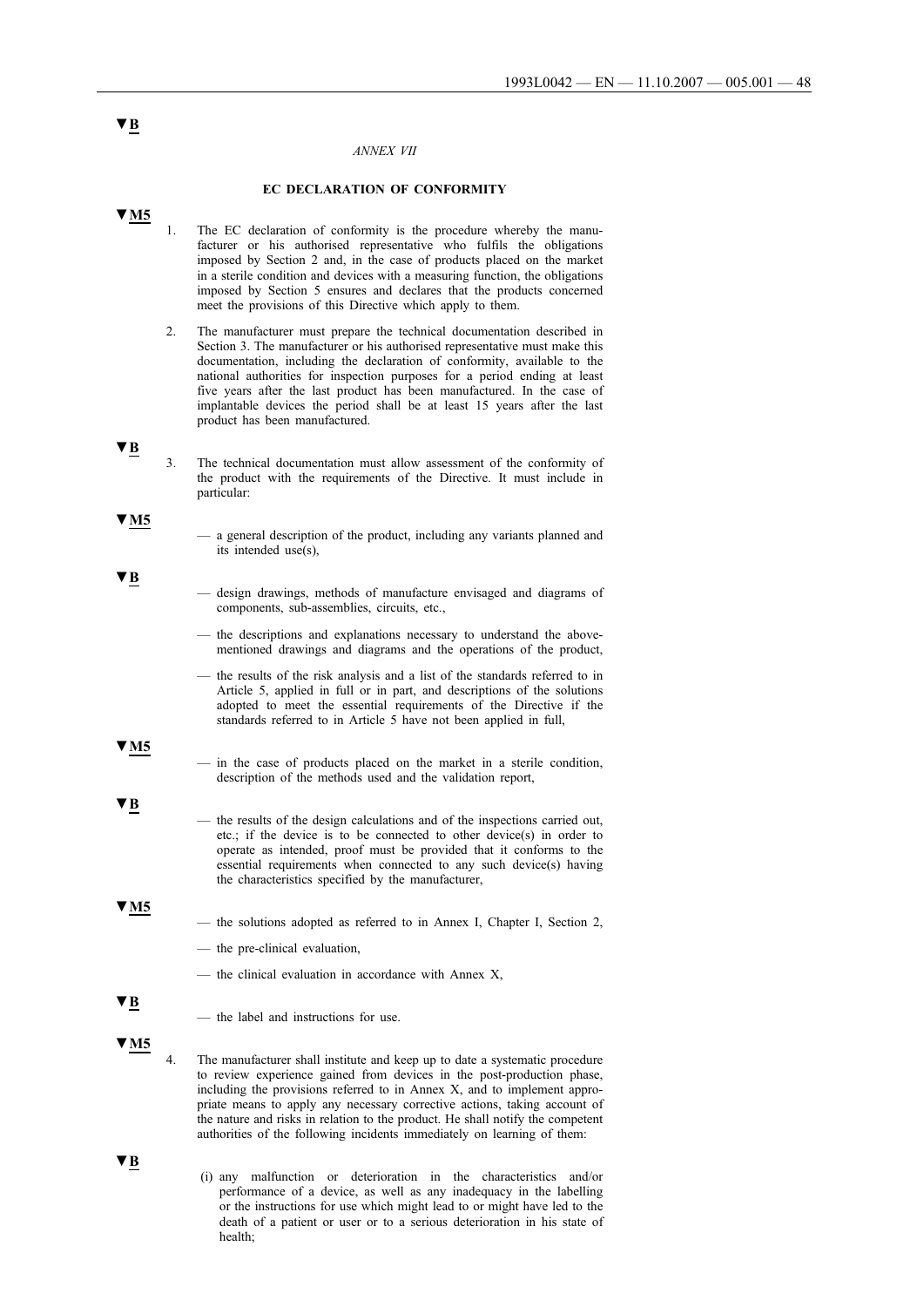- (ii) any technical or medical reason connected with the characteristics on the performance of a device for the reasons referred to in subparagraph (i) leading to systematic recall of devices of the same type by the manufacturer.
- 5. With products placed on the market in sterile condition and Class I devices with a measuring function, the manufacturer must observe not only the provisions laid down in this Annex but also one of the procedures referred to in **►M5** Annex II, IV, V or VI ◄. Application of the abovementioned Annexes and the intervention by the notified body is limited to:
	- in the case of products placed on the market in sterile condition, only the aspects of manufacture concerned with securing and maintaining sterile conditions,
	- in the case of devices with a measuring function, only the aspects of manufacture concerned with the conformity of the products with the metrological requirements.

Section 6.1. of this Annex is applicable.

#### 6. **Application to devices in Class IIa**

In line with Article 11 (2), this Annex may apply to products in Class IIa, subject to the following derogation:

6.1. where this Annex is applied in conjunction with the procedure referred to in Annex IV, V or VI, the declaration of conformity referred to in the abovementioned Annexes forms a single declaration. As regards the declaration based on this Annex, the manufacturer must ensure and declare that the product design meets the provisions of this Directive which apply to it.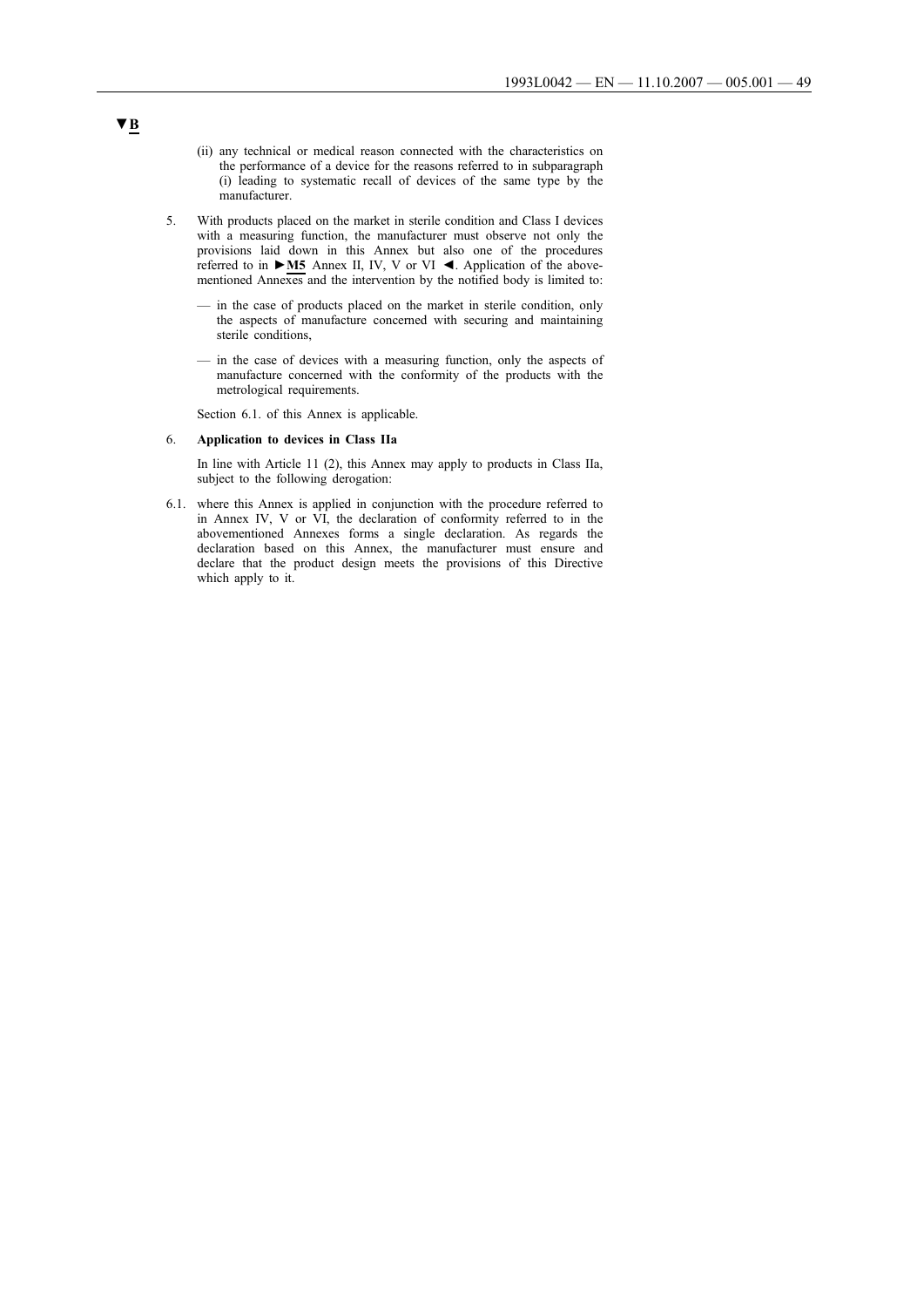#### *ANNEX VIII*

### **STATEMENT CONCERNING DEVICES FOR SPECIAL PURPOSES**

- 1. For custom-made devices or for devices intended for clinical investigations the manufacturer or his authorized representative **►M5** \_\_\_\_\_\_\_\_\_\_ ◄ must draw up the statement containing the information stipulated in Section 2.
- 2. The statement must contain the following information:
- 2.1. for custom-made devices:

# **▼M5**

— the name and address of the manufacturer,

# **▼B**

- data allowing identification of the device in question,
- a statement that the device is intended for exclusive use by a particular patient, together with the name of the patient,
- the name of the medical practitioner or other authorized person who made out the prescription and, where applicable, the name of the clinic concerned,

### **▼M5**

— the specific characteristics of the product as indicated by the prescription,

#### **▼B**

- a statement that the device in question conforms to the essential requirements set out in Annex I and, where applicable, indicating which essential requirements have not been fully met, together with the grounds;
- 2.2. for devices intended for the clinical investigations covered by Annex X:
	- data allowing identification of the device in question,

## **▼M5**

**▼B**

- the clinical investigation plan,
- the investigator's brochure,
- the confirmation of insurance of subjects,
- the documents used to obtain informed consent,
- a statement indicating whether or not the device incorporates, as an integral part, a substance or human blood derivative referred to in Section 7.4 of Annex I,
- a statement indicating whether or not the device is manufactured utilising tissues of animal origin as referred to in Directive 2003/32/EC,
- the opinion of the ethics committee concerned and details of the aspects covered by its opinion,
- the name of the medical practitioner or other authorized person and of the institution responsible for the investigations,
- the place, starting date and scheduled duration for the investigations,
- a statement that the device in question conforms to the essential requirements apart from the aspects covered by the investigations and that, with regard to these aspects, every precaution has been taken to protect the health and safety of the patient.
- 3. The manufacturer must also undertake to keep available for the competent national authorities:

**▼M5**

3.1. For custom-made devices, documentation, indicating manufacturing site(s) and allowing an understanding of the design, manufacture and performances of the product, including the expected performances, so as to allow assessment of conformity with the requirements of this Directive.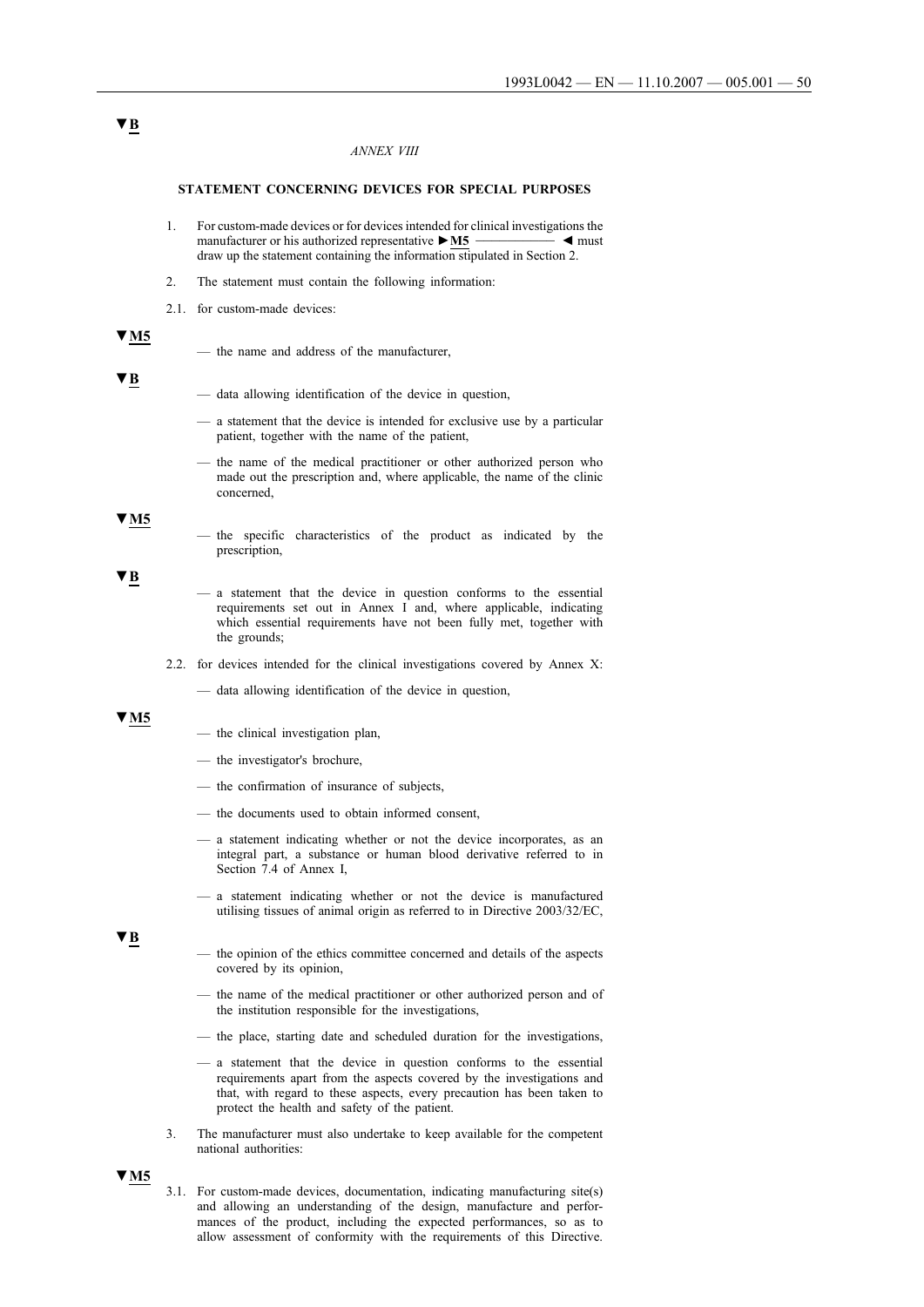The manufacturer must take all the measures necessary to ensure that the manufacturing process produces products which are manufactured in accordance with the documentation mentioned in the first paragraph;

- **▼M5**
- 3.2. For devices intended for clinical investigations, the documentation must contain:
	- a general description of the product and its intended use,
	- design drawings, methods of manufacture envisaged, in particular as regards sterilisation, and diagrams of components, sub-assemblies, circuits, etc.,
	- the descriptions and explanations necessary to understand the abovementioned drawings and diagrams and the operation of the product,
	- the results of the risk analysis and a list of the standards referred to in Article 5, applied in full or in part, and descriptions of the solutions adopted to meet the essential requirements of this Directive if the standards referred to in Article 5 have not been applied,
	- if the device incorporates, as an integral part, a substance or human blood derivative referred to in Section 7.4 of Annex I, the data on the tests conducted in this connection which are required to assess the safety, quality and usefulness of that substance or human blood derivative, taking account of the intended purpose of the device,
	- if the device is manufactured utilising tissues of animal origin as referred to in Directive 2003/32/EC, the risk management measures in this connection which have been applied to reduce the risk of infection,
	- the results of the design calculations, and of the inspections and technical tests carried out, etc.

The manufacturer must take all the measures necessary to ensure that the manufacturing process produces products which are manufactured in accordance with the documentation referred to in the first paragraph of this Section.

The manufacturer must authorise the assessment, or audit where necessary, of the effectiveness of these measures.

- 4. The information contained in the declarations concerned by this Annex shall be kept for a period of time of at least five years. In the case of implantable devices the period shall be at least 15 years.
- 5. For custom-made devices, the manufacturer must undertake to review and document experience gained in the post-production phase, including the provisions referred to in Annex X, and to implement appropriate means to apply any necessary corrective action. This undertaking must include an obligation for the manufacturer to notify the competent authorities of the following incidents immediately on learning of them and the relevant corrective actions:
	- (i) any malfunction or deterioration in the characteristics and/or performance of a device, as well as any inadequacy in the labelling or the instructions for use which might lead to or might have led to the death of a patient or user or to a serious deterioration in his state of health;
	- (ii) any technical or medical reason connected with the characteristics or performance of a device for the reasons referred to in subparagraph (i) leading to systematic recall of devices of the same type by the manufacturer.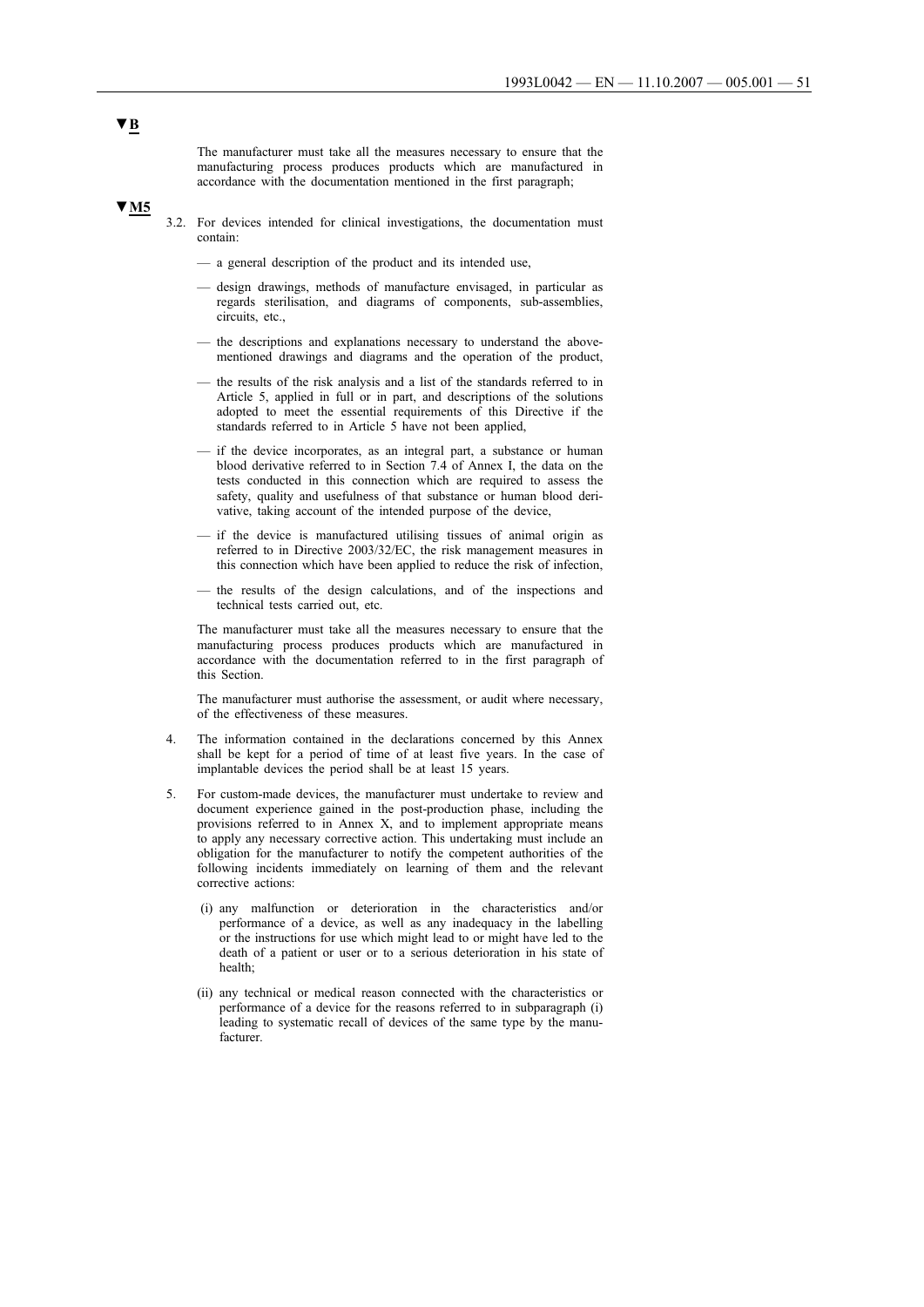#### *ANNEX IX*

### **CLASSIFICATION CRITERIA**

#### I. DEFINITIONS

### 1. **Definitions for the classification rules**

1.1. *Duration*

Transient

Normally intended for continuous use for less than 60 minutes.

Short term

Normally intended for continuous use for not more than 30 days.

Long term

Normally intended for continuous use for more than 30 days.

1.2. *Invasive devices*

Invasive device

A device which, in whole or in part, penetrates inside the body, either through a body orifice or through the surface of the body.

Body orifice

Any natural opening in the body, as well as the external surface of the eyeball, or any permanent artificial opening, such as a stoma.

Surgically invasive device

An invasive device which penetrates inside the body through the surface of the body, with the aid or in the context of a surgical operation.

For the purposes of this Directive devices other than those referred to in the previous subparagraph and which produce penetration other than through an established body orifice, shall be treated as surgically invasive devices.

Implantable device

Any device which is intended:

- to be totally introduced into the human body or,
- to replace an epithelial surface or the surface of the eye,

by surgical intervention which is intended to remain in place after the procedure.

Any device intended to be partially introduced into the human body through surgical intervention and intended to remain in place after the procedure for at least 30 days is also considered an implantable device.

1.3. *Reusable surgical instrument*

Instrument intended for surgical use by cutting, drilling, sawing, scratching, scraping, clamping, retracting, clipping or similar procedures, without connection to any active medical device and which can be reused after appropriate procedures have been carried out.

1.4. *Active medical device*

Any medical device operation of which depends on a source of electrical energy or any source of power other than that directly generated by the human body or gravity and which acts by converting this energy. Medical devices intended to transmit energy, substances or other elements between an active medical device and the patient, without any significant change, are not considered to be active medical devices. **►M5** Stand alone software is considered to be an active medical device.  $\blacktriangleleft$ 

1.5. *Active therapeutical device*

Any active medical device, whether used alone or in combination with other medical devices, to support, modify, replace or restore biological functions or structures with a view to treatment or alleviation of an illness, injury or handicap.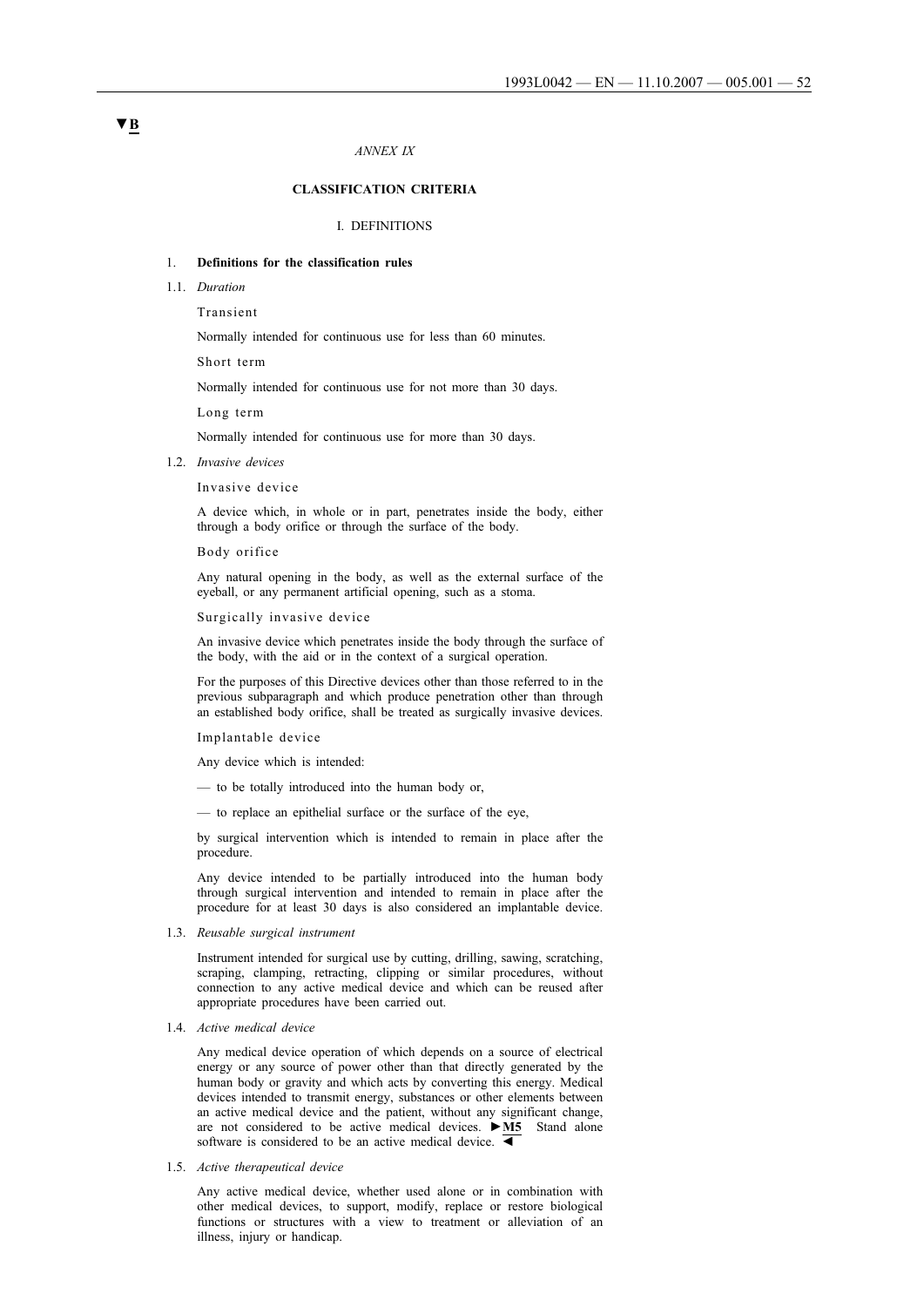#### 1.6. *Active device for diagnosis*

Any active medical device, whether used alone or in combination with other medical devices, to supply information for detecting, diagnosing, monitoring or treating physiological conditions, states of health, illnesses or congenital deformities.

# **▼M5**

## 1.7. *Central circulatory system*

For the purposes of this Directive, 'central circulatory system' means the following vessels:

arteriae pulmonales, aorta ascendens, arcus aorta, aorta descendens to the bifurcatio aortae, arteriae coronariae, arteria carotis communis, arteria carotis externa, arteria carotis interna, arteriae cerebrales, truncus brachiocephalicus, venae cordis, venae pulmonales, vena cava superior, vena cava inferior.

### **▼B**

#### 1.8. *Central nervous system*

For the purposes of this Directive, 'central nervous system' means brain, meninges and spinal cord.

### II. IMPLEMENTING RULES

#### 2. **Implementing rules**

- 2.1. Application of the classification rules shall be governed by the intended purpose of the devices.
- 2.2. If the device is intended to be used in combination with another device, the classification rules shall apply separately to each of the devices. Accessories are classified in their own right separately from the device with which they are used.
- 2.3. Software, which drives a device or influences the use of a device, falls automatically in the same class.
- 2.4. If the device is not intended to be used solely or principally in a specific part of the body, it must be considered and classified on the basis of the most critical specified use.
- 2.5. If several rules apply to the same device, based on the performance specified for the device by the manufacturer, the strictest rules resulting in the higher classification shall apply.

### **▼M5**

**▼B**

2.6. In calculating the duration referred to in Section 1.1 of Chapter I, continuous use means 'an uninterrupted actual use of the device for the intended purpose'. However where usage of a device is discontinued in order for the device to be replaced immediately by the same or an identical device this shall be considered an extension of the continuous use of the device.

### III. CLASSIFICATION

### 1. **Non-invasive devices**

1.1. *Rule 1*

All non-invasive devices are in Class I, unless one of the rules set out hereinafter applies.

1.2. *Rule 2*

All non-invasive devices intended for channelling or storing blood, body liquids or tissues, liquids or gases for the purpose of eventual infusion, administration or introduction into the body are in Class IIa:

- if they may be connected to an active medical device in Class IIa or a higher class,
- if they are intended for use for storing or channelling blood or other body liquids or for storing organs, parts of organs or body tissues,

### in all other cases they are in Class I.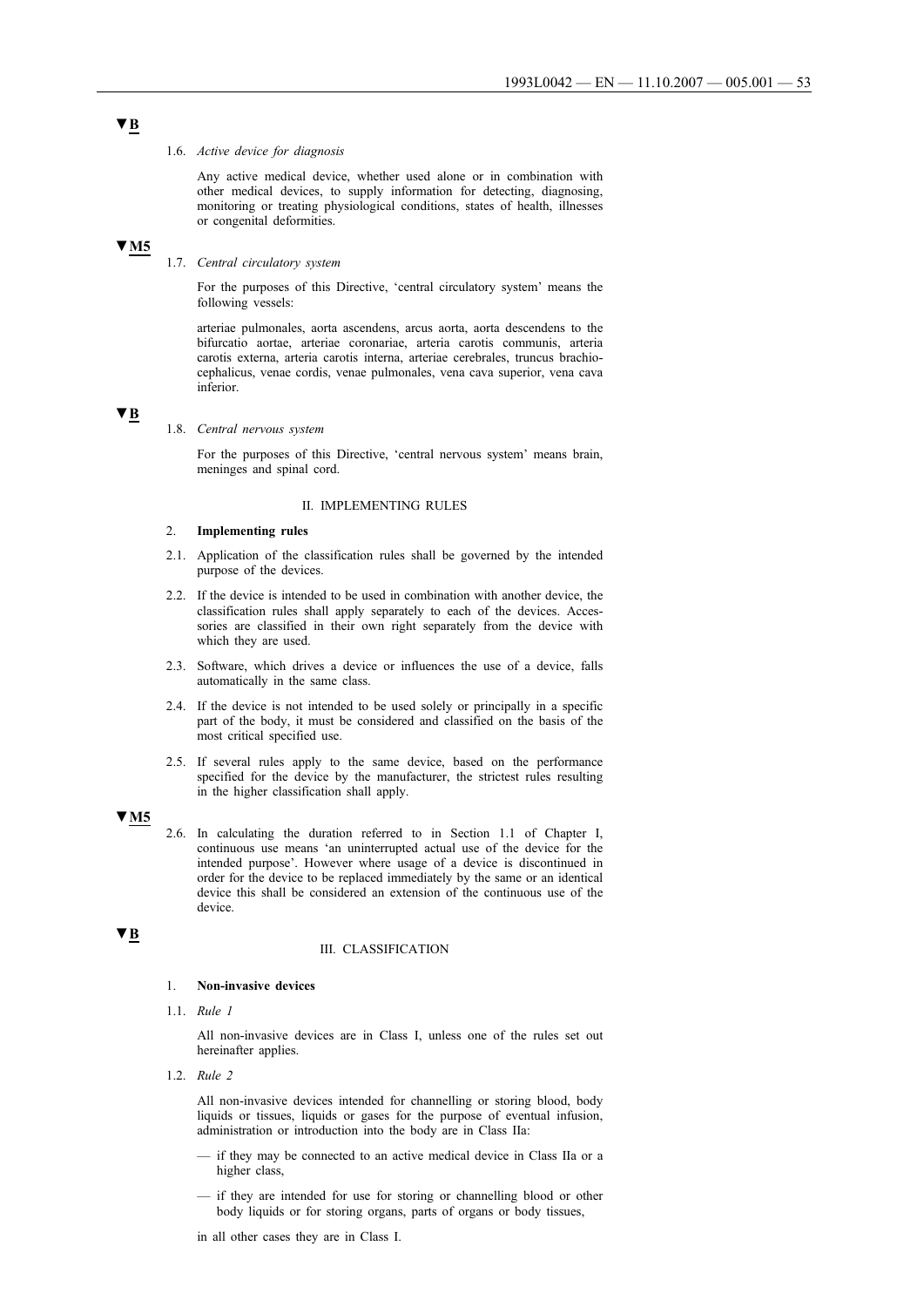#### 1.3. *Rule 3*

All non-invasive devices intended for modifying the biological or chemical composition of blood, other body liquids or other liquids intended for infusion into the body are in Class IIb, unless the treatment consists of filtration, centrifugation or exchanges of gas, heat, in which case they are in Class IIa.

1.4. *Rule 4*

All non-invasive devices which come into contact with injured skin:

- are in Class I if they are intended to be used as a mechanical barrier, for compression or for absorption of exudates,
- are in Class IIb if they are intended to be used principally with wounds which have breached the dermis and can only heal by secondary intent,
- are in Class IIa in all other cases, including devices principally intended to manage the micro-environment of a wound.

#### 2. **Invasive devices**

2.1. *Rule 5*

**►M5** All invasive devices with respect to body orifices, other than surgically invasive devices and which are not intended for connection to an active medical device or which are intended for connection to an active medical device in Class I: ◄

- are in Class I if they are intended for transient use,
- are in Class IIa if they are intended for short-term use, except if they are used in the oral cavity as far as the pharynx, in an ear canal up to the ear drum or in a nasal cavity, in which case they are in Class I,
- are in Class IIb if they are intended for long-term use, except if they are used in the oral cavity as far as the pharynx, in an ear canal up to the ear drum or in a nasal cavity and are not liable to be absorbed by the mucous membrane, in which case they are in Class IIa.

All invasive devices with respect to body orifices, other than surgically invasive devices, intended for connection to an active medical device in Class IIa or a higher class, are in Class IIa.

# **▼M5**

# 2.2. *Rule 6*

All surgically invasive devices intended for transient use are in Class IIa unless they are:

- intended specifically to control, diagnose, monitor or correct a defect of the heart or of the central circulatory system through direct contact with these parts of the body, in which case they are in Class III,
- reusable surgical instruments, in which case they are in Class I,
- intended specifically for use in direct contact with the central nervous system, in which case they are in Class III,
- intended to supply energy in the form of ionising radiation in which case they are in Class IIb,
- intended to have a biological effect or to be wholly or mainly absorbed in which case they are in Class IIb,
- intended to administer medicines by means of a delivery system, if this is done in a manner that is potentially hazardous taking account of the mode of application, in which case they are in Class IIb.

### **▼B**

### 2.3. *Rule 7*

All surgically invasive devices intended for short-term use are in Class IIa unless they are intended:

## **▼M5**

— either specifically to control, diagnose, monitor or correct a defect of the heart or of the central circulatory system through direct contact with these parts of the body, in which case they are in Class III,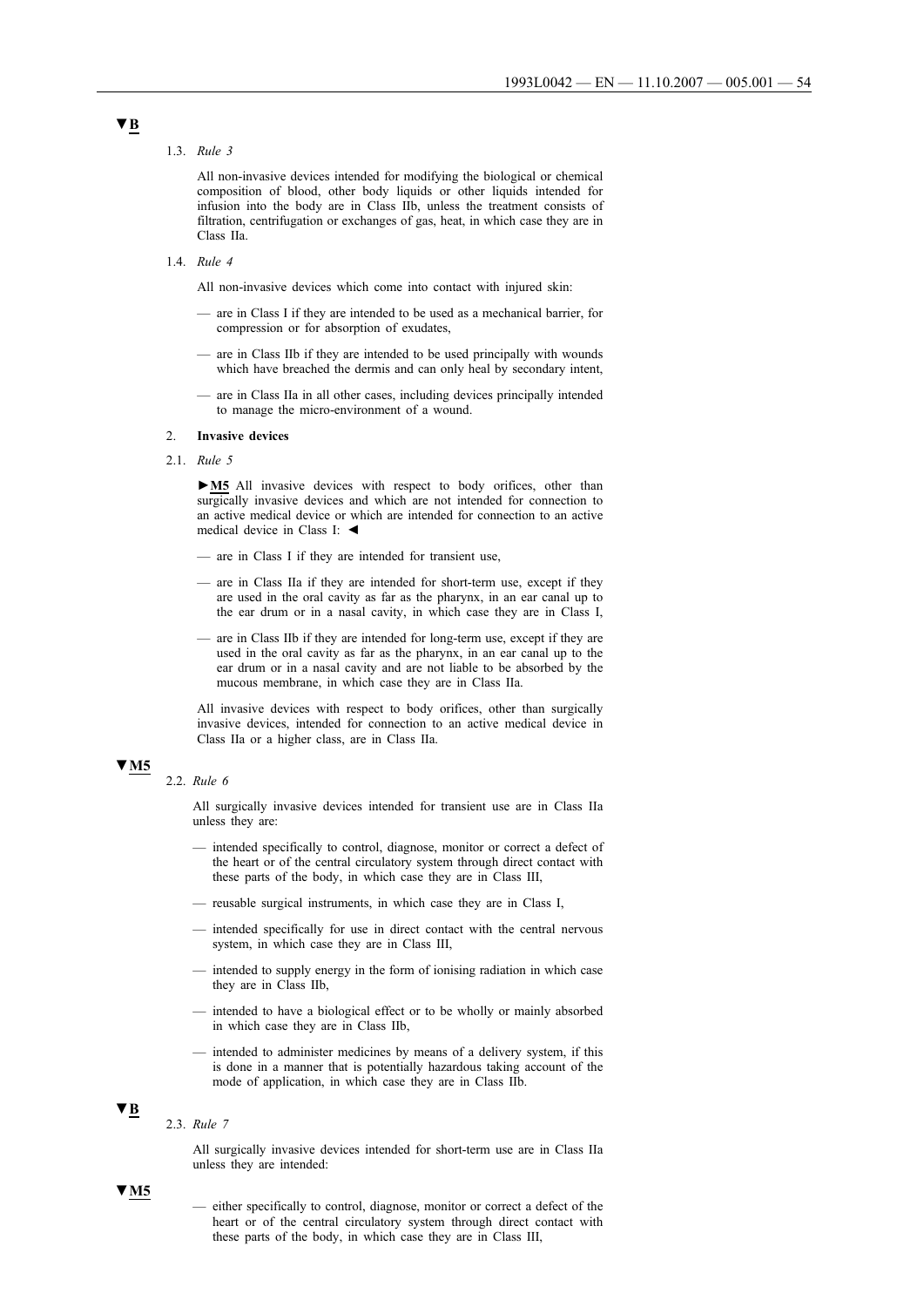- or specifically for use in direct contact with the central nervous system, in which case they are in Class III,
- or to supply energy in the form of ionizing radiation in which case they are in Class IIb,
- or to have a biological effect or to be wholly or mainly absorbed in which case they are in Class III,
- or to undergo chemical change in the body, except if the devices are placed in the teeth, or to administer medicines, in which case they are in Class IIb.
- 2.4. *Rule 8*

All implantable devices and long-term surgically invasive devices are in Class IIb unless they are intended:

- to be placed in the teeth, in which case they are in Class IIa,
- to be used in direct contact with the heart, the central circulatory system or the central nervous system, in which case they are in Class III,
- to have a biological effect or to be wholly or mainly absorbed, in which case they are in Class III,
- or to undergo chemical change in the body, except if the devices are placed in the teeth, or to administer medicines, in which case they are in Class III.

#### 3. **Additional rules applicable to active devices**

3.1. *Rule 9*

All active therapeutic devices intended to administer or exchange energy are in Class IIa unless their characteristics are such that they may administer or exchange energy to or from the human body in a potentially hazardous way, taking account of the nature, the density and site of application of the energy, in which case they are in Class IIb.

All active devices intended to control or monitor the performance of active therapeutic devices in Class IIb, or intended directly to influence the performance of such devices are in Class IIb.

### 3.2. *Rule 10*

Active devices intended for diagnosis are in Class IIa:

- if they are intended to supply energy which will be absorbed by the human body, except for devices used to illuminate the patient's body, in the visible spectrum,
- if they are intended to image *in vivo* distribution of radiopharmaceuticals,
- if they are intended to allow direct diagnosis or monitoring of vital physiological processes, unless they are specifically intended for monitoring of vital physiological parameters, where the nature of variations is such that it could result in immediate danger to the patient, for instance variations in cardiac performance, respiration, activity of CNS in which case they are in Class IIb.

Active devices intended to emit ionizing radiation and intended for diagnostic and therapeutic interventional radiology including devices which control or monitor such devices, or which directly influence their performance, are in Class IIb.

*Rule 11*

All active devices intended to administer and/or remove medicines, body liquids or other substances to or from the body are in Class IIa, unless this is done in a manner:

- that is potentially hazardous, taking account of the nature of the substances involved, of the part of the body concerned and of the mode of application in which case they are in Class IIb.
- 3.3. *Rule 12*

All other active devices are in Class I.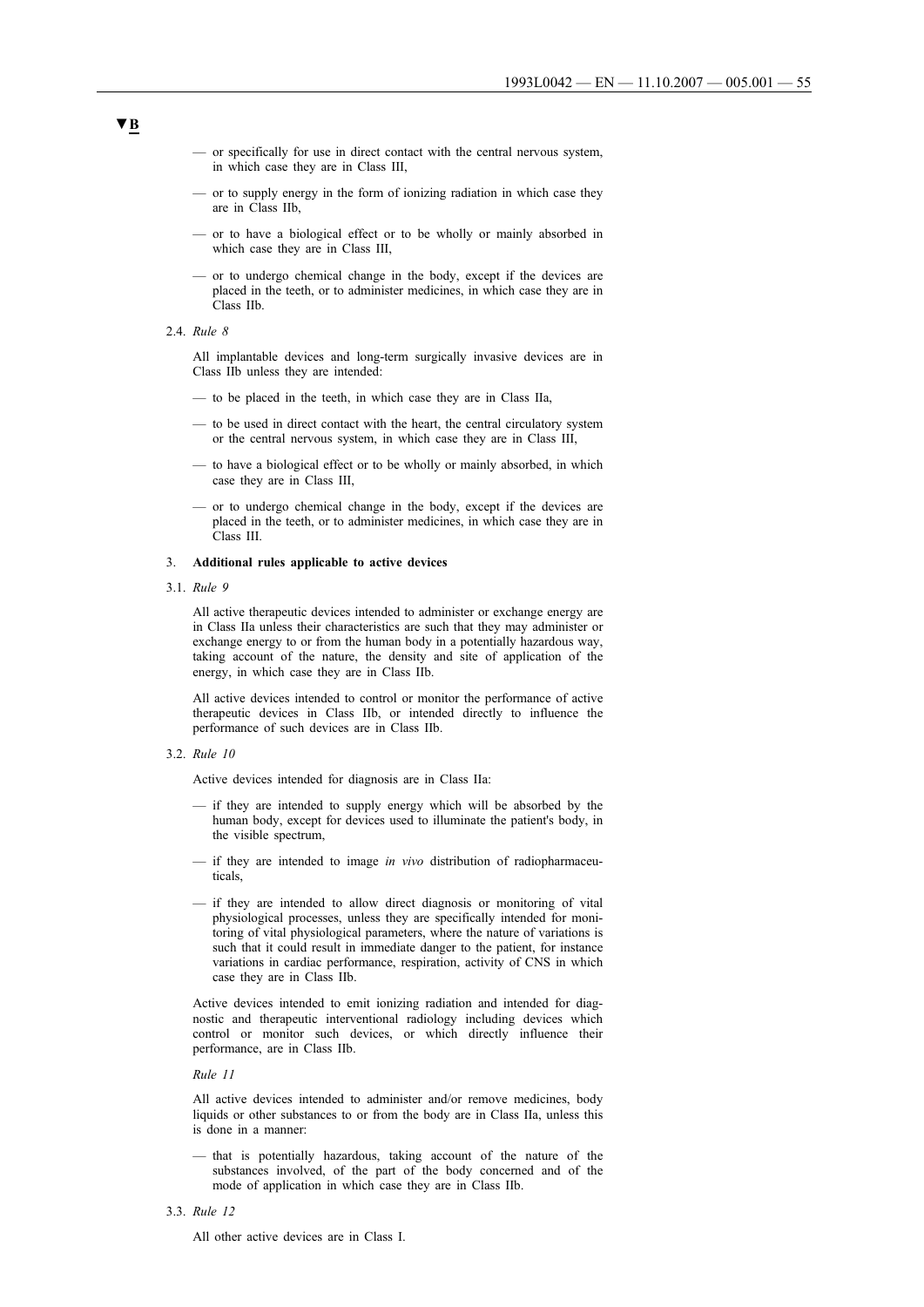# 4. **Special Rules**

### 4.1. *Rule 13*

All devices incorporating, as an integral part, a substance which, if used separately, can be considered to be a medicinal product, as defined in Article 1 of Directive **►M5** 2001/83/EC ◄, and which is liable to act on the human body with action ancillary to that of the devices, are in Class III.

# **▼M5**

All devices incorporating, as an integral part, a human blood derivative are in Class III.

## **▼B**

### 4.2. *Rule 14*

All devices used for contraception or the prevention of the transmission of sexually transmitted diseases are in Class IIb, unless they are implantable or long term invasive devices, in which case they are in Class III.

4.3. *Rule 15*

All devices intended specifically to be used for disinfecting, cleaning, rinsing or, when appropriate, hydrating contact lenses are in Class IIb.

All devices intended specifically to be used for disinfecting medical devices are in Class IIa. **►M5** Unless they are specifically to be used for disinfecting invasive devices in which case they are in Class IIb. ◄

This rule does not apply to products that are intended to clean medical devices other than contact lenses by means of physical action.

4.4. *Rule 16*

**►M5** Devices ◄ specifically intended for recording of X-ray diagnostic images are in Class IIa.

4.5. *Rule 17*

All devices manufactured utilizing animal tissues or derivatives rendered non-viable are Class III except where such devices are intended to come into contact with intact skin only.

### 5. **Rule 18**

By derogation from other rules, blood bags are in Class IIb.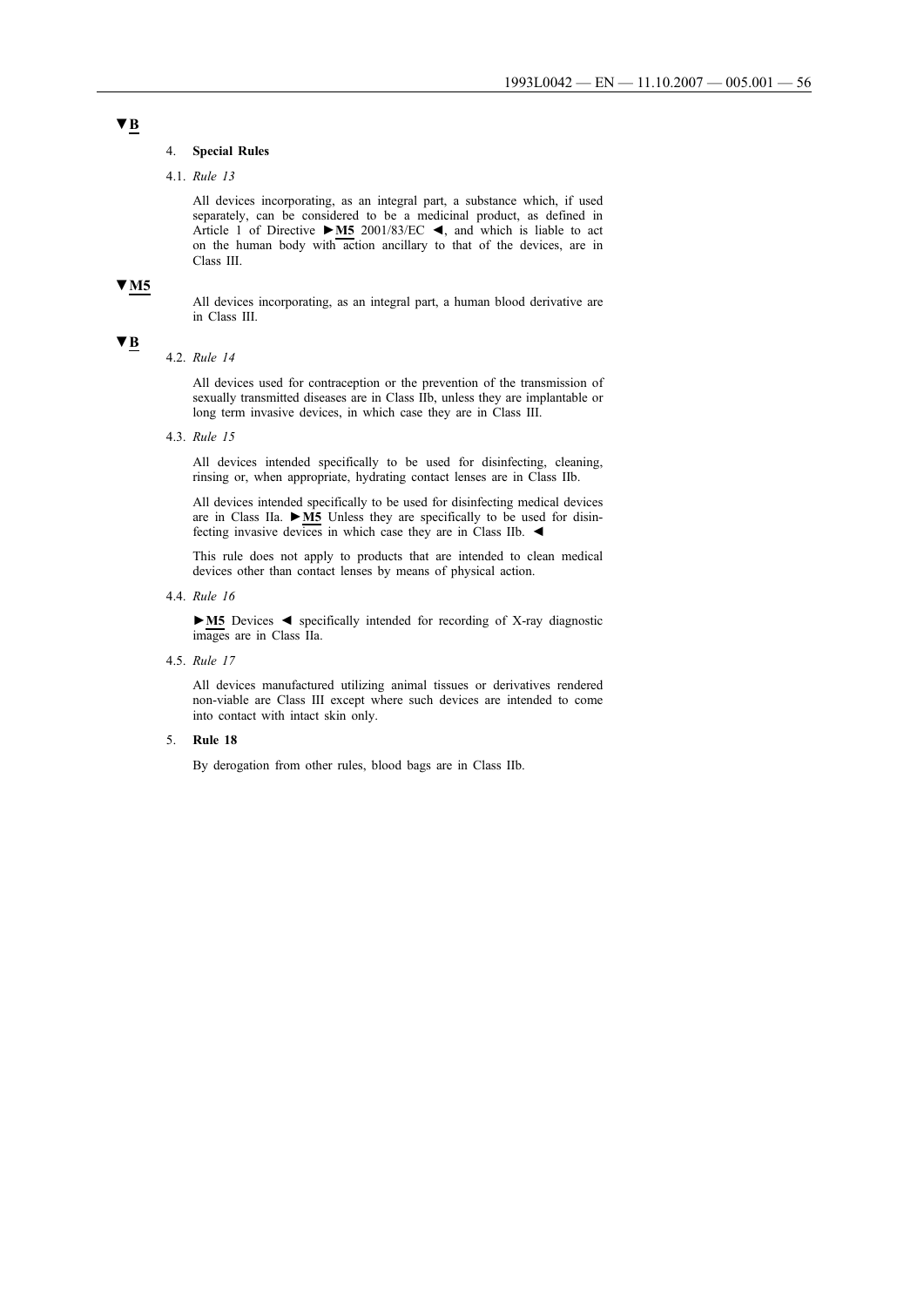#### *ANNEX X*

### **CLINICAL EVALUATION**

#### 1. **General provisions**

- **▼M5**
- 1.1. As a general rule, confirmation of conformity with the requirements concerning the characteristics and performances referred to in Sections 1 and 3 of Annex I, under the normal conditions of use of the device, and the evaluation of the side-effects and of the acceptability of the benefit/risk ratio referred to in Section 6 of Annex I, must be based on clinical data. The evaluation of this data, hereinafter referred to as 'clinical evaluation', where appropriate taking account of any relevant harmonised standards, must follow a defined and methodologically sound procedure based on:
- 1.1.1. Either a critical evaluation of the relevant scientific literature currently available relating to the safety, performance, design characteristics and intended purpose of the device, where:
	- there is demonstration of equivalence of the device to the device to which the data relates, and
	- the data adequately demonstrate compliance with the relevant essential requirements.
- 1.1.2. Or a critical evaluation of the results of all clinical investigations made.
- 1.1.3. Or a critical evaluation of the combined clinical data provided in 1.1.1 and 1.1.2.
- 1.1a In the case of implantable devices and devices in Class III clinical investigations shall be performed unless it is duly justified to rely on existing clinical data.
- 1.1b The clinical evaluation and its outcome shall be documented. This documentation shall be included and/or fully referenced in the technical documentation of the device.
- 1.1c The clinical evaluation and its documentation must be actively updated with data obtained from the post-market surveillance. Where post-market clinical follow-up as part of the post-market surveillance plan for the device is not deemed necessary, this must be duly justified and documented.
- 1.1d Where demonstration of conformity with essential requirements based on clinical data is not deemed appropriate, adequate justification for any such exclusion has to be given based on risk management output and under consideration of the specifics of the device/body interaction, the clinical performances intended and the claims of the manufacturer. Adequacy of demonstration of conformity with the essential requirements by performance evaluation, bench testing and pre-clinical evaluation alone has to be duly substantiated.
- 1.2. All the data must remain confidential, in accordance with the provisions of Article 20.

#### 2. **Clinical investigations**

2.1. *Objectives*

**▼B**

The objectives of clinical investigation are:

- to verify that, under normal conditions of use, the performance of the devices conform to those referred to in Section 3 of Annex I, and
- to determine any undesirable side-effects, under normal conditions of use, and assess whether they constitute risks when weighed against the intended performance of the device.
- 2.2. *Ethical considerations*

**►M5** Clinical investigations must be carried out in accordance with the Helsinki Declaration adopted by the 18th World Medical Assembly in Helsinki, Finland, in 1964, as last amended by the World Medical Assembly. ◄ It is mandatory that all measures relating to the protection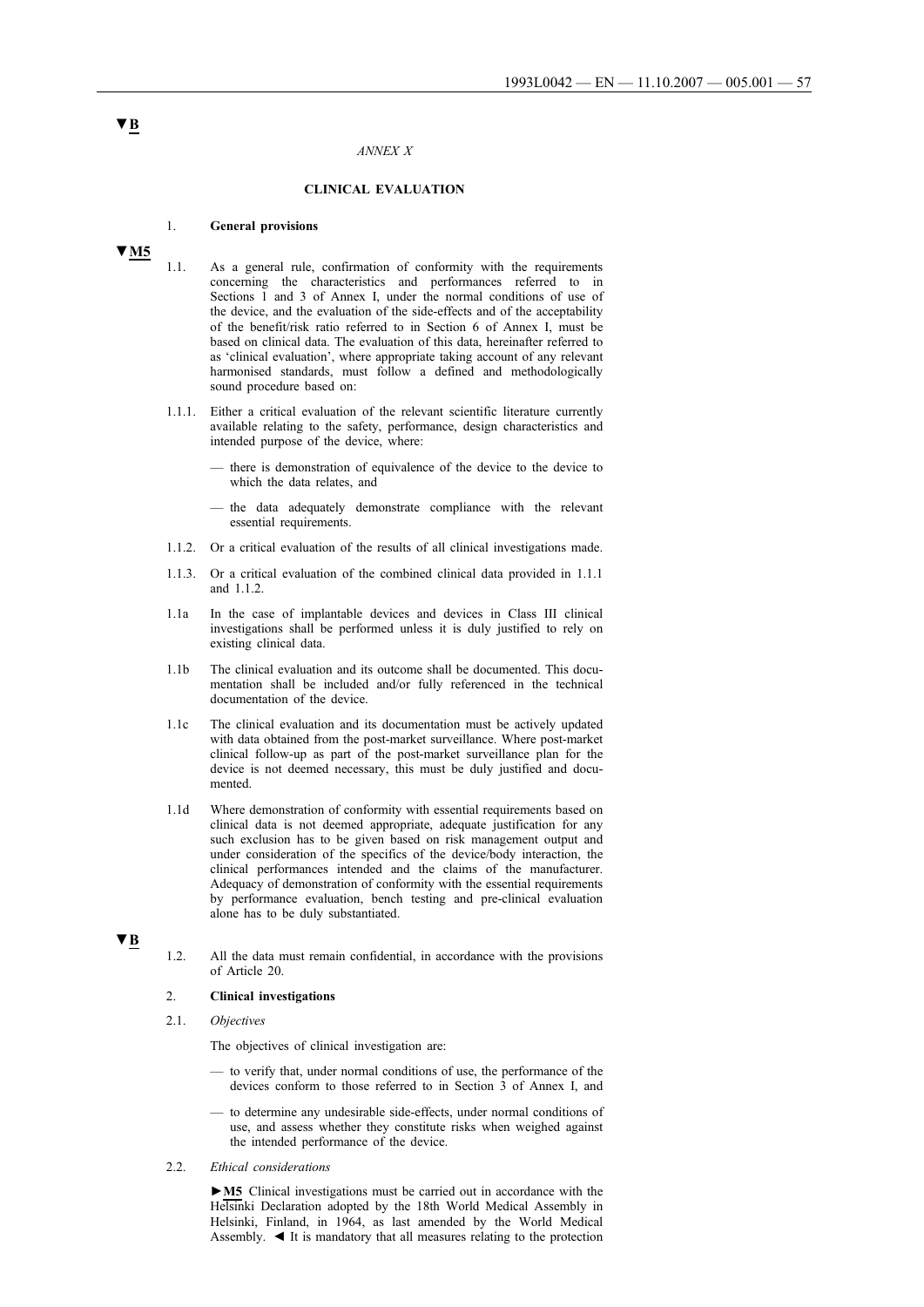of human subjects are carried out in the spirit of the Helsinki Declaration. This includes every step in the clinical investigation from first consideration of the need and justification of the study to publication of the results.

- 2.3. *Methods*
- 2.3.1. Clinical investigations must be performed on the basis of an appropriate plan of investigation reflecting the latest scientific and technical knowledge and defined in such a way as to confirm or refute the manufacturer's claims for the device; these investigations must include an adequate number of observations to guarantee the scientific validity of the conclusions.
- 2.3.2. The procedures used to perform the investigations must be appropriate to the device under examination.
- 2.3.3. Clinical investigations must be performed in circumstances similar to the normal conditions of use of the device.
- 2.3.4. All the appropriate features, including those involving the safety and performances of the device, and its effect on patients must be examined.

### **▼M5**

2.3.5. All serious adverse events must be fully recorded and immediately notified to all competent authorities of the Member States in which the clinical investigation is being performed.

# **▼B**

2.3.6. The investigations must be performed under the responsibility of a medical practitioner or another authorized qualified person in an appropriate environment.

> The medical practitioner or other authorized person must have access to the technical and clinical data regarding the device.

2.3.7. The written report, signed by the medical practitioner or other authorized person responsible, must contain a critical evaluation of all the data collected during the clinical investigation.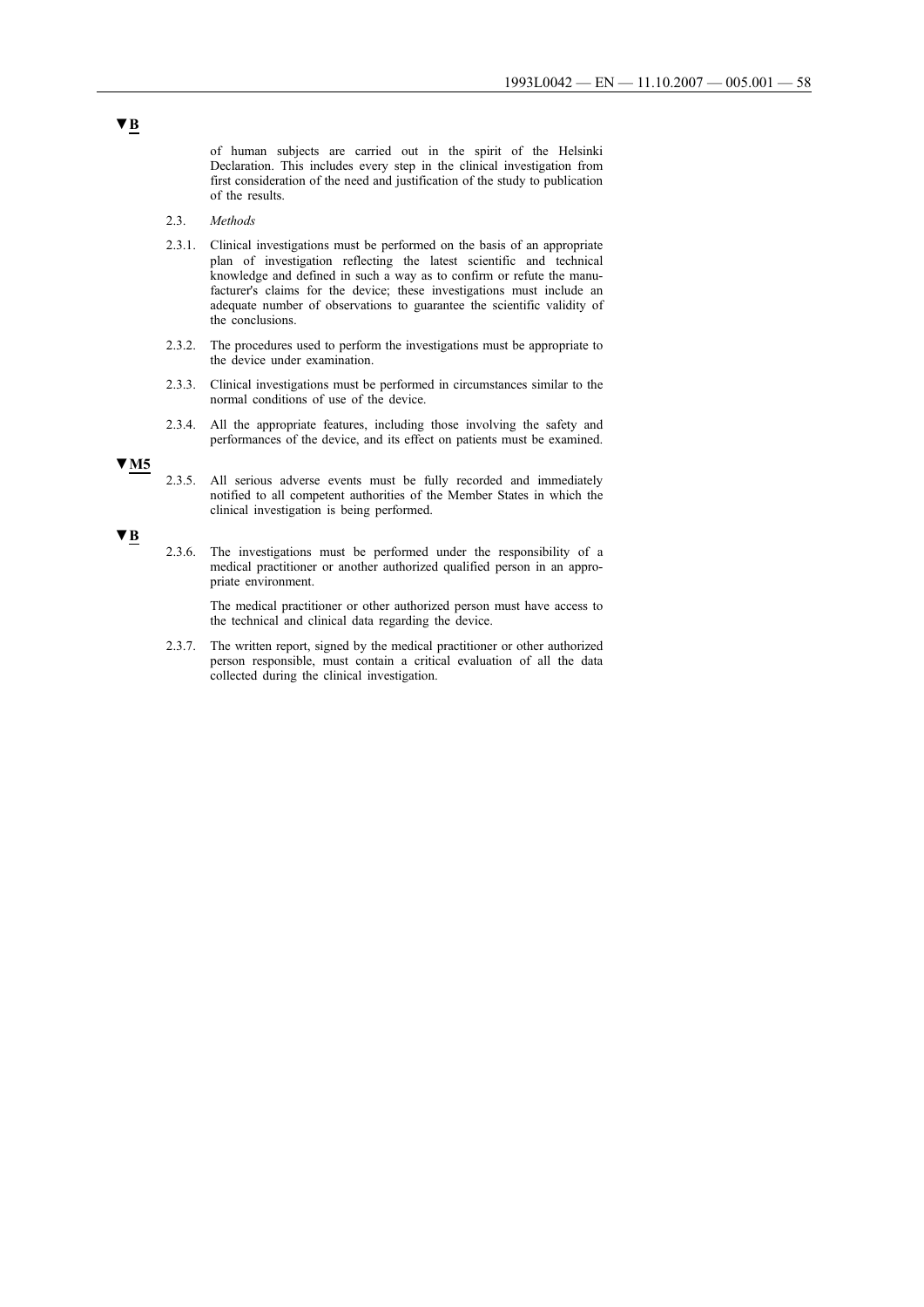#### *ANNEX XI*

#### **CRITERIA TO BE MET FOR THE DESIGNATION OF NOTIFIED BODIES**

- 1. The notified body, its Director and the assessment and verification staff shall not be the designer, manufacturer, supplier, installer or user of the devices which they inspect, nor the authorized representative of any of these persons. They may not be directly involved in the design, construction, marketing or maintenance of the devices, nor represent the parties engaged in these activities. This in no way precludes the possibility of exchanges of technical information between the manufacturer and the body.
- 2. The notified body and its staff must carry out the assessment and verification operations with the highest degree of professional integrity and the requisite competence in the field of medical devices and must be free from all pressures and inducements, particularly financial, which might influence their judgment or the results of the inspection, especially from persons or groups of persons with an interest in the results of the verifications.

Should the notified body subcontract specific tasks connected with the establishment and verification of the facts, it must first ensure that the subcontractor meets the provisions of the Directive and, in particular, of this Annex. The notified body shall keep at the disposal of the national authorities the relevant documents assessing the subcontractor's qualifications and the work carried out by the subcontractor under this Directive.

- 3. The notified body must be able to carry out all the tasks assigned to such bodies by one of Annexes II to VI and for which it has been notified, whether these tasks are carried out by the body itself or on its responsibility. In particular, it must have the necessary staff and possess the facilities needed to perform properly the technical and administrative tasks entailed in assessment and verification. **►M1** This presupposes the availability of sufficient scientific staff within the organisation who possess experience and knowledge sufficient to assess the medical functionality and performance of devices for which it has been notified, having regard to the requirements of this Directive and, in particular, those set out in Annex I. ◄ It must also have access to the equipment necessary for the verifications required.
- 4. The notified body must have:
	- sound vocational training covering all the assessment and verification operations for which the body has been designated,
	- satisfactory knowledge of the rules on the inspections which they carry out and adequate experience of such inspections,
	- the ability required to draw up the certificates, records and reports to demonstrate that the inspections have been carried out.
- 5. The impartiality of the notified body must be guaranteed. Their remuneration must not depend on the number of inspections carried out, nor on the results of the inspections.
- 6. The body must take out civil liability insurance, unless liability is assumed by the State under domestic legislation or the Member State itself carries out the inspections directly.
- 7. The staff of the notified body are bound to observe professional secrecy with regard to all information gained in the course of their duties (except *vis-à-vis* the competent administrative authorities of the State in which their activities are carried out) pursuant to this Directive or any provision of national law putting it into effect.